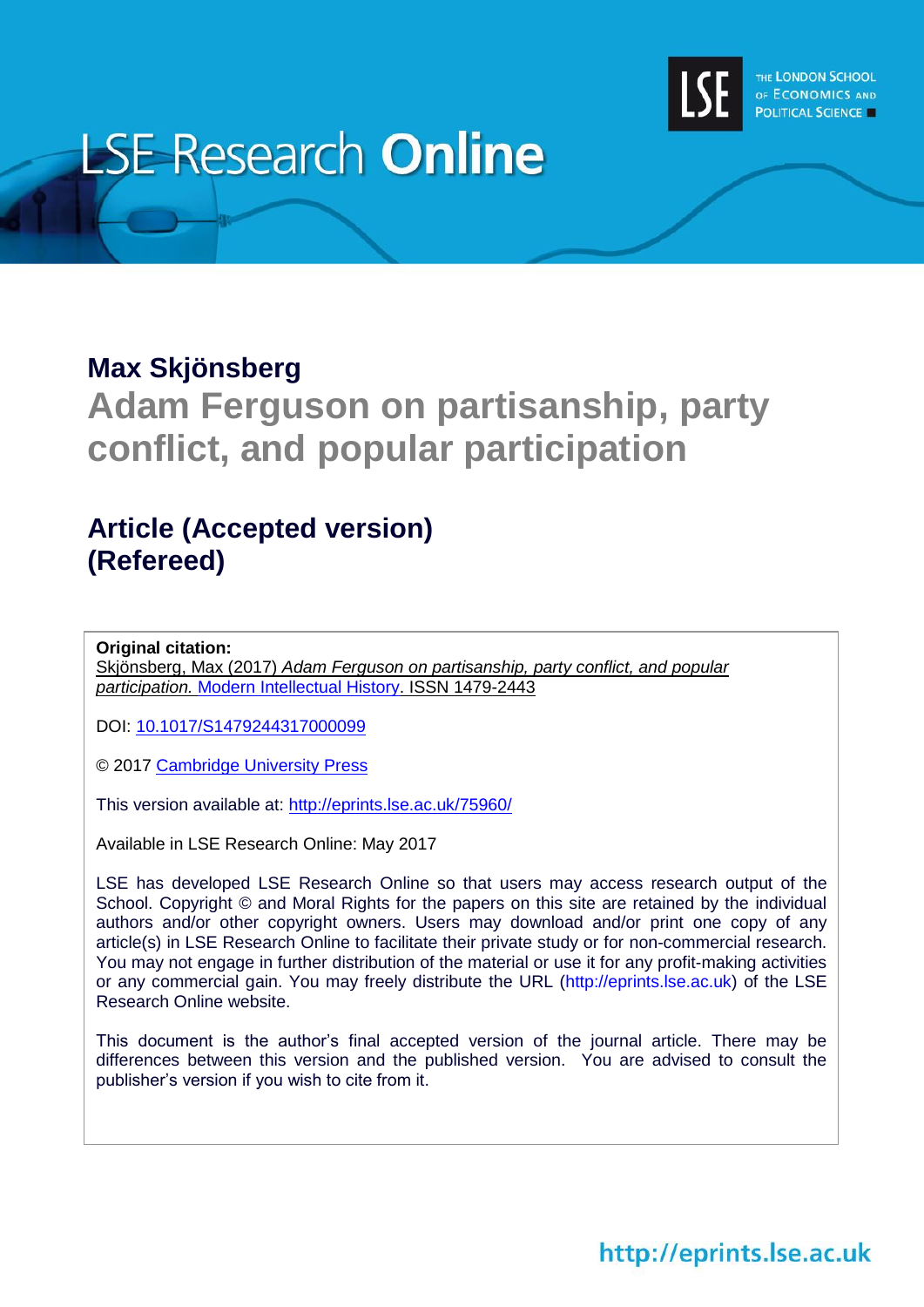# ADAM FERGUSON ON PARTISANSHIP, PARTY CONFLICT, AND POPULAR PARTICIPATION\*

#### MAX SKJÖNSBERG

**.** 

Department of International History, London School of Economics and Political Science m.skjonsberg@lse.ac.uk

*Adam Ferguson has usually been portrayed as an advocate of conflict, political parties, and factional strife. This article demonstrates that this is a rather unbalanced reading. A careful investigation of Ferguson's works and correspondence in context reveal a man deeply troubled by both turbulence and party politics. He consistently expressed fears of what he saw as the tumultuous populace, and the willingness of party leaders to rise on the shoulders of the mob. This could ultimately lead to military despotism, something he dreaded. While Ferguson's theory of antagonistic sociability was original, this article shows that we should not take for granted that it implied an approval of party conflict in a broad sense. Indeed, he was highly critical of opposition parties seeking to replace the government. He did tolerate a regulated form of contest between different orders in the state under a mixed constitution, but it is here argued that he is much better understood as a Christian Stoic promoting stability and order than a supporter of party struggle.*

A self-described "war-like philosopher," Adam Ferguson (1723-1816) was perhaps the most significant theorist of conflict in the Scottish Enlightenment.<sup>1</sup> Commentators have often

<sup>\*</sup> Thanks are due to Janet Chan, Robin Douglass, Tim Hochstrasser, Robin Mills, Johan Olsthoorn, Evangelos Sakkas, and Ian Stewart who have read earlier drafts of this article. The usual disclaimers apply. I have presented earlier versions of this material at the annual conference of the British Society for Eighteenth Century Studies in Oxford in January 2016 and at the Cambridge Graduate Conference in Political Thought & Intellectual History in May 2016. At the latter event, I benefited from having John Robertson as a discussant.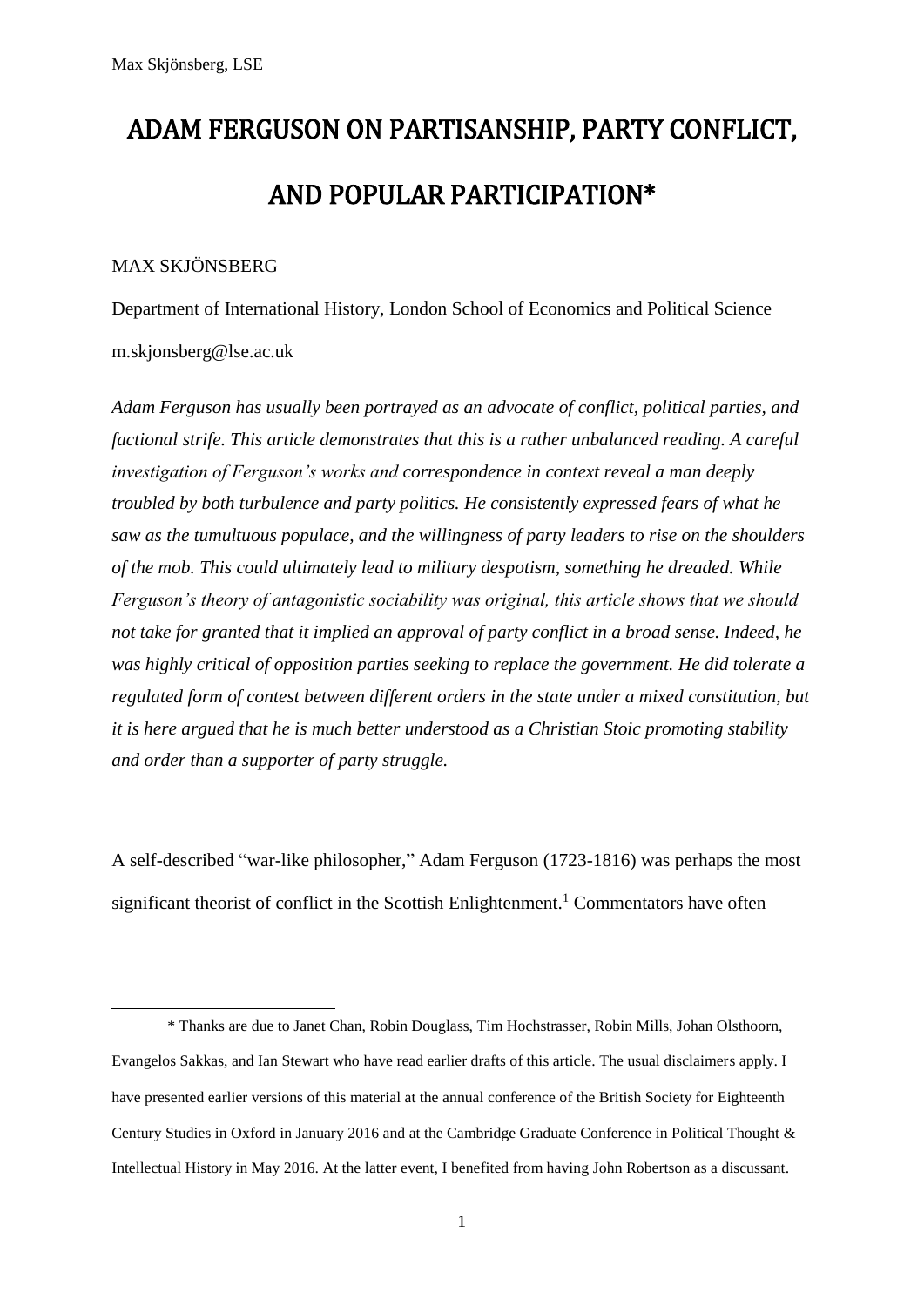1

portrayed him as an uncomplicated supporter of political conflict.<sup>2</sup> It is also commonly claimed that Ferguson was a defender of party contest and even factions. <sup>3</sup> Politically, Ferguson has been described as a "constitutional Whig" and sometimes more anachronistically as a "conservative Whig," whose practical politics were not too dissimilar from those of his friends and contemporaries David Hume and Adam Smith.<sup>4</sup> It is true that

Finally, I would like to thank *MIH's* anonymous reviewers and Duncan Kelly. Eighteenth-century spelling has been kept in quotations throughout as have inconsistencies in spelling.

<sup>1</sup> Ferguson to John McPherson, 14 May 1798, in *The Correspondence of Adam Ferguson*, ed. Vincenzo Merolle, 2 vols. (London, 1995), 2: 433. (Hence: *Correspondence*.)

<sup>2</sup> Lisa Hill, "Eighteenth-Century Anticipations of the Sociology of Conflict: The Case of Adam Ferguson," *Journal of the History of Ideas* 62 (2001), 281-99; Andreas Kalyvas and Ira Katznelson*, Liberal Beginnings: Making a Republic for the Moderns* (New York, 2008), 51-87; Silvia Sebastiani, "Beyond Ancient Virtues: Civil Society and Passions in the Scottish Enlightenment," *History of Political Thought,* 32 (2011), 837- 8; Marco Guena, "Republicanism and Commercial Society in the Scottish Enlightenment: The Case of Adam Ferguson," in Martin van Gelderen and Quentin Skinner, eds., *Republicanism: A Shared European Heritage,* 2 vols. (Cambridge, 2002), 2: 177-96, at 178, 187, 191-2; Christopher Berry, *Hume, Hegel and Human Nature* (The Hague, 1982), 183.

3 Iain McDaniel, *Adam Ferguson in the Scottish Enlightenment: The Roman past and Europe's Future*  (Cambridge, MA, and London, 2013), 79; Lisa Hill, *The Passionate Society: The Social, Political and Moral Thought of Adam Ferguson* (Dordrecht, 2006), esp. 17, 128-31; idem, "Anticipations of Nineteenth and Twentieth Century Social Thought in the Work of Adam Ferguson," *European Journal of Sociology* 37 (1996), 203-28, at 217-19; Fania Oz-Salzberger, *Translating the Enlightenment: Scottish Civic Discourse in Eighteenth-Century Germany* (Oxford, 1995), 114, 310; David Kettler, "History and Theory in Ferguson's *Essay on the History of Civil Society*: A Reconsideration," *Political Theory* 5 (1977), 452-3; David Thomson, "The Conception of Party in England, in the period 1740 to 1783" (unpublished D. Phil. thesis, Cambridge, 1938), 179, 210-11.

<sup>4</sup> For Ferguson as a "constitutional" or "conservative Whig," see Oz-Salzberger, *Translating the Enlightenment*, 94, 109; Richard B. Sher, *Church and University in the Scottish Enlightenment: The Moderate*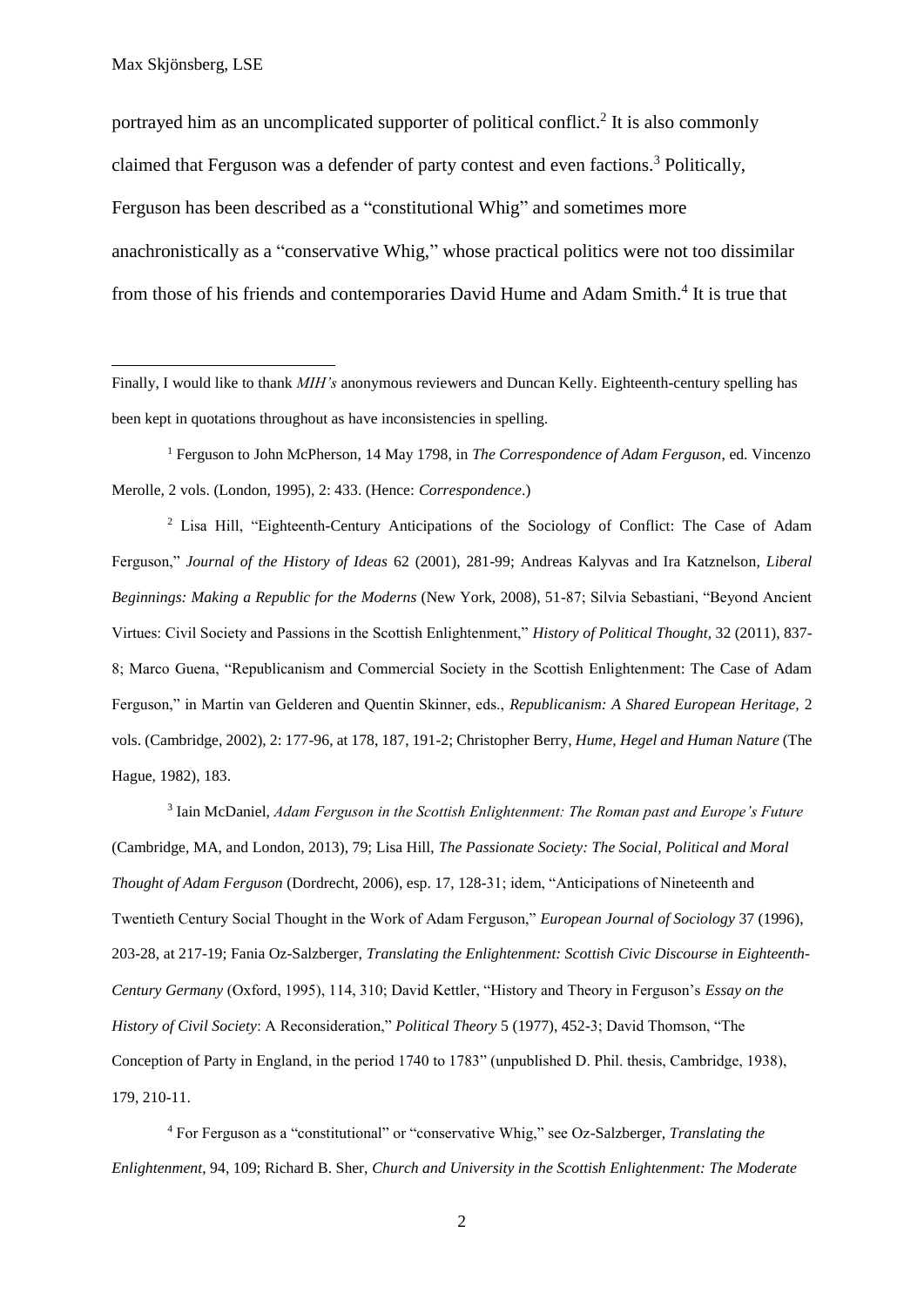**.** 

Ferguson consciously belonged to a different *philosophical* camp from Hume and Smith, and was a much more passionate champion of the establishment of a national militia.<sup>5</sup> Nevertheless, his politics had a comparable Whig establishment orientation with defense of the Hanoverian settlement, the Act of Union, the mixed constitution, acceptance of commercial society, and emphasis on moderation and gradual change at the core.<sup>6</sup> Ferguson's alleged support for conflict, however, would seem to set him apart from many of his fellow Scots.<sup>7</sup>

The role of political parties was a prominent theme in British political debate in the eighteenth century.<sup>8</sup> Internal division had traditionally been condemned in the history of

*Literati of Edinburgh* (1985), (Edinburgh, 2nd ed., 2015), 23-44, 187-212; Caroline Robbins, *The Eighteenth-Century Commonwealthman* (1959), (Indianapolis, IN, 2004), 194. The similarity between Ferguson, Hume, and Smith can be overstressed, however, and the latter two are better defined as exponents of "skeptical Whiggism," which to some extent set them apart from Ferguson and the members of the so-called moderate literati of Edinburgh. On this, see Duncan Forbes, "Skeptical Whiggism, Commerce and Liberty," in Andrew Skinner and Thomas Wilson, eds., *Essays on Adam Smith* (Oxford, 1975), 179-201.

<sup>5</sup> Knud Haakonssen, *Natural Law and Moral Philosophy: From Grotius to the Scottish Enlightenment* (Cambridge, 1996), 64; John Robertson, *The Scottish Enlightenment and the Militia Issue* (Edinburgh, 1985), 74-91, 200-32, passim. As Robertson stresses, Hume was more positive about militias than Smith was.

<sup>6</sup> For Ferguson on commerce, see Guena, "Republicanism and Commercial Society in the Scottish Enlightenment"; Iain McDaniel, "Enlightened History and the Decline of Nations: Ferguson, Raynal, and the Contested Legacies of the Dutch Republic," *History of European Ideas*, 36 (2010), 203-16.

<sup>7</sup> Hill, *The Passionate Society,* 17, 128-31; Guena, "Republicanism and Commercial Society in the Scottish Enlightenment," 178; Sebastiani, "Beyond Ancient Virtues," 837-8.

<sup>8</sup> Pasi Ihalainen, *The Discourse on Political Pluralism in Early Eighteenth-Century England* (Helsinki, 1999); Terence Ball, "Party," in Ball, James Farr, and Russell L Hanson, eds., *Political Innovation and Conceptual Change* (Cambridge, 1989); Harvey C. Mansfield Jr., *Statesmanship and Party Government: A Study of Burke and Bolingbroke* (Chicago and London, 1965); Caroline Robbins, "'Discordant Parties': A Study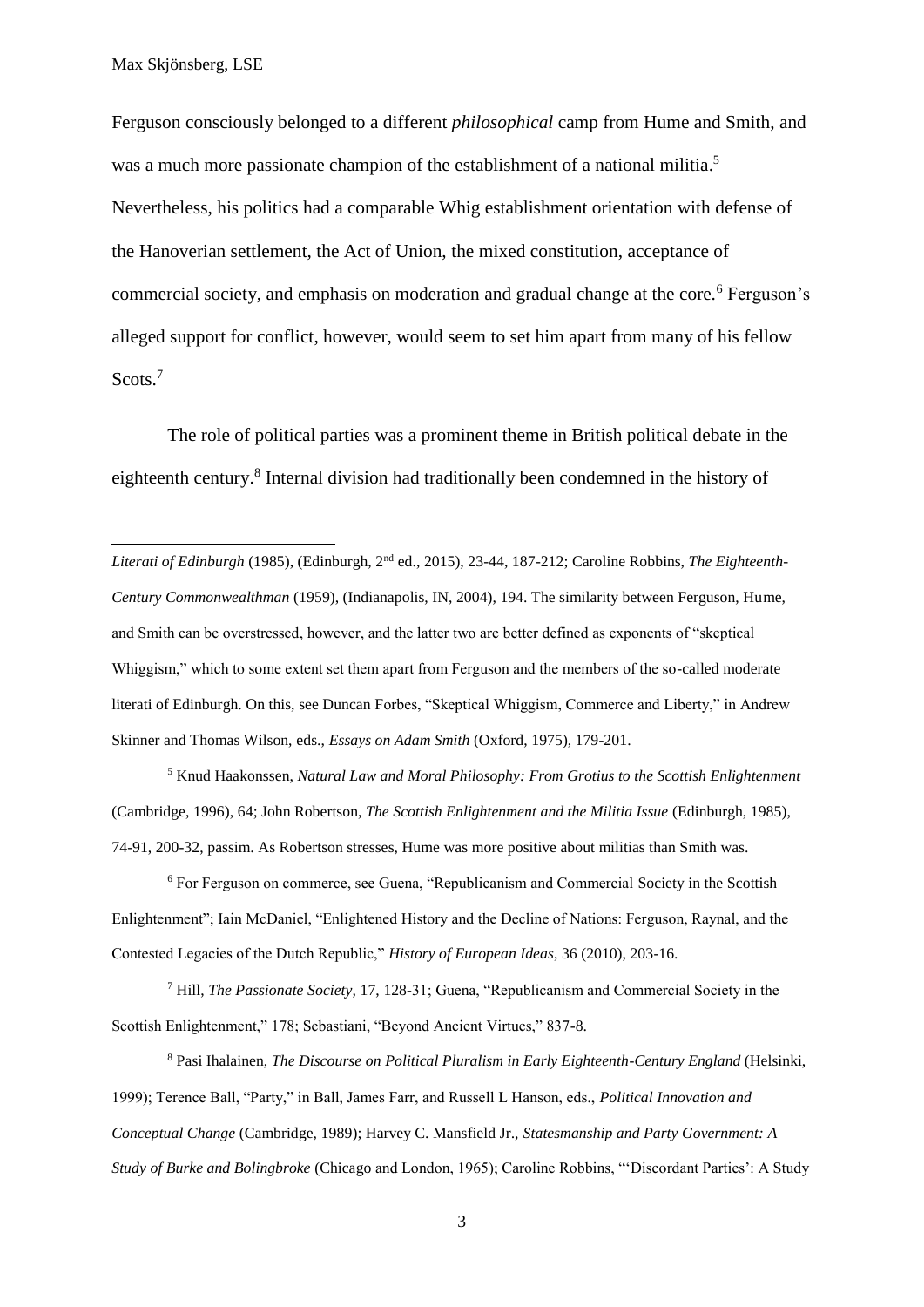1

Western political thought, until Machiavelli notoriously argued in *Discorsi sopra la prima deca di Tito Livio* (*c.* 1513-17) that tumult and discord between different orders of the state had been beneficial for the Roman republic.<sup>9</sup> This "Machiavellian" argument was repeated in many eighteenth-century treatments of Rome, including those of Montesquieu and Ferguson himself.<sup>10</sup> The argument in favor of disunion was generally contested in British eighteenthcentury discourse, even though political parties had been at the heart of public life since the establishment of the Whig and Tory parties around the time of the Exclusion Crisis of 1679- 81. Edmund Burke's *Thoughts on the Cause of the Present Discontents* (1770), which unapologetically argued for the usefulness of political parties, was a pivotal text in giving a more positive meaning to the concept of party.<sup>11</sup> Some of the groundwork preparing the way for a more balanced view had already been made by the French historian Paul de Rapin-Thoyras, who had claimed that equilibrium between Whig and Tory could help maintaining the proper balance between the popular and monarchical parts of Britain's mixed

of the Acceptance of Party by Englishmen," *Political Science Quarterly* 37 (1958), 505-29; Klaus von Beyme, "Partei, Fraktion," in *Geschichtliche Grundbegriffe: Historisches Lexikon zur politisch-sozialen Sprache in Deutschland,* 7 vols. (Stuttgart, 1972-92), vol. 4 (1978), 677- 733.

<sup>9</sup> Niccolò Machiavelli, *Discourses on Livy* (Chicago, 1998), Bk 1, Ch. 4-6, 16-23. Machiavelli himself differentiated between beneficial and harmful divisions in *Istorie Fiorentine* (*c.* 1525); see Nicolai Rubinstein, "Italian Political Thought, 1450-1530," in J. H. Burns, ed., *The Cambridge History of Political Thought, 1450- 1700* (Cambridge, 1991), 30-65, at 57.

<sup>10</sup> Montesquieu, *Considérations sur les causes de la grandeur des Romains et de leur décadence* (1734), (Paris, 2008), 129; Ferguson, *The History of the Progress and Termination of the Roman Republic*  (1783), 5 vols. (Edinburgh, 1825)*,* 1: 60, 2: 221-2. It should be noted, however, that Ferguson's remarks in favor of discord are few and far between compared with all his comments about the danger and disorder party division brought on in Rome.

<sup>11</sup> Richard Bourke, *Empire and Revolution: The Political Life of Edmund Burke* (Princeton, 2015), 257-67.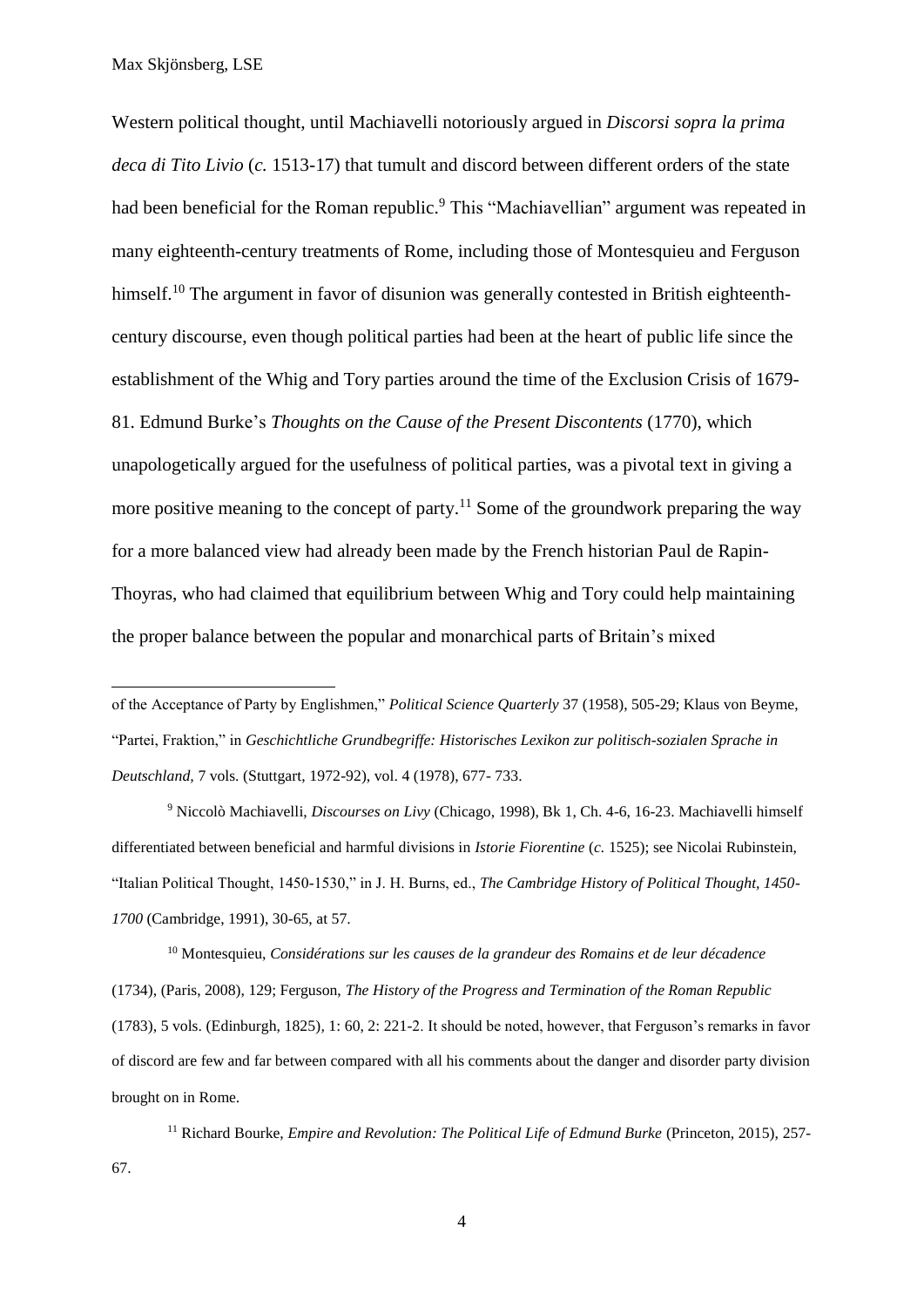**.** 

constitution. <sup>12</sup> Also of significance was Bolingbroke, who had distinguished between party and faction, and made the case for the oppositional Country party in the  $1730s$ .<sup>13</sup> In the Scottish context, Hume has been described as a passionate enemy of party on the basis of his first batch of essays on British politics in the early  $1740s$ .<sup>14</sup> However, Hume's nuanced views are arguably better summarized by his own paradoxical statement that while the British parties often threatened the total dissolution of the government, they were also "the real causes of its permanent life and vigour."<sup>15</sup> Smith appears to have been more negative, having privately written that "tho' a little faction now and then gives spirit to the nation the continuance of it obstructs all public business and puts it out of the power of [the] best Minister to do much good," making explicit reference to Bolingbroke's opposition to Sir Robert Walpole's ministry. 16

The place of Ferguson in this eighteenth-century debate about party has not been properly explained.<sup>17</sup> While it is true that Ferguson's theory of human nature and sociability held division and partisanship to be inevitable, what tends to be forgotten when he is misleadingly portrayed as a simple promoter of party conflict is that he shared Smith's

<sup>15</sup> Hume, *The History of England* (1754-62), 6 vols. (Indianapolis, IN, 1983), 5: 556 (Note [J]).

<sup>16</sup> Smith to Lord Fitzmaurice, 21 February 1759, in *The Correspondence of Adam Smith* (Indianapolis, IN, 1987), 28. See also Smith, *An Inquiry into the Nature and Causes of the Wealth of Nations* (1776), 2 vols. (Indianapolis, IN, 1981), 1: 886.

<sup>17</sup> By contrast, external conflict in Ferguson's writings has been dealt with recently; see Iain McDaniel, "Unsocial Sociability in the Scottish Enlightenment: Ferguson and Kames on War, Sociability, and the Foundations of Patriotism," *History of European Ideas*, 41 (2015), 662-82.

<sup>12</sup> Rapin, *Dissertation sur les Whigs et les Torys* (The Hague, 1717), 181-3.

<sup>13</sup> Max Skjönsberg, "Lord Bolingbroke's Theory of Party and Opposition," *Historical Journal* 59 (2016), 947-73.

<sup>14</sup> Nicholas Phillipson, *David Hume: The Philosopher as Historian* (1989), (London, 2011), 59.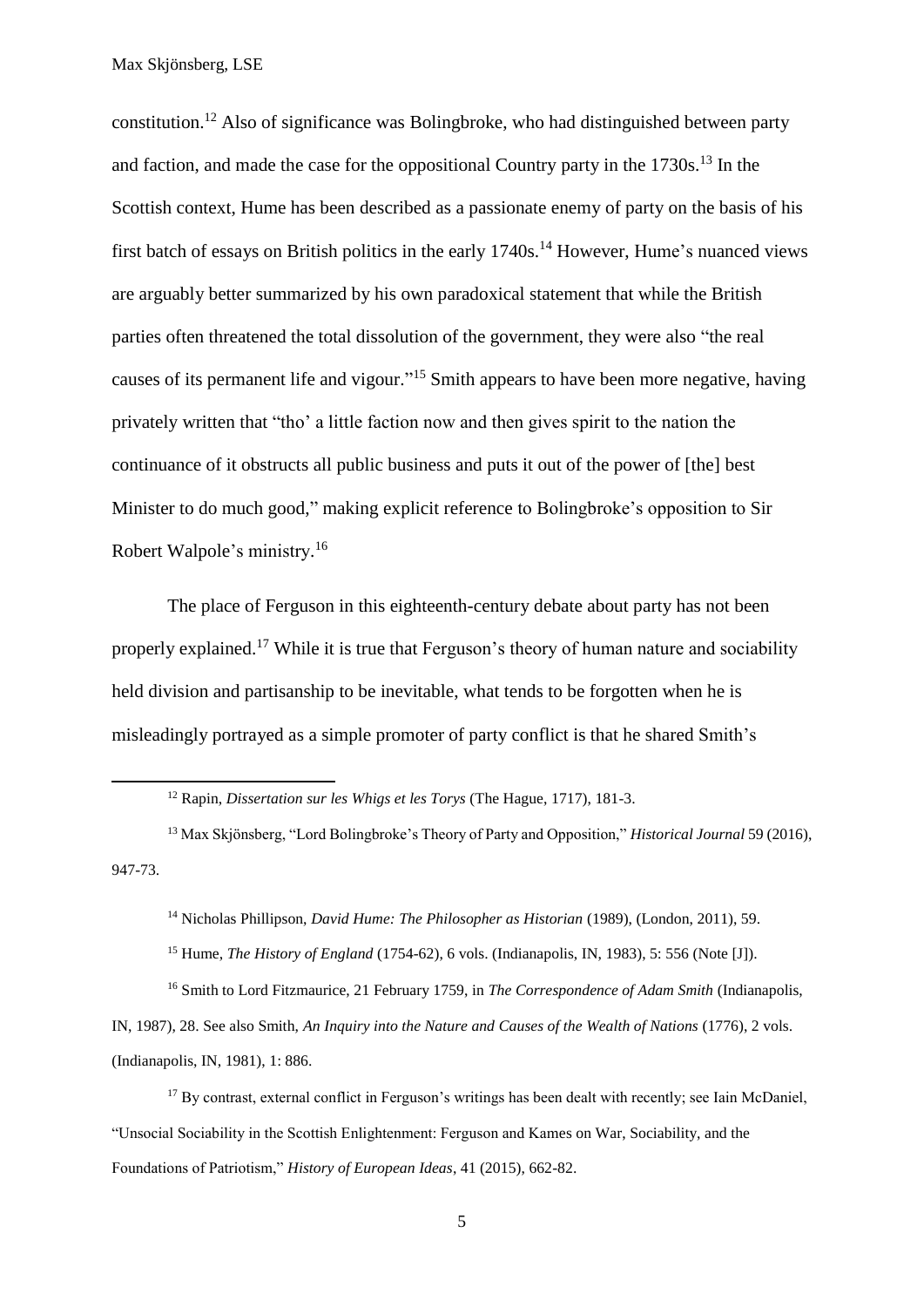1

scornful attitude towards parties and party politicians motivated by private ambition. Like Hume, Ferguson only condoned party struggle with severe qualifications. However, unlike Hume, whose main worry was parties of principles, especially religious, as opposed to parties of interest,<sup>18</sup> Ferguson was especially concerned about the self-interested side of party politics. Ferguson did believe that parties in a loose sense had a role to play in a mixed constitution, such as the British, by protecting the interests of different orders in the state, provided they were kept within constitutional bounds and were restricted to the visible powers in the state, i.e. monarch, lords, and commons. As soon as such "parties" stepped outside of the constitutional framework, they became an acute danger. More precisely, in the process of the present examination, we shall see that Ferguson was worried and warned about the rise of organized opposition parties, especially those appealing to popular discontent "outof-doors" and were intent on replacing the government. This will become particularly clear when Ferguson's views on the Rockingham Whigs are considered. He was convinced that such parties posed a threat to civil liberty rightly understood, i.e. to the peace and order of society. This article challenges the prevalent interpretation of Ferguson as an unequivocal advocate of conflict, and instead shows that he was more concerned with promoting security, stability, law and order.<sup>19</sup> This outlook is fully compatible with his Calvinist worldview:

<sup>18</sup> David Hume, "Of Parties in General," in *Essays: Moral, Political, and Literary,* ed. Eugene F. Miller (Indianapolis, IN, 1987), 54-63. This is one of the most controversial parts of Hume's contribution to this debate, since, as J. G. A. Pocock reminds us, "[p]arty was for most men tolerable only when it embodied principle and so was capable of virtue," whereas parties representing interests were seen as perpetuating "the reign of corruption"; see *The Machiavellian Moment: Florentine Political Thought and the Atlantic Republican Tradition* (1975), (Princeton, 2003), 483-4.

<sup>19</sup> The emphasis of the present text differs from that of Duncan Forbes, who argued that Ferguson's "whole philosophy was designed for an age whose danger, as he saw it, consisted in the absence of danger." See Ferguson, *An Essay on the History of Civil Society* (1767), ed. Forbes (Edinburgh, 1966), introduction, xxxvi.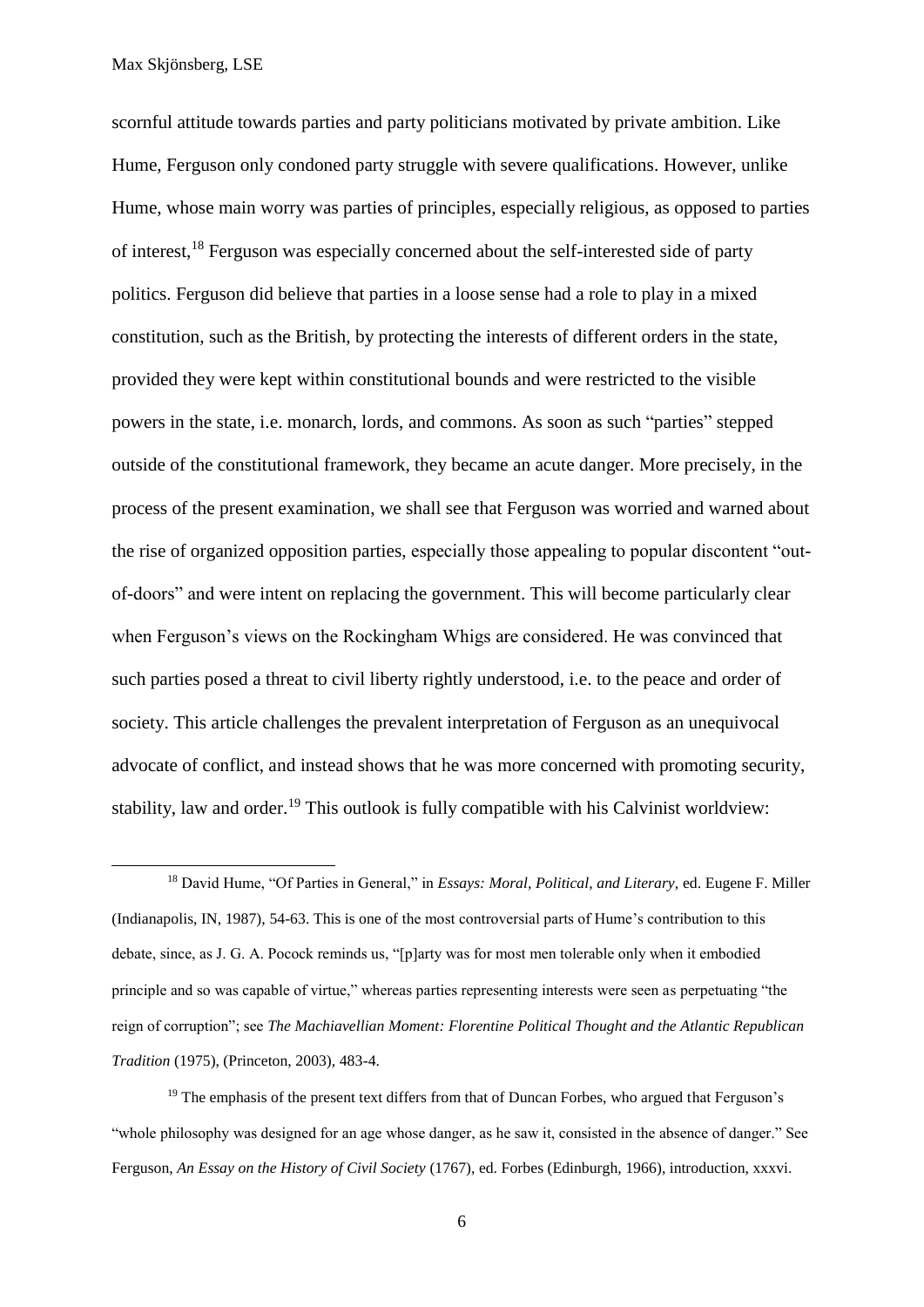1

nothing human could alter the divine plan, but disruption and strife could be seen as portents of God's disfavor. 20

<sup>&</sup>lt;sup>20</sup> This was particularly the case with the Jacobite rebellion/invasion of 1745-6; see Ferguson, *A Sermon preached in the Ersh* [Gaelic] *Language to his Majesty's first Highland Regiment of foot, commanded by Lord John Murray, at their cantonment at Camberwell, on the 18th day of December, 1745* (London, 1746).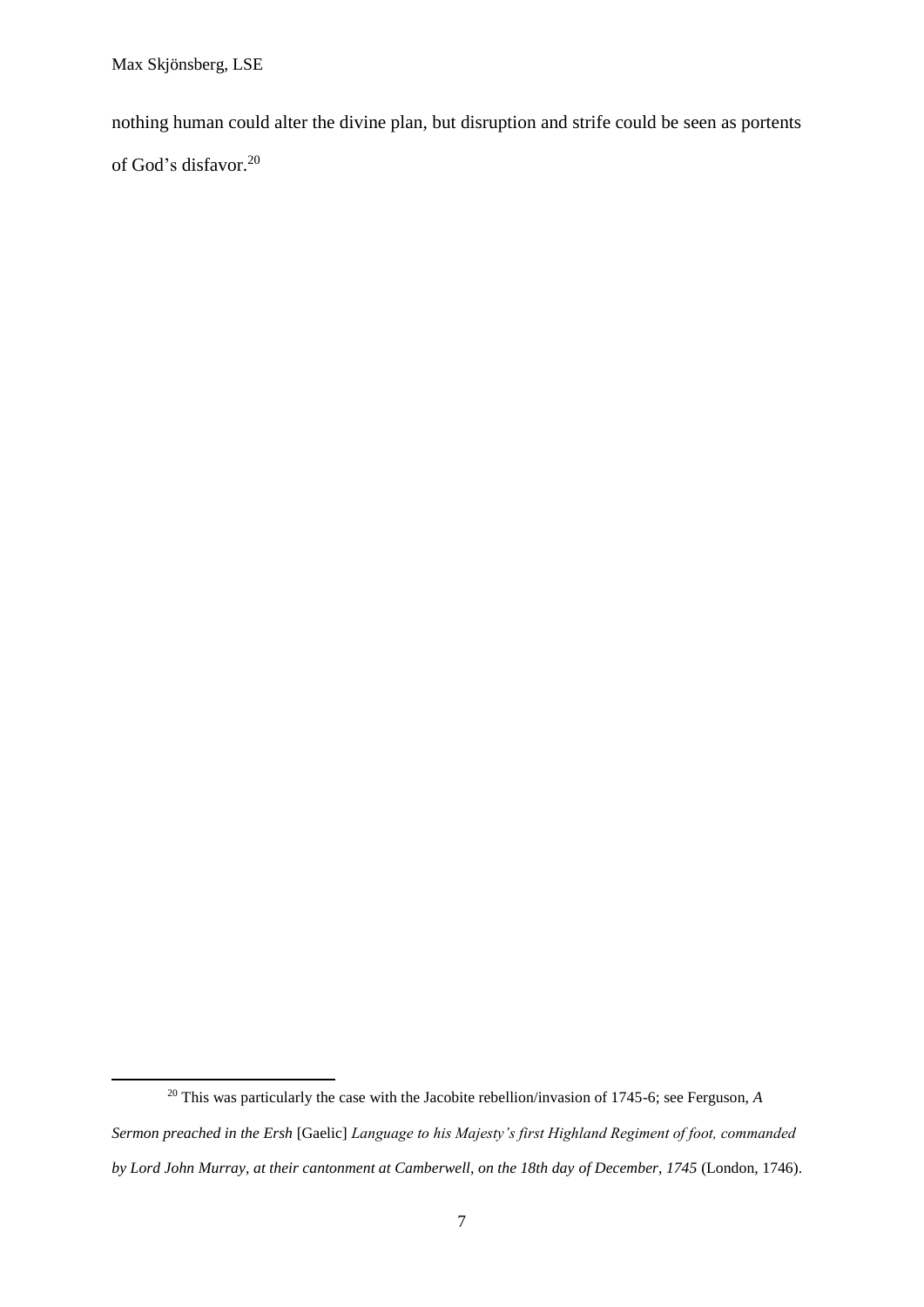**.** 

#### PARTISANSHIP AND CONFLICT IN HUMAN NATURE

Ferguson spent most of his academic career as a professor of moral philosophy at Edinburgh University and regarded "human nature" as his main object of study.<sup>21</sup> He rose to literary fame after the success of the *Essay on the History of Civil Society* (1767). It is in Ferguson's theoretical works, in the *Essay* and his later *Principles of Moral and Political Science* (1792)*,*  where we find his most positive evaluations of political conflict. This may explain why many of his readers have ended up with a fairly one-sided take on this topic. As we shall see, however, the Stoic element of Ferguson's ethics complicates to some extent the place of party and partisanship in his moral and political thought.<sup>22</sup> The *Essay* and the *Principles* are sometimes treated separately and the latter, written after the French Revolution of which Ferguson strongly disapproved, is sometimes seen as a more moderate and cautious work.<sup>23</sup> On the subject of party, however, they are compatible and complementary. Ferguson never departed from his views expressed in the *Essay*. Having made fairly extensive alterations in

 $21$  Ferguson's project can be seen within the wider preoccupation with a "science of man" in the Scottish Enlightenment. On the "science of man," see the work of Nicholas Phillipson, notably *Adam Smith: An Enlightened Life* (London, 2010).

 $^{22}$  It should be noted, however, that the two modern Stoic philosophers Ferguson most often referred to disagreed on the subject of party and partisanship; compare Francis Hutcheson, *An Inquiry into the Original of our Ideas of Beauty and Virtue* (2nd ed., 1726), ed. Wolfgang Leidhold (Indianapolis, IN, 2008), 141, with Anthony Ashley Cooper, 3rd Earl of Shaftesbury, "Sensus Communis, an Essay on the Freedom of Wit and Humour in a Letter to a Friend" (1709), in *Characteristics of Men, Manners, Opinions, Times* (1711), ed. Lawrence E. Klein (Cambridge, 1999), 53.

<sup>23</sup> Oz-Salzberger, *Translating the Enlightenment,* 103, 116. For Ferguson's response to the French Revolution, see Anna Plassart, *The Scottish Enlightenment and the French Revolution* (Cambridge 2015), 57-8, 125-55.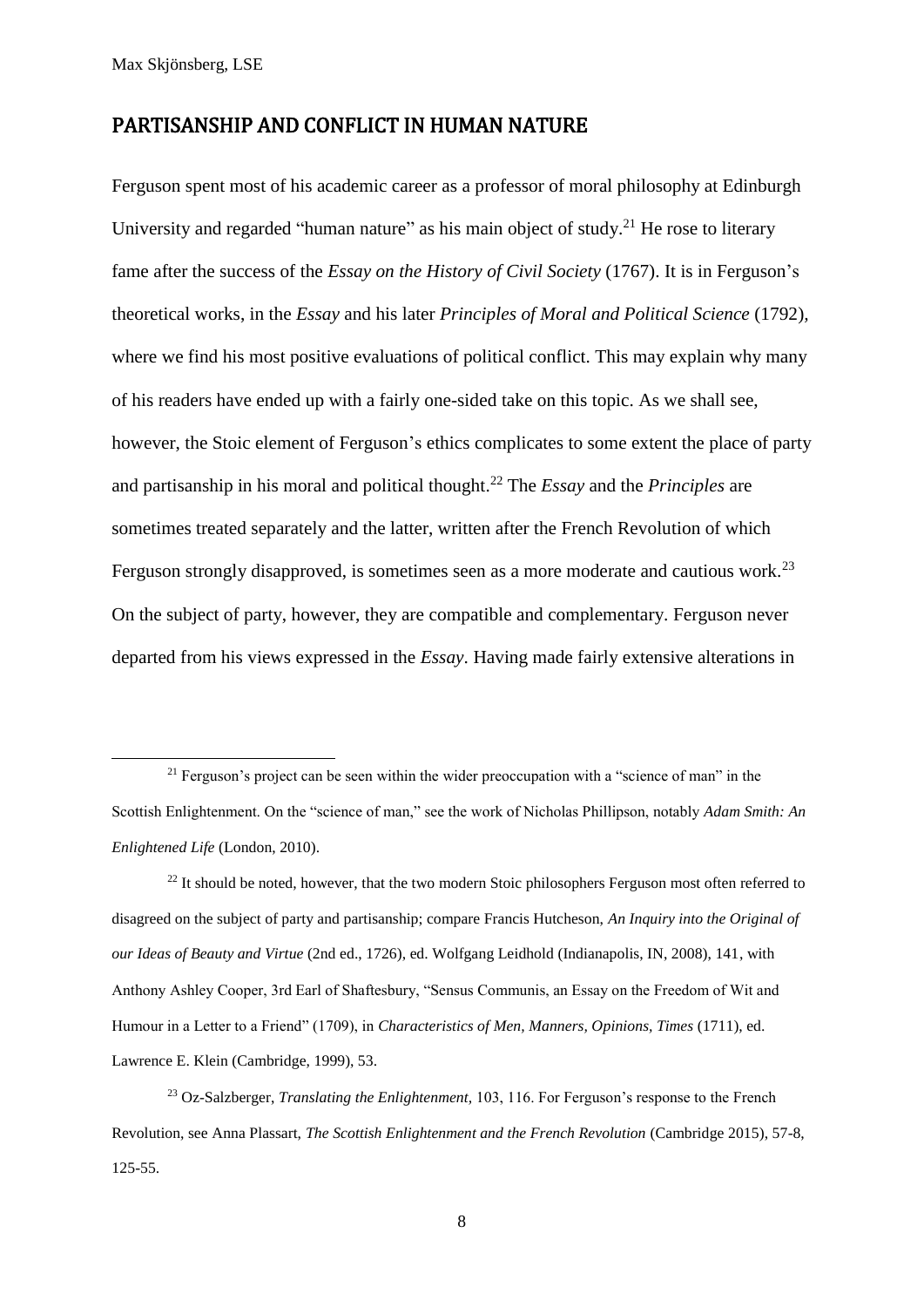**.** 

1768 and 1773, but no changes with direct impact on the present discussion, he wrote to his publisher that it "must remain in its original form" ahead of its sixth edition in 1793.<sup>24</sup>

Ferguson considered human beings prone to both union and discord, to amity as well as enmity. "[I]n treating human affairs," he said, "we would draw every consequence from a principle of union, or a principle of dissension."<sup>25</sup> While he considered humans to be naturally prone to conflict, Ferguson's depiction of human nature was overtly anti-Hobbesian as he believed in natural sociability.<sup>26</sup> He also explicitly rejected Jean-Jacques Rousseau's unsocial view of the state of nature; indeed, he did not have time for the concept of a state of nature, viewing humans as social animals.<sup>27</sup> Man's natural sociability means that human beings will invariably be found in societies and political communities, but in separate communities rather than in one community of mankind. Our attachment to our own community is strengthened by animosity towards other communities.<sup>28</sup> The internal space

<sup>24</sup> Ferguson to Thomas Cadell, 16 Nov 1792, in *Correspondence*, 2: 350.

<sup>25</sup> Ferguson*, An Essay on the History of Civil Society* (1767), ed. Fania Oz-Salzberger (Cambridge, 2007), 21. (Hence: *Essay*). See also the following passage from his later work: "Persons may assemble for contest, as well as for concord. And there are few individuals who have not their enemies as well as their friends," in *Principles of Moral and Political Science: being chiefly a Retrospect of Lectures delivered in the College of Edinburgh* 2 vols. (Edinburgh, 1792)*,* 1: 24. (Hence: *Principles*).

<sup>26</sup> For Ferguson's very distinct take on sociability, see McDaniel, *Adam Ferguson in the Scottish Enlightenment,* 64-91. Crucially, Ferguson's theory of sociability should be distinguished from Hume's and Smith's commercial sociability. On this, see Istvan Hont, *Jealousy of Trade: International Competition and the Nation-State in Historical Perspective* (Cambridge, MA, and London, 2005), esp. introduction.

<sup>27</sup> For Ferguson's critique of Rousseau, see *Essay,* 7-16; idem, *Principles,* 1: 198. See also Iain McDaniel, "Philosophical History and the Science of Man in Scotland: Adam Ferguson's Response to Rousseau," *Modern Intellectual History,* 10 (2013), 543-68.

<sup>28</sup> Ferguson, *Essay*, 9, 25; idem, *Principles,* 1: 33; idem, *Institutes of Moral Philosophy: for the use of Students in the College of Edinburgh* (Edinburgh, 1769), 25-6. (Hence: *Institutes*.)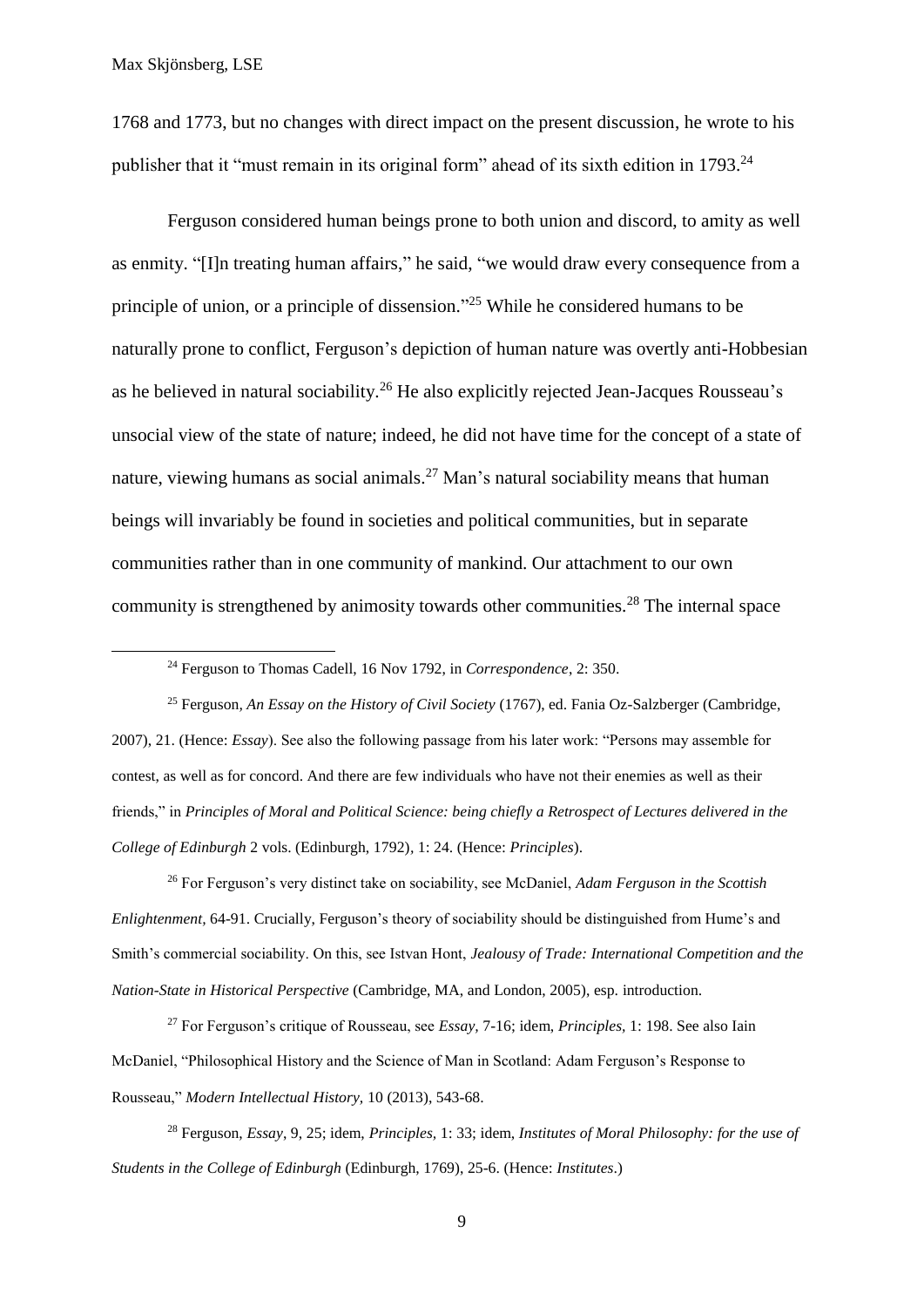itself is not a scene of absolute harmony, however, as people are naturally inclined to divide and form "sects" in opposition to others within the community. Our attachment to such a party "seems often to derive much of its force from an animosity conceived to an opposite one" as well as "from a desire to vindicate the rights of our party," Ferguson wrote in the *Essay*. 29

Ferguson's analysis of human nature further entailed that man was disposed to active engagements and happy in active pursuits whilst unhappy in sloth, which is highly relevant for the present topic.<sup>30</sup> He was critical of thinkers who did not sufficiently consider the importance of activity, making "repose" the object of government.<sup>31</sup> His fear was that models that "prevent agitation and bustle…by the barriers they raise against the evil actions of men, would prevent them from acting at all."<sup>32</sup> Association and public causes are important outlets for man's active nature. "In his relations to other men he has indefinite scope for the exercise of his active dispositions," Ferguson argued.<sup>33</sup> Ferguson emphasized the importance of ambition: "The suppression…of ambition, of *party-animosity*, and of public envy, is probably, in every such case, not a reformation, but a symptom of weakness, and a prelude to more sordid pursuits, and ruinous amusements."<sup>34</sup>

As Richard Sher has pointed out, however, Ferguson was more interested in explaining *what ought to be* rather than simply *what is*, even if he believed that the former

<sup>29</sup> Ferguson, *Essay*, 21.

<sup>30</sup> Ibid*,* 13, 45, 185, 199; idem, *Institutes,* 150; idem, *Principles,* 1: 185.

<sup>&</sup>lt;sup>31</sup> As Iain McDaniel has pointed out, this might be an implicit criticism of Smith, who had emphasized "tranquility" in *The Theory of Moral Sentiments* (1759), (Indianapolis, IN, 1982), 37, 120, 149, 230-2.

<sup>32</sup> Ferguson, *Essay*, 209.

<sup>33</sup> Ferguson, *Principles*, 1: 124.

<sup>34</sup> Ferguson, *Essay*, 244-5. (My emphasis.)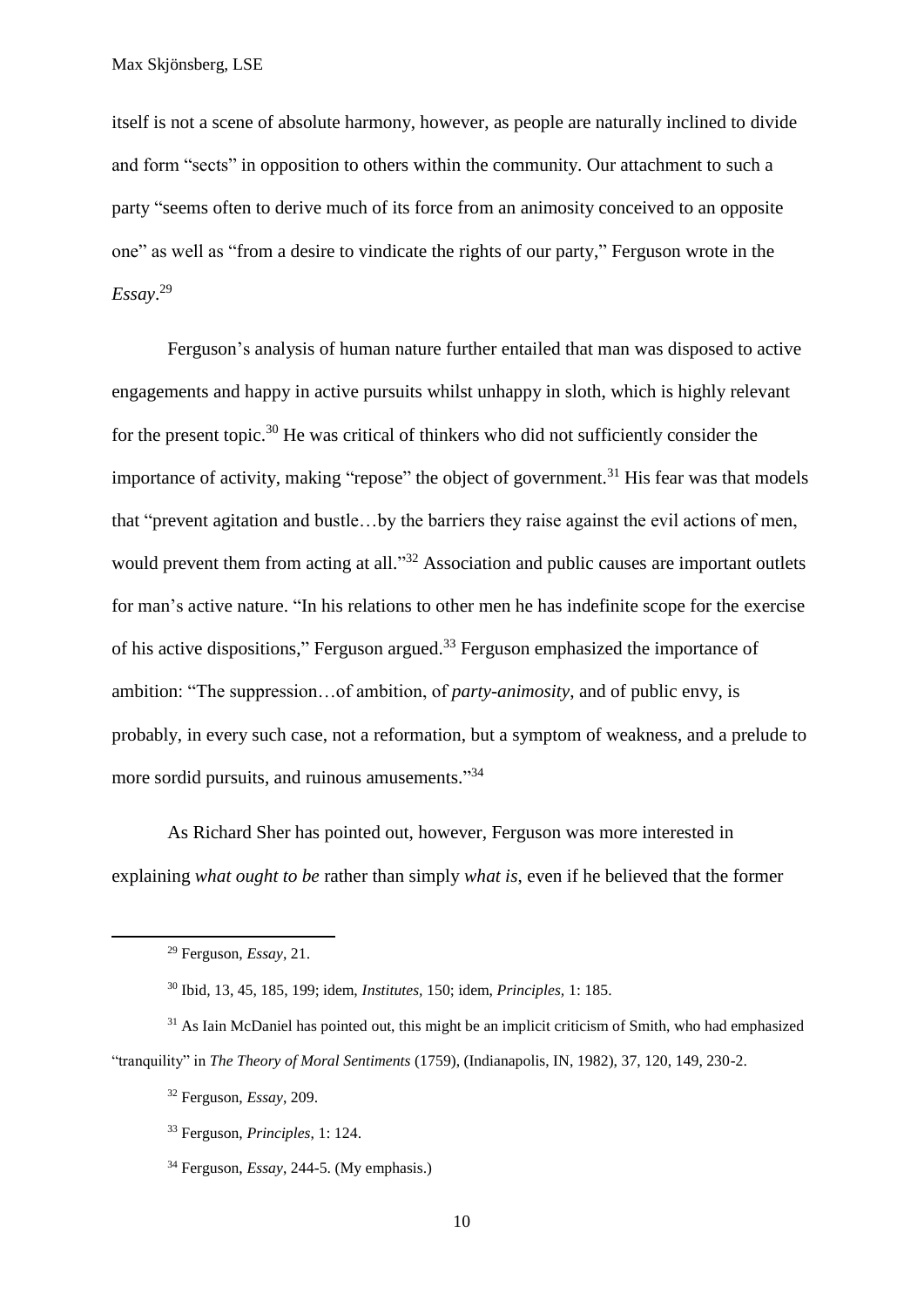could only be ascertained on the basis of the latter.<sup>35</sup> Ferguson duly argued that in order to achieve happiness in accordance with human nature, "benevolent affections" and "just opinions" had to be appended to active engagements.<sup>36</sup> His view of human nature was explicitly Stoic in this regard as he saw himself as taking his cue particularly from Cicero among the ancient Stoics and the Christian neo-Stoic and moral sense philosopher Francis Hutcheson, while criticizing the modern Epicureanism, or the "selfish philosophy" of Mandeville, as well as the moral skepticism of Hume.<sup>37</sup> Notably, Hutcheson had stressed the importance of disinterested virtue and "Love of Benevolence."<sup>38</sup> While often described as a

**.** 

<sup>37</sup> For Ferguson's critique of Mandeville, see *Essay,* 36-7; idem, *Institutes*, 103. For skepticism, see note 5 and idem*, "*Of the Principle of Moral Estimation. A Discourse between David Hume, Robert Clerk and Adam Smith" (1801-6), in *The Manuscripts of Adam Ferguson,* ed. Vincenzo Merolle (London, 2006), 207-15. Both introductions to the two volumes of the *Principles* presented a comparison between Epicureanism and Stoicism, in a manner strongly approvingly of the latter. Ferguson included his hero Montesquieu along with Shaftesbury, Hutcheson and James Harris among the modern Stoics; see idem, *Principles,* 1: 8. Ferguson also compared the two philosophical "sects" when contrasting the characters of Caesar and Cato the Younger in *The History of the Roman Republic,* 2: 347-57. On Stoicism in the history of political thought, see Christopher Brooke, *Philosophic Pride: Stoicism and Political Thought from Lipsius to Rousseau* (Princeton, 2012).

<sup>38</sup> Hutcheson, *Inquiry into the Original of our Ideas of Beauty and Virtue,* 103. "Benevolence" was the key concept for Hutcheson, professor in moral philosophy at Glasgow and sometimes referred to as the father of the Scottish Enlightenment. Ferguson used the term frequently and added the following passage to the revised edition of his *Institutes*: "Benevolence, or the love of mankind, is the greatest perfection; it is likewise the source of greatest enjoyment." See *Institutes* (Edinburgh, 2nd ed., 1773), 143. See also *Principles*, 2: 344. It is also interesting to note that Ferguson borrowed a copy of Hutcheson's *Inquiry* from his university library in 1766; see J. B. Fagg, "Ferguson's Use of the Edinburgh University Library: 1764-1806," in Eugene Heath and Vincenzo Merolle, eds., *Adam Ferguson: History, Progress and Human Nature* (London, 2008)*,* 39-64, at 60.

<sup>35</sup> Sher, *Church and University in the Scottish Enlightenment,* 166-7; Ferguson, *Principles,* 1: 5.

<sup>36</sup> Ferguson, *Institutes*, 155.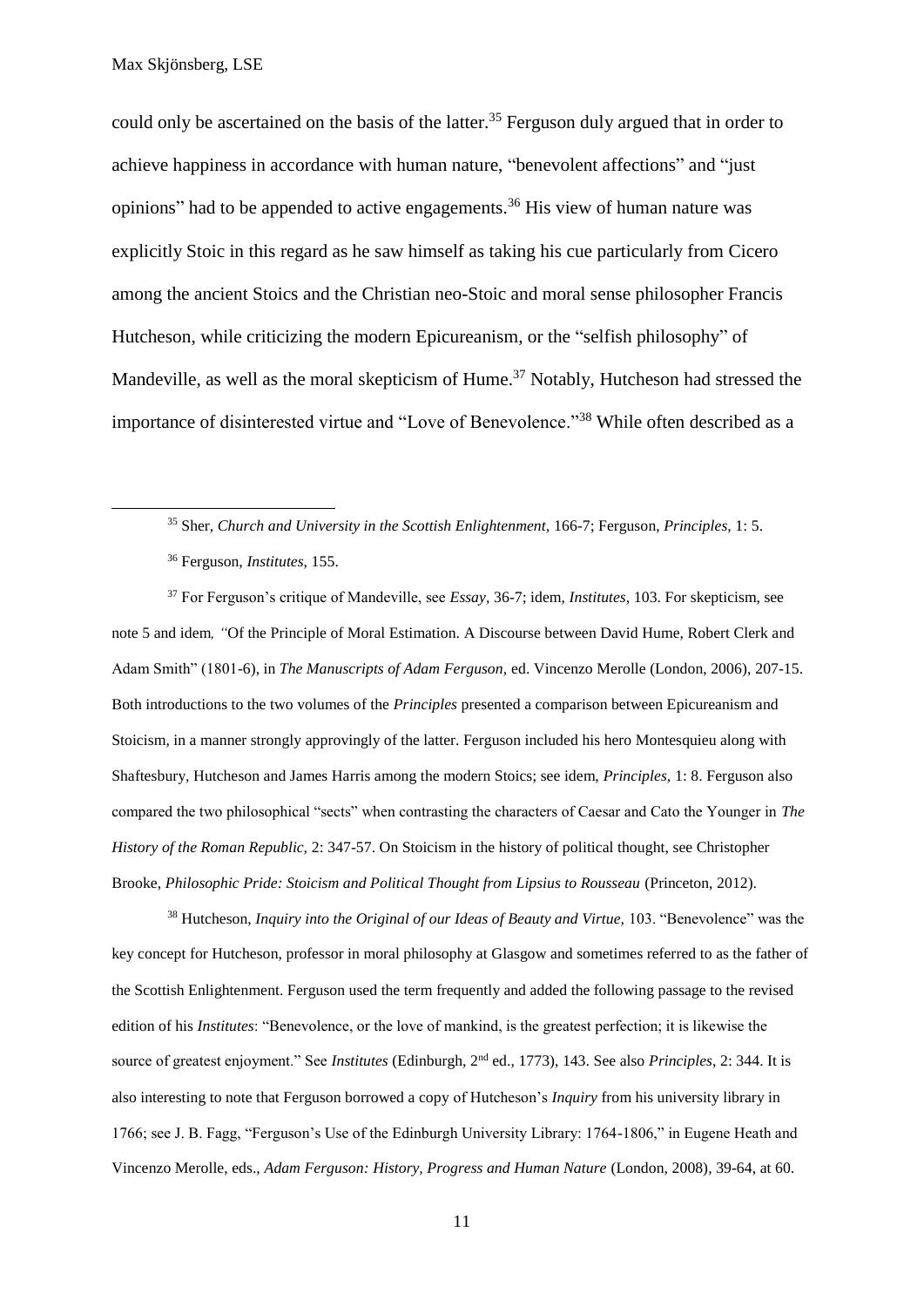quintessentially cosmopolitan philosophy, Cicero had been clear that Stoicism did not preclude partial associations, states and patriotism, although the universe was "virtually a single city."<sup>39</sup> Moreover, Stoicism of the Roman kind promoted by Cicero was by no means adverse to the active life. On the contrary, Cicero's *De officiis* celebrated public life as superior to any other way of life.<sup>40</sup> This also appears to have been a common perception of Stoicism in the eighteenth century; David Hume referred to "the Stoic" as "the man of action or virtue."<sup>41</sup> Ferguson defined the Stoic as the person who "enlisted himself, as a willing instrument in the hand of God, for the good of his fellow-creatures."<sup>42</sup>

In the context of his discussion of Stoicism, meanwhile, Ferguson expressed a strong dislike of many aspects of party competition. He argued that "habits of jealousy and envy, of fear and malice" were not only "hostile to the welfare of mankind" but also "destructible of our own enjoyments."<sup>43</sup> It would accordingly be a mistake, he claimed, to "think our felicity is placed in subjects for which our fellow-creatures are rivals and competitors."<sup>44</sup> Moreover, Ferguson wrote that judgements of right and wrong are, in "rude minds," often "disturbed by violent passions, whether of *partial attachment*, jealousy, and cruel revenge." <sup>45</sup> Party contest, while providing an outlet for man's active nature, thus appears as a source of corruption, unhappiness and injustice, according to Ferguson. In short, he believed that "[t]he ingenuous differ from the malicious; the first conceiving mankind as copartners and friends, the other in

<sup>39</sup> Cicero, *On Moral Ends,* ed. Julia Annas (Cambridge, 2012), Bk 3, 85.

<sup>40</sup> Cicero, *On Duties,* ed. M. T. Griffin and E. M. Atkins (Cambridge, 2015), Bk 1, 28-9.

<sup>41</sup> Hume, "The Stoic" (1742), in *Essays: Moral, Political, and Literary,* 146 (note).

<sup>42</sup> Ferguson, *Principles,* 2: 4.

<sup>43</sup> Ferguson, *Essay*, 54.

<sup>44</sup> Ibid.

<sup>45</sup> Ferguson, *Principles,* 1: 301. (My emphasis.)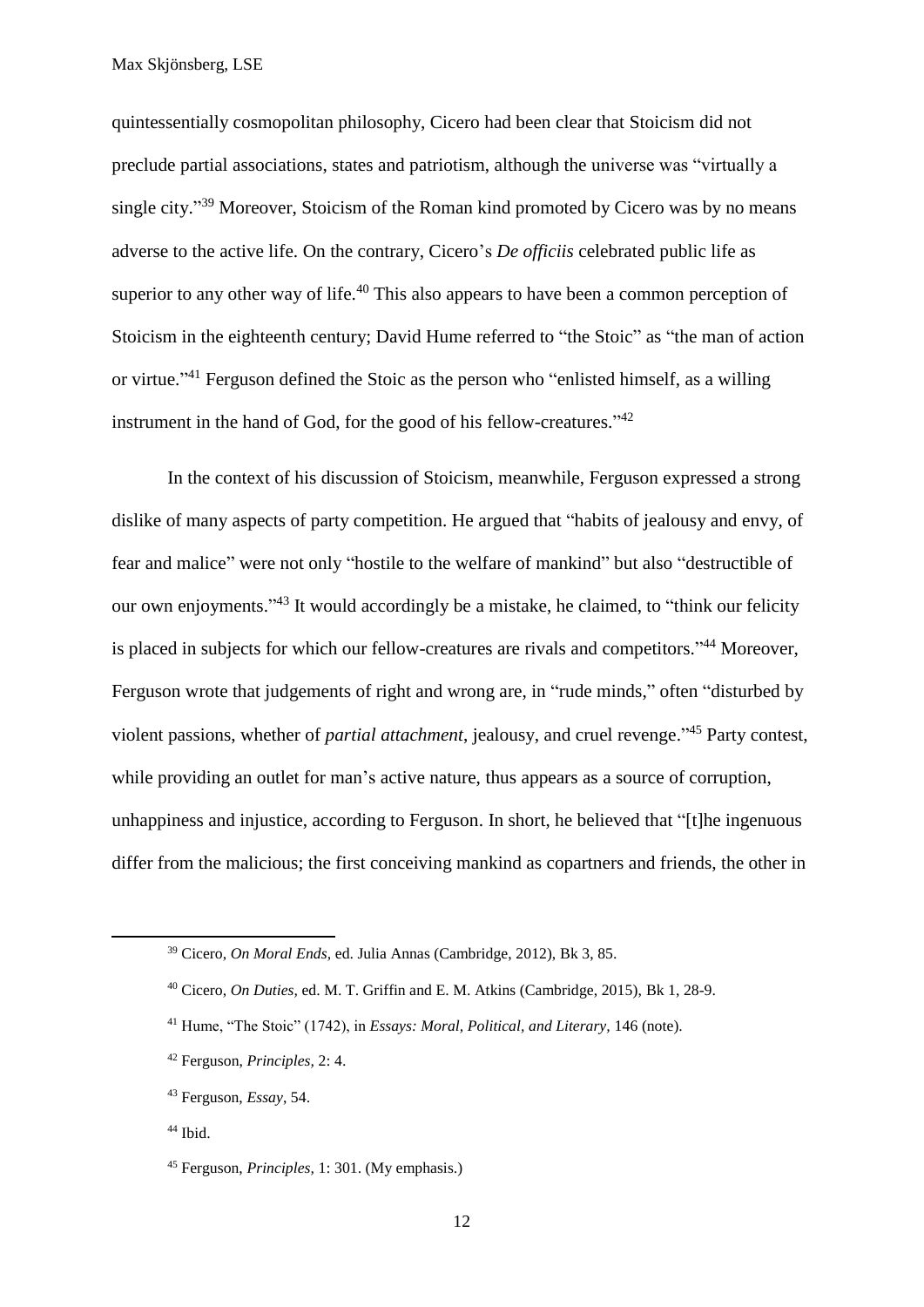conceiving them as rivals and enemies." <sup>46</sup> This prominent Stoic strand in Ferguson makes him come across as a much less straightforward champion of competition and conflict – and by extension political parties, whose *modus operandi* consisted of such activities. All this should not lead us to conclude that Ferguson's thought is contradictory or lacks coherence, a route taken by earlier readers of Ferguson.<sup>47</sup> Rather, Ferguson intentionally stressed that man's nature itself is contradictory, or double, with its propensity for discord as well as union, war as well as peace. What is more, Ferguson saw the principles of union and dissension as mutually reinforcing and argued that great acts of benevolence could be realized in conflictual situations. 48

Ferguson also stressed that the Stoic ideal was not attainable for everyone. He thought that it was desirable to seek "to instil into the breast of private men sentiments of candour toward their fellow-creatures, and a disposition to humanity and justice."<sup>49</sup> At the same time, he was clear that "it is vain to expect that we can give to the multitude of a people a sense of union among themselves, without admitting hostility to those who oppose them."<sup>50</sup> The moral is straightforward: Stoicism is for elites; for the masses, partisanship is a much more reliable principle of cohesion and co-operation. Although party conflict was inevitable, Ferguson believed that its worst effects could be mitigated: "The pacific may do what they can to allay the animosities, and to reconcile the opinions, of men; and it will be happy if they can

<sup>46</sup> Ferguson, *Principles,* 1: 139.

<sup>&</sup>lt;sup>47</sup> David Kettler has written of the "conflict between activist and passivist elements in Ferguson's conception of virtue"; see *Adam Ferguson: His Social and Political Thought* (1965), (New Brunswick and London, new ed. 2005), 198.

<sup>48</sup> Ferguson, *Essay*, 28-9.

<sup>49</sup> Ibid, 29.

<sup>50</sup> Ibid.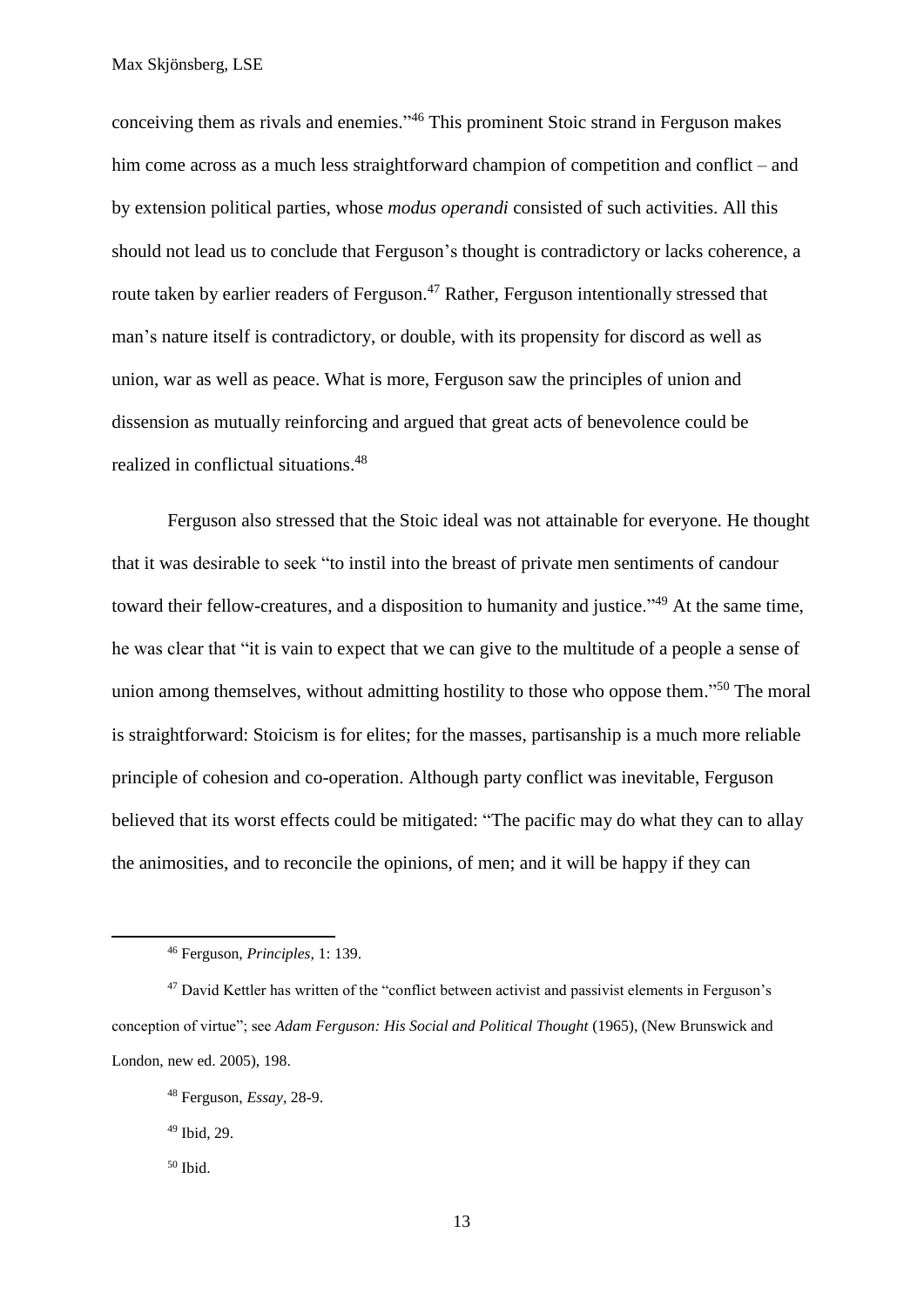succeed in repressing their crimes, and in calming the worst of their passions."<sup>51</sup> He stressed, however, that this mitigation of party animosity must not turn into suppression, as "[n]othing…but corruption or slavery can suppress the debates that subsist among men of integrity."<sup>52</sup> This article will now turn to the political implications of the present discussion.

<sup>51</sup> Ibid, 63.

<sup>52</sup> Ibid.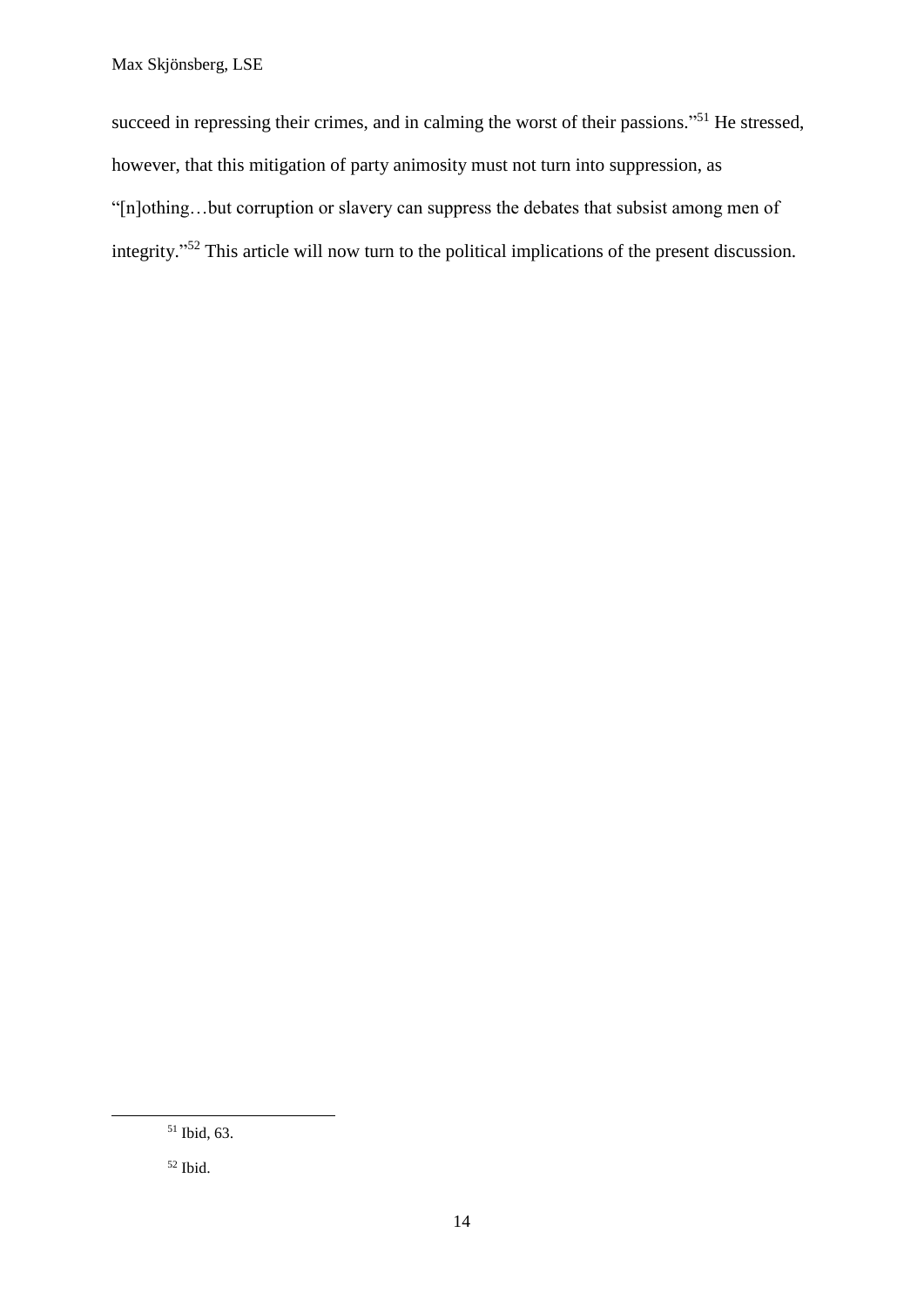#### PARTY AND PARTICIPATION IN POLITICAL SCIENCE

The argument that parties are unavoidable because of the human propensity to partisanship and ambition was an upshot of Ferguson's theory of human nature. More controversial was his view that conflict between parties could produce political benefits in mixed governments, although it was probably an argument with which his favorite author Montesquieu would have gone along. Montesquieu's importance for Ferguson and his generation of Scottish thinkers can hardly be exaggerated.<sup>53</sup> Ferguson drew on "President Montesquieu" for many of his political positions and the chapter heading entitled "Of political law" in the otherwise scarcely footnoted *Institutes* (1769) has a footnote referring to *De l'esprit des loix* (1748).<sup>54</sup> There are important differences between Montesquieu and Ferguson in their respective descriptions of party division in Britain, however. Whereas Montesquieu had focused on the parties of the executive and legislative, corresponding roughly to government and opposition, Ferguson's treatment concentrated on parties representing different orders in the state. Moreover, as we shall see in the following section, Ferguson was much more alarmed than Montesquieu about the pernicious potential of mob violence and demagogues in Britain.

Like that of Montesquieu, Ferguson's discussion of politics hinged on the political character of a people and the belief that different characters had different governmental needs, and *vice versa*. <sup>55</sup> That is why Ferguson thought it would be vain to search for the best form of government: "[o]ne people is unfit to govern, or be governed, in the same manner

<sup>53</sup> Richard B. Sher, "From Troglodytes to Americas: Montesquieu and the Scottish Enlightenment on Liberty, Virtue, and Commerce," in David Wootton, ed., *Republicanism, Liberty, and Commercial Society*, *1649-1776* (Stanford, 1994), 368-402.

<sup>54</sup> Ferguson, *Institutes*, 282; idem, *Essay,* 66.

<sup>55</sup> Ferguson, *Principles*, 2: 413-19.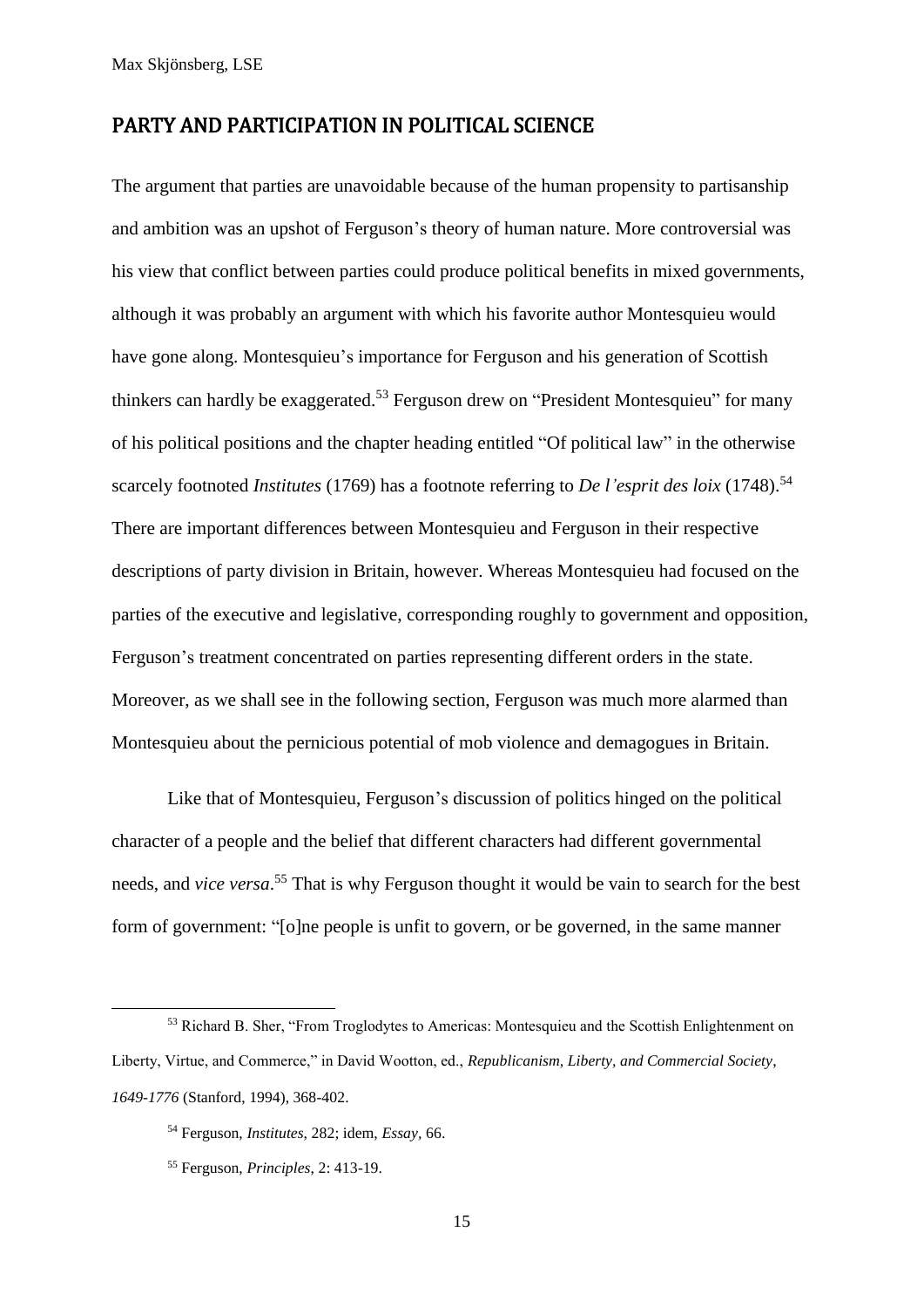with another," as he put it.<sup>56</sup> Republican and monarchical governments required different political character; in short, "[t]he republican must be popular, and the courtier polite."<sup>57</sup> The spirit of party was much more menacing in a republican than in a monarchical one: "The spirit of faction that in republics constituted corruption, in monarchies tends to prevent a greater corruption, servility to those in power."<sup>58</sup> In short, the "influence of the crown" represented in a simple monarchy what the "faction of the people" did in a republic: the major threat to the constitution.<sup>59</sup> Neither case, however, was strictly applicable to the mixed monarchy of Britain.

Montesquieu had written about the British constitution in two long chapters of his *De l'esprit des loix* (1748). After having described the British constitution (or the English constitution, as he called it) in book eleven of his *chef-d'œuvre,* Montesquieu proceeded in the final chapter of book nineteen to adumbrate how Britain was perpetually divided into two "parties," one inclining to the executive and the other to the legislative power, the two visible powers in the state.<sup>60</sup> With the power of patronage, "all those who would obtain something from [the executive] would be inclined to move to that side, and it could be attacked by all those who could expect nothing from it."<sup>61</sup> The competition will generate "hatred, envy, jealousy, and the ardor for enriching and distinguishing oneself...to the full extent."<sup>62</sup>

<sup>59</sup> Ibid.

**.** 

<sup>60</sup> Montesquieu, *The Spirit of the Laws* (1748)*,* ed. Anne M. Cohler, Basia Miller and Harold Stone (Cambridge, 2015), Part 3, Bk 19, Ch. 27, 325.

 $61$  Ibid.

 $62$  Ibid.

<sup>56</sup> Ferguson, *Institutes*, 291.

<sup>57</sup> Ferguson, *Essay*, 182.

<sup>58</sup> Ferguson, *Institutes*, 313.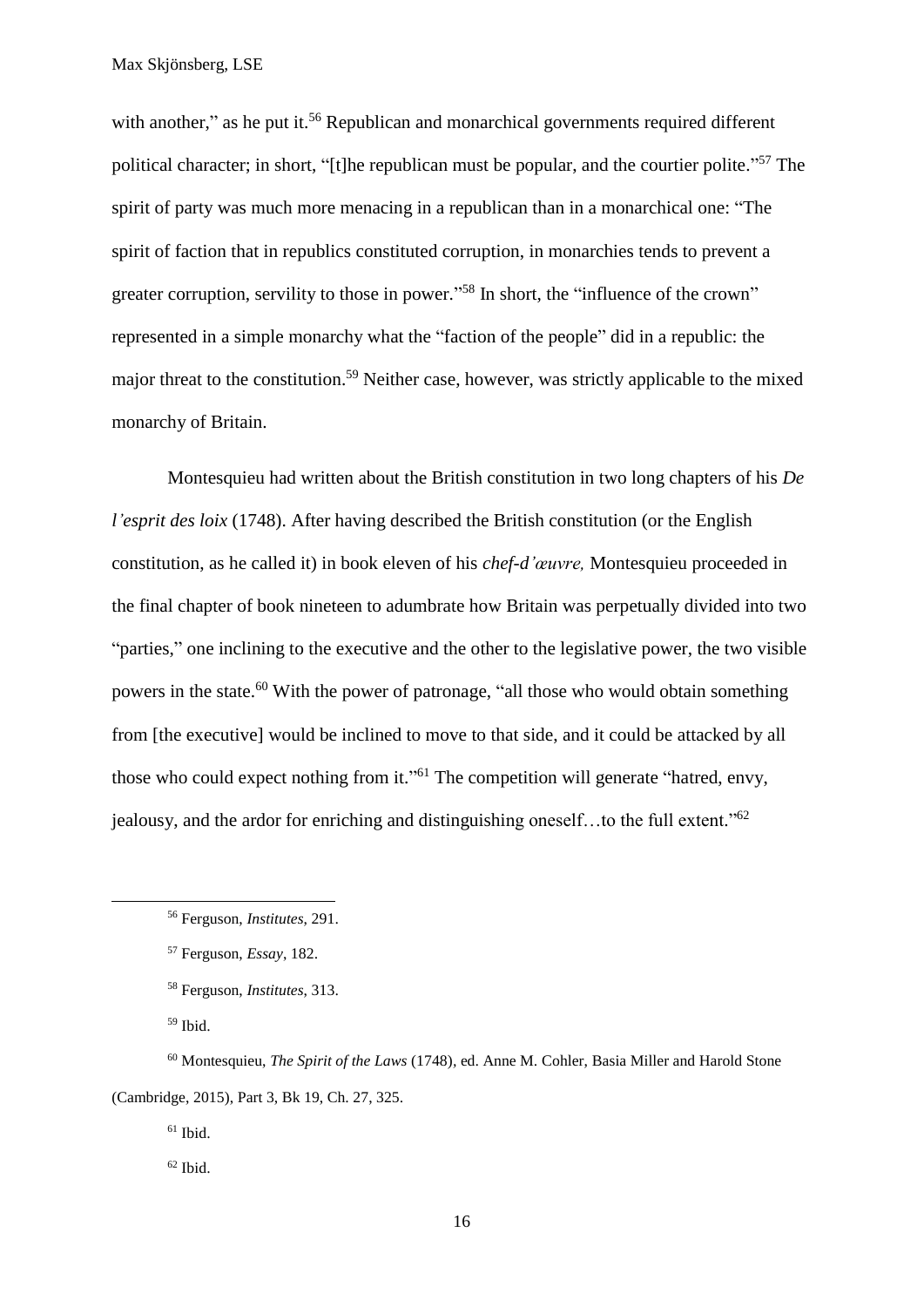However, since liberty is the principle of the British constitution, "if this were otherwise, the state would be like a man who, laid low by disease, has no passions because he has no strength."<sup>63</sup> Besides, the hatred between the two parties would be "powerless," Montesquieu claimed: "As these parties are made up of free men, if one party gained too much, the effect of liberty would be to lower it while the citizens would come and raise the other party like hands rescuing the body."<sup>64</sup> As the citizen would be afraid to lose their free constitution, they "would believe themselves to be in danger even at the safest of moments."<sup>65</sup> Those in opposition to the executive would be unable to admit their self-interested motives and desire for office, and would instead seek to enflame the public fear. This would have the good effect of making the people attentive to avoid "the real perils to which they might sometimes be exposed."<sup>66</sup> Finally, as the representatives of the legislative body are more enlightened than the people, they could calm down stormy sentiments and commotion.<sup>67</sup>

Ferguson appears to have agreed with Montesquieu, and indeed Hume,<sup>68</sup> that party division in mixed governments provided politics with life and vigor. Unbridled party strife was not to Ferguson's taste, but nor did he think that the British could afford to be politically supine. The British possessed the right to partake in legislation, and "[p]olitical rights, when neglected, are always invaded." <sup>69</sup> Ferguson's main discussion of parties, however, was not overtly about government and opposition parties but rather about "parties" representing

<sup>66</sup> Ibid.

**.** 

<sup>67</sup> Ibid.

<sup>69</sup> Ferguson, *Essay*, 202-3.

<sup>63</sup> Ibid, Part 3, Bk 19, Ch. 27, 325; Part 2, Bk 11, Ch. 5, 156.

<sup>64</sup> Ibid, Part 3, Bk 19, Ch. 27, 325-6.

<sup>65</sup> Ibid, 326.

 $68$  See note 15.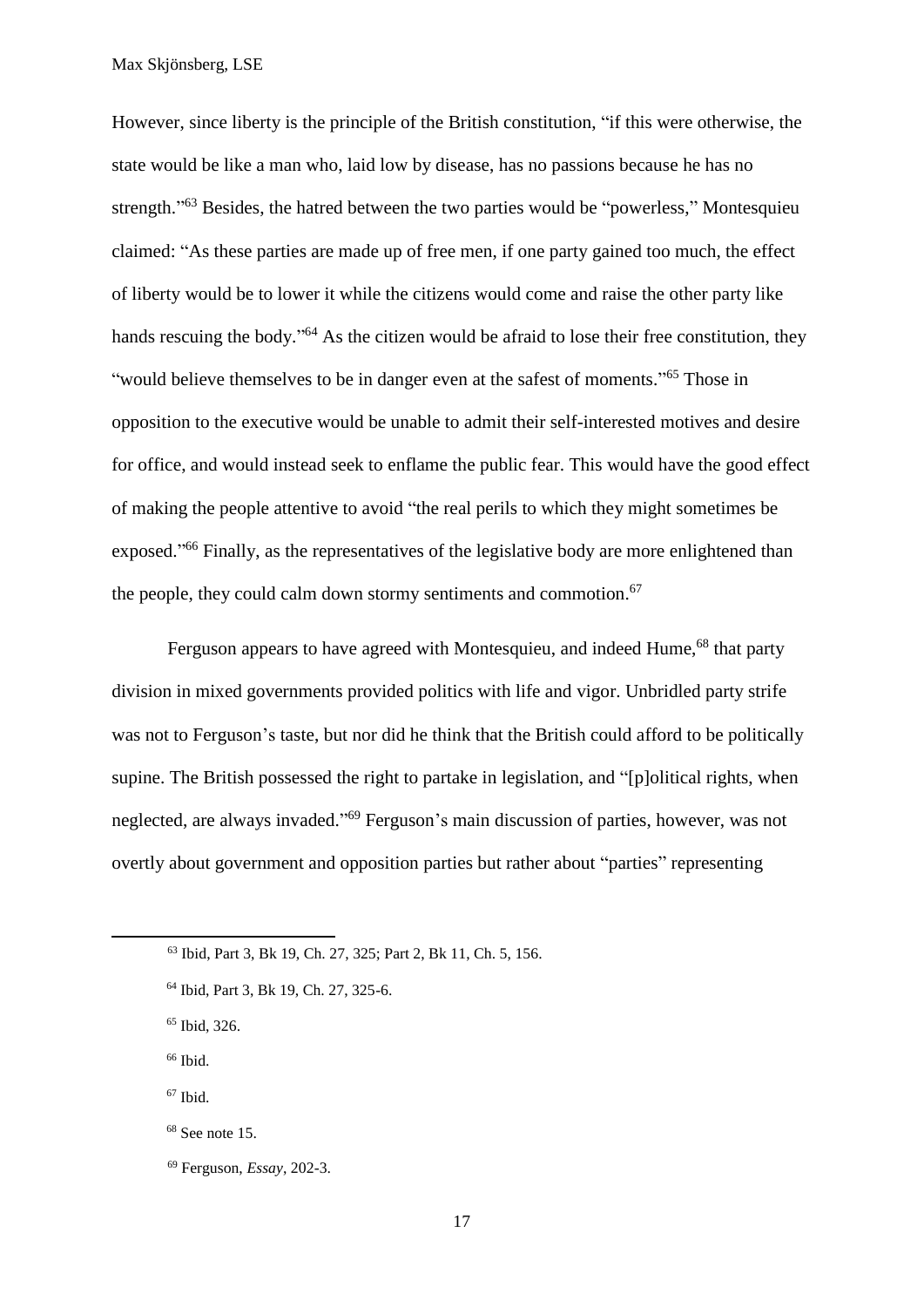different orders in the state. The reason why the British enjoyed more security than any other people at any time in history, as Ferguson wrote in a pamphlet published in response to Richard Price in 1776, was that their constitution gave "to all the different orders of the state a power to reject or amend every law that is likely to be grievous on themselves."<sup>70</sup> "Amidst the contentions of party" in such a mixed constitution, Ferguson conceded, "the interests of the public, even the maxims of justice and candour, are sometimes forgotten."<sup>71</sup> His larger point, however, was a different one:

> The public interest is often secure, not because individuals are disposed to regard it as the end of their conduct, but because each, in his place, is determined to preserve his own. Liberty is maintained by the continued differences and oppositions of numbers, not by their concurring zeal in behalf of equitable government. In free states [often equivalent with mixed governments in the eighteenth century], therefore, the wisest laws are never, perhaps, dictated by the interest and spirit of any order of men: they are moved, they are opposed, or amended, by different hands; and come at last to express that medium

<sup>70</sup> Ferguson, *Remarks on a Pamphlet lately published by Dr. Price, intitled Observations on the Nature of Civil Liberty, the Principles of Government and the Justice and Policy of the War with America, etc., in a Letter from a Gentlemen in the Country to a Member of Parliament* (London, 1776), 13. (Hence: *Remarks.*) On Ferguson's admiration for the British constitution, see also his *Sermon preached in the Ersh Language,* 11-12. On the value of orders guarding and promoting their interest, "as far as is consistent with the welfare of the whole," in a mixed system of government, see *Principles,* 1: 303-4, 2: 464.

<sup>71</sup> Ferguson, *Essay*, 124.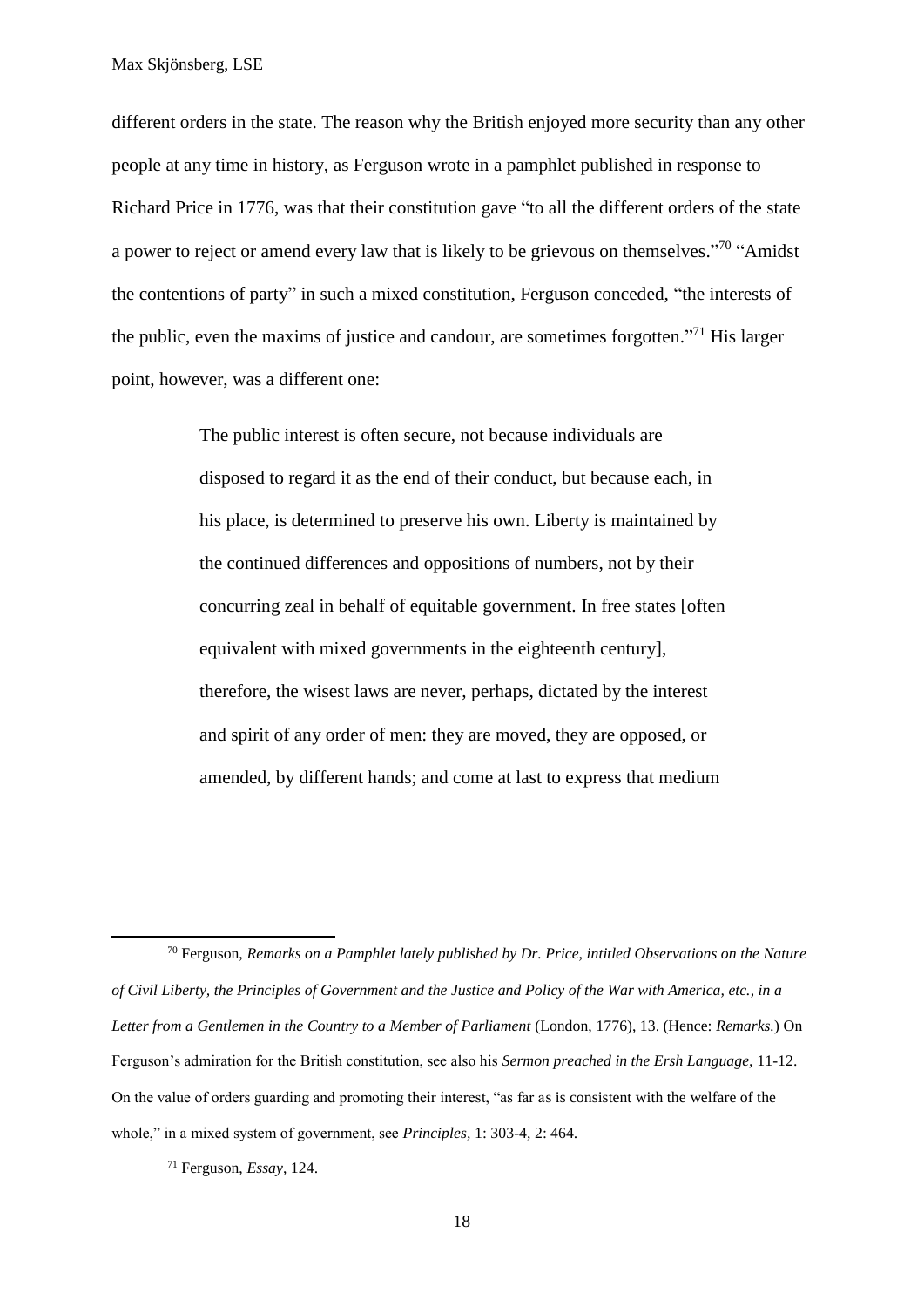**.** 

and composition which contending parties have forced one another to adopt.<sup>72</sup>

This clash between different orders of the state neither represented the Tory and Whig parties in Britain, nor different Whig factions, all of which had representatives among the Commons as well as the Lords.<sup>73</sup> It is also doubtful whether it could be said to have neatly represented the Court and Country party division, since, as Thomas Reid remarked, the interest of the Lords was 'not so considerable as to form a third Party but divides in to the other two [Court and Country].<sup>74</sup> In contrast to Montesquieu,<sup>75</sup> Ferguson's discussion of "parties" in this context seems very divorced from anything resembling the actual party

<sup>72</sup> Ibid, 124-5. See also idem, *Principles,* 1: 303-4. These remarks are slightly at variance with his insistence that "[t]he *public spirit* due from every member of any community" included "[a] continual preference of public safety, and public good, to separate interests, or particle considerations," in *Institutes*, 251. One might wonder why virtue is needed, and why Ferguson was so keen to promote it, when it looks as if interest is doing all the work in the block quote just cited. However, this is not something that would have troubled Ferguson, who saw virtue as the highest good independent of any function.

<sup>73</sup> The "Burkean" conception of party can be seen a way of the gentry and nobility counterweighing the king and his friends, and in that sense represent an order in the state; see Bourke, *Empire and Revolution,* 752, 781. However, there is little textual evidence to suggest that Ferguson was here thinking in similar terms, and we shall see in the following section that he was particularly critical of Burke's party connection, the Rockingham Whigs.

<sup>74</sup> *Thomas Reid on Society and Politics: Papers and Lectures,* ed. Knud Haakonssen and Paul Wood (Edinburgh, 2015), 49. See also J. G. A. Pocock, ed., *Three British Revolutions: 1641, 1689, 1776* (Princeton, 1980), introduction, 3-20, esp. 5.

<sup>75</sup> Montesquieu is likely to have derived his analysis from Bolingbroke's discussion of Court and Country parties; see Robert Shackleton, *Montesquieu: A Critical Biography* (Oxford, 1961), 297-8.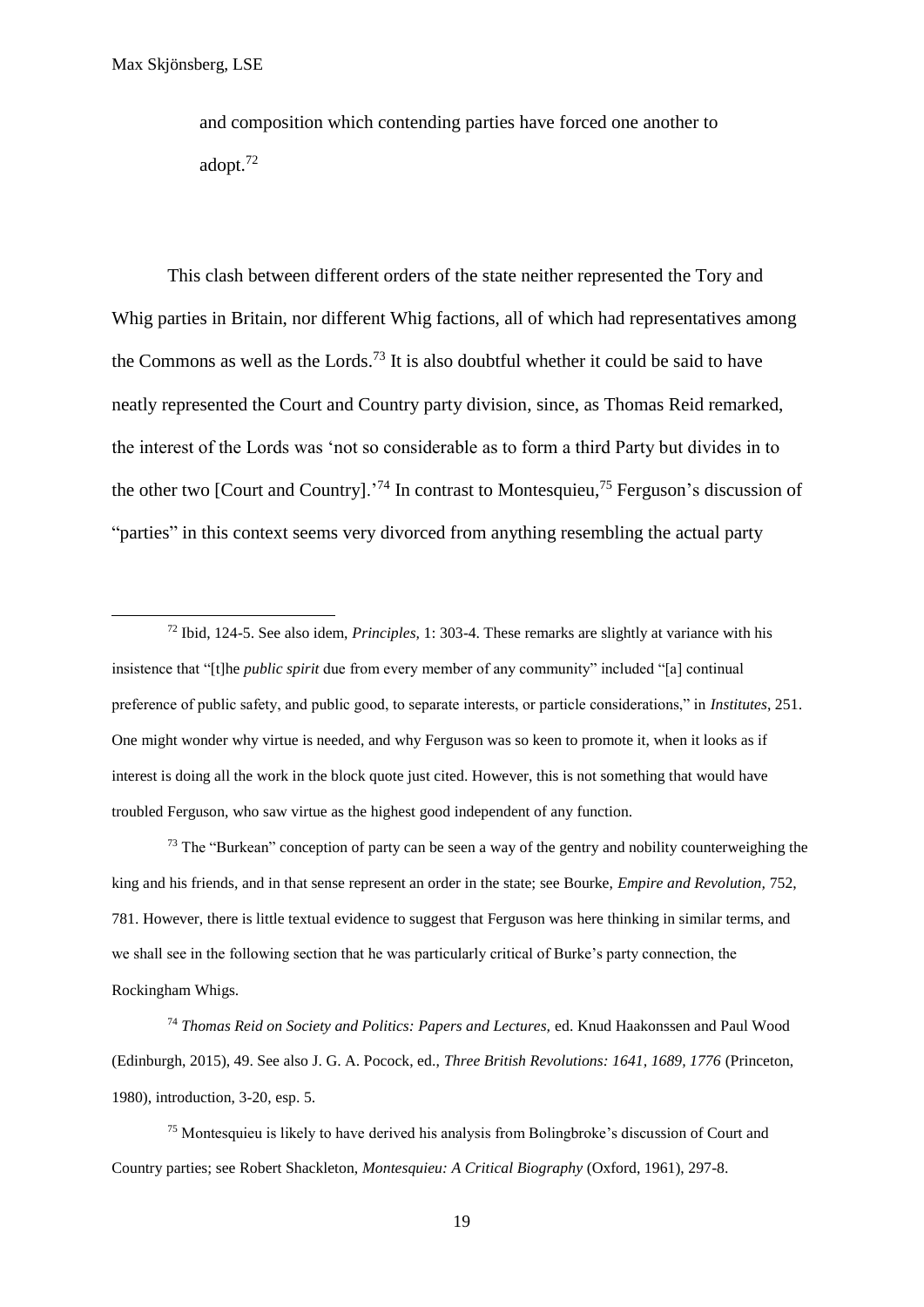conflict in Britain. Accordingly, on closer inspection, Ferguson's alleged positive views on party conflict look like praise of the theoretical workings of the mixed constitution. In other words, this is simply a eulogy of the checks and balances inherent in a mixed system of government rather than party conflict as such. <sup>76</sup> Besides, the context of the passage suggests that it is descriptive rather than prescriptive.<sup>77</sup> We also have to remind ourselves that party, then as now, carried more than one meaning, and it is at least possible that Ferguson was here using the word in the more general sense of one side engaged against another in a conflict, with little reference to intra-parliamentary party strife in Britain.<sup>78</sup>

It remains clear, however, that Ferguson did defend a form of political conflict, which was intrinsic to the workings of a mixed constitution. The danger was that modern peoples of commercial states such as the British, while their "constitution indeed may be free…its members may likewise become unworthy of the freedom they possess, and unfit to preserve it."<sup>79</sup> This is not to say that Ferguson meant that there was a constant need to oppose government to protect *political* liberty, as he took radicals as Richard Price to argue. The way that Ferguson understood political or civil liberty – defining it as "the operation of just government, and the exemption from injury of any sort" – meant that he would have had

<sup>76</sup> For this doctrine, see David Wootton, "Liberty, Metaphor, and Mechanism: 'Checks and Balances' and the Origins of Modern Constitutionalism," in David Womersley, ed., *Liberty and American Experience in the Eighteenth Century* (Indianapolis, IN, 2006), 209-74.

<sup>&</sup>lt;sup>77</sup> The passage was part of a section entitled "The History of political Establishment" in the second edition onwards, and "The History of Subordination" originally.

<sup>78</sup> Out of the eight definitions of "party" in Samuel Johnson's *Dictionary* (1755), only one, the first, refers directly to political parties.

<sup>79</sup> Ferguson, *Essay,* 210.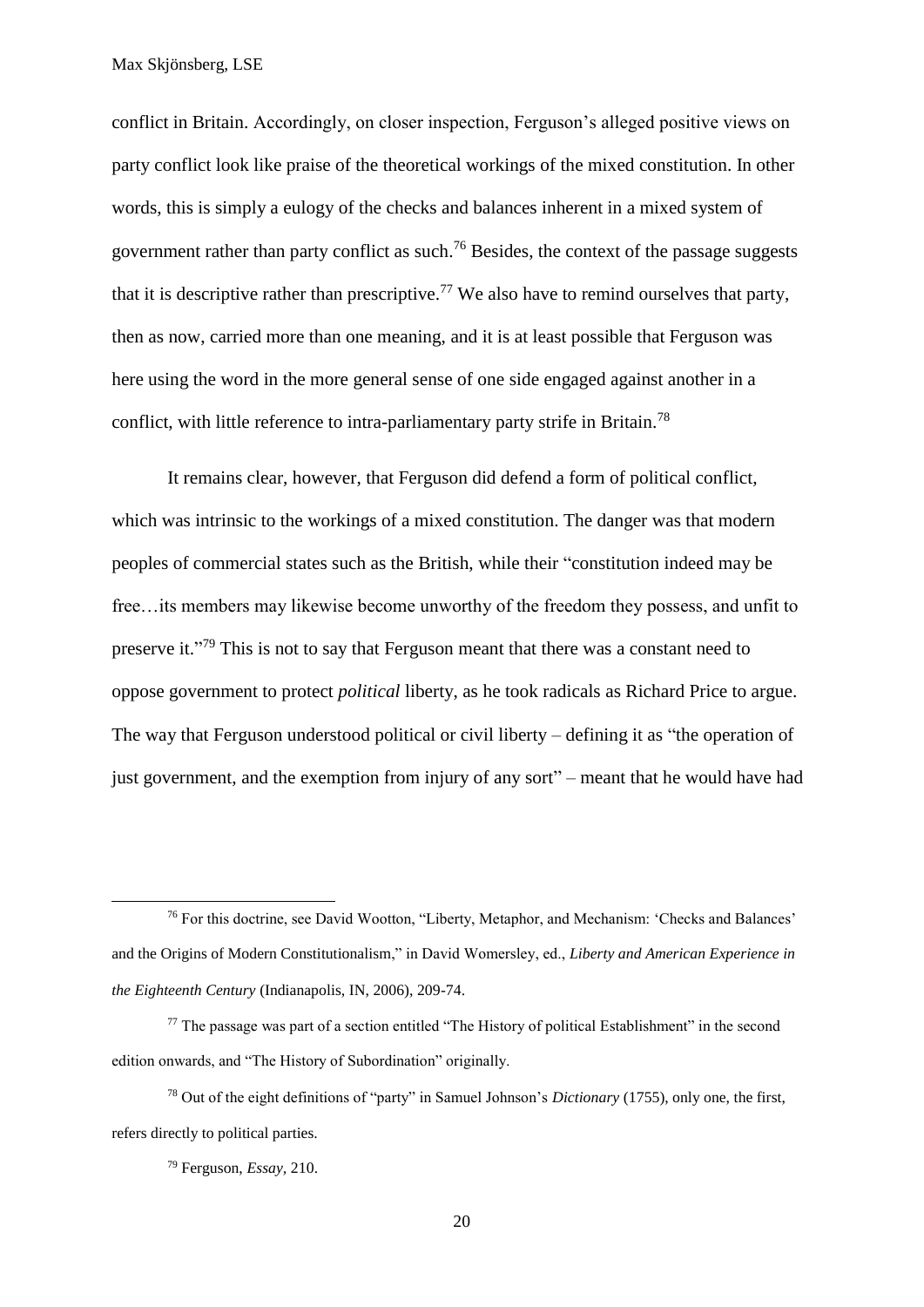a starkly different conception of what constituted legitimate oppositional practice.<sup>80</sup> From a mistaken notion of liberty, confusing it with independence and exemption from restraint as well as self-government, "the vulgar conceive a zeal for liberty to consist in opposition to government; take part with every refractory subject; and seem to think that whatever impairs the power of the magistrate must enlarge the freedom of the people."<sup>81</sup> By contrast, for Ferguson, "the establishment of a just and effectual government for the repression of crimes, is of all circumstances in civil society, the most essential to freedom."<sup>82</sup> This did not imply that government should have unbridled power and that opposition was never warranted, as Ferguson underlined that "every one is justly said to be free in proportion as the government under which he resides is sufficiently powerful to protect him, at the same time that it is sufficiently restrained and limited to prevent the abuse of its power."<sup>83</sup>

Ferguson was clear, however, that the possession of liberty necessarily entailed agitation. Accordingly, it would be wrong to "estimate the felicity of ages and nations by the seeming tranquillity and peace they enjoy."<sup>84</sup> Legislative assemblies, whether collective or representative, "may be censured as exposing men to all the inconveniences of faction or party division."<sup>85</sup> However, "if these inconveniences are to be dreaded," Ferguson continued, "they necessarily may be fairly hazarded, for the sake of the end to be obtained in free

 $82$  Ibid.

- <sup>83</sup> Ibid.
- <sup>84</sup> Ibid, 508.
- $85$  Ibid.

<sup>80</sup> Ferguson, *Principles*, 2: 459; idem, *Institutes*, 288-9. He used the terms "political liberty" and "civil liberty" interchangeably. See also Yiftah Elazar, "Adam Ferguson on Modern Liberty and the Absurdity of Democracy," *History of Political Thought,* 35 (2014), 768-87.

<sup>81</sup> Ferguson, *Principles*, 2: 459.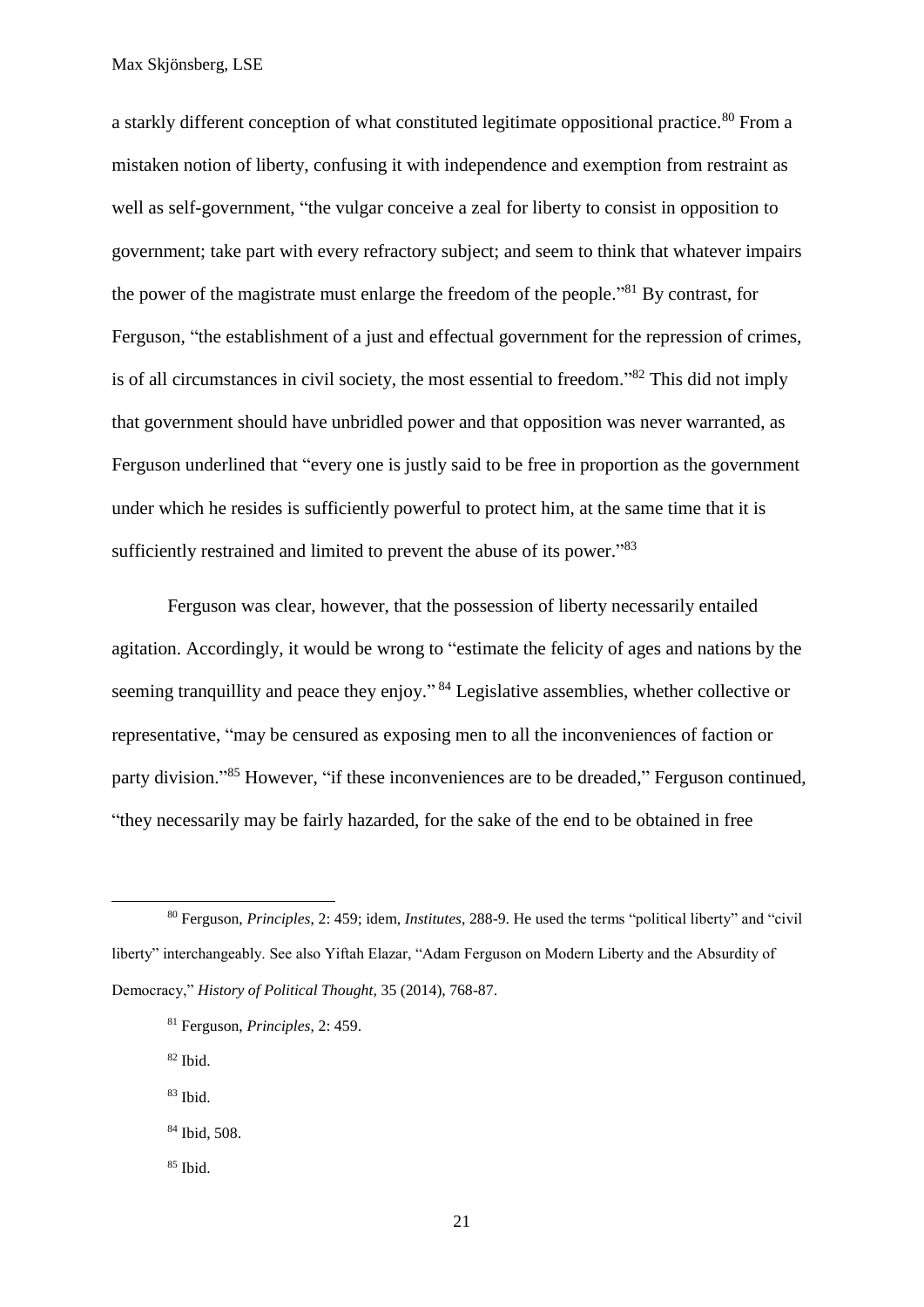governments, the *safety* of the people, and the scope which is given to all the respectable faculties of the human mind."86

Moreover, in the final pages of the second volume of the *Principles,* Ferguson connected the argument in favour of allowing the inconveniences of party division with the active nature of man: "If we have not mistaken the interests of human nature, they consist more in the exercises of freedom...than in the possession of mere tranquillity."<sup>87</sup> The "collisions of free society," i.e. deliberation and debate in assemblies with parties, were "trials of ability."88 In the first volume of the same work, Ferguson had argued that

> the attainment of a just political order otherwise so necessary to the welfare of mankind, is to be considered also as an occasion on which the principal steps of man's progress are made, or in which a scene is opened that gives scope to his active disposition, and is fitted, like other parts of his lot, to improve his faculties by rendering the exercise of them necessary to his preservation and well-being.<sup>89</sup>

Ferguson ridiculed those who were "checked in the[ir] commendation of free constitutions of government, by an observation that party divisions are most flagrant in such instances, and the turbulence of free states is contrasted with the seeming tranquility of

1

<sup>&</sup>lt;sup>86</sup> Ibid. (My emphasis.) Ferguson was clear that people would better exercise their human faculties in boisterous than in tranquil environments, having earlier drawn a parallel between factional strife and the development of literature; see idem, *Essay,* 170-1.

<sup>87</sup> Ferguson, *Principles*, 2: 508.

<sup>88</sup> Ibid.

<sup>89</sup> Ibid, 1: 265.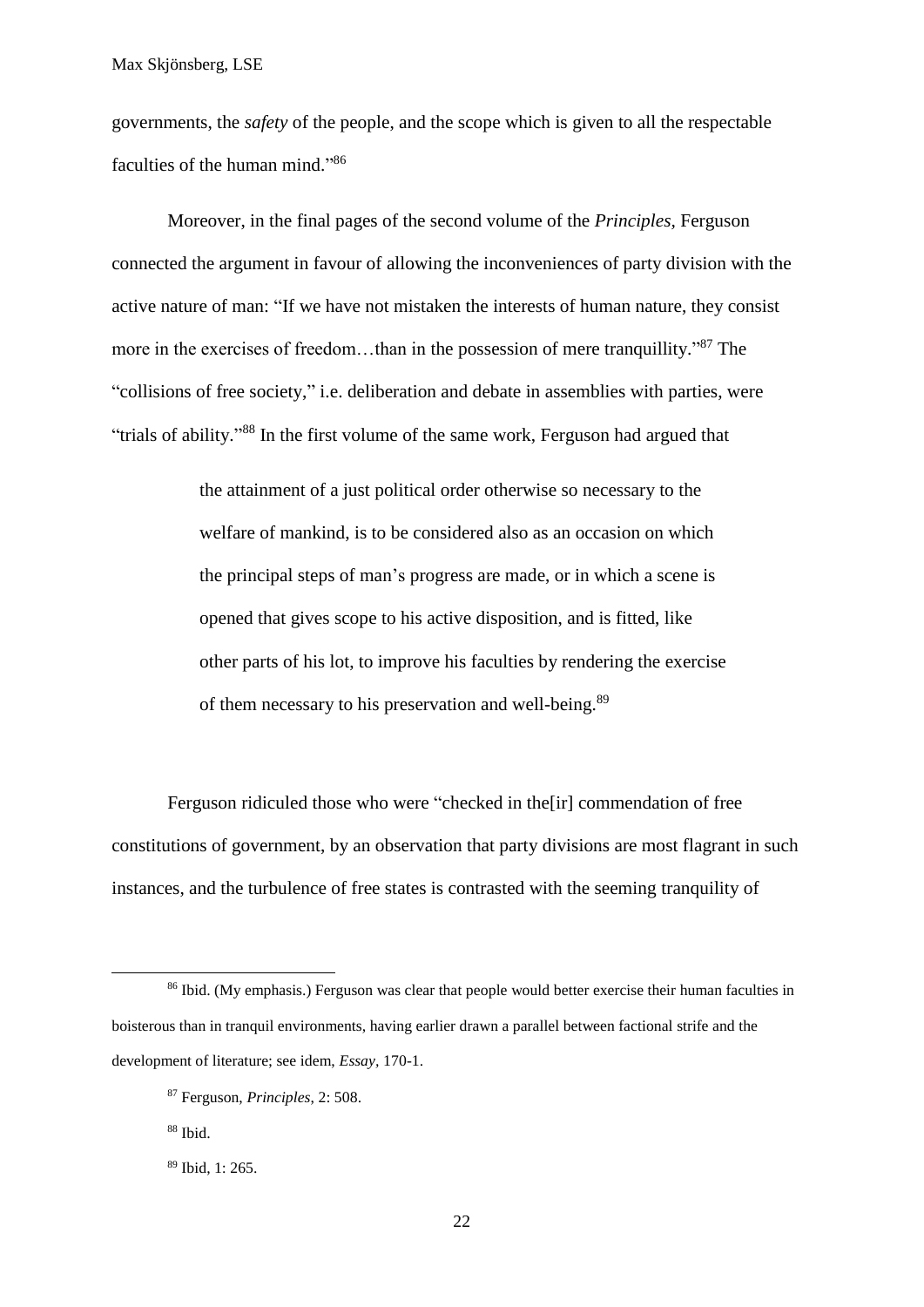despotical government."<sup>90</sup> For Ferguson, despotism "consists of injury all of one side, and which is followed by the denial of redress or impossibility of resistance."<sup>91</sup> Besides, despotic governments were only seemingly peaceful and in actuality in a constant state of war between oppressors and oppressed, Ferguson argued.<sup>92</sup> Party struggle was thus a reasonable price to pay for freedom of participation, since "multitude of council is really in itself a greater public advantage than the talents of any single person, however great, can otherwise procure for his country."<sup>93</sup> The error that resulted from the freedom of one person was best corrected by collective wisdom over time, Ferguson concluded.<sup>94</sup>

Even if political participation was an important principle for Ferguson, he stressed the extreme danger of "confound ling] this advantage with Civil and Political Liberty; for it may happen, that to extend the participation of power, is to destroy Liberty."<sup>95</sup> The main example was Rome, where the emasculation of the senate and the increase of popular power led to the fall of the republic.<sup>96</sup> Political participation should accordingly not be confused with either

<sup>91</sup> Ferguson, *Principles*, 2: 510.

<sup>92</sup> Ibid, 503.

**.** 

<sup>93</sup> Ibid, 509

- <sup>94</sup> Ibid, 510.
- <sup>95</sup> Ferguson, *Remarks,* 14.

 $90$  Ibid, 2: 510. In his descriptions and condemnations of despotism, Ferguson was undoubtedly influenced by Montesquieu (see *Essay,* 66), who had famously conceptualized despotism as a distinct form of government. By contrast, Voltaire held that despotism was simply a corruption of monarchy; see *Political Writings,* ed. David Williams (Cambridge, 1994), 97-8.

<sup>96</sup> Ibid. This is a crucial theme in Ferguson's *History of the Roman Republic* (1783).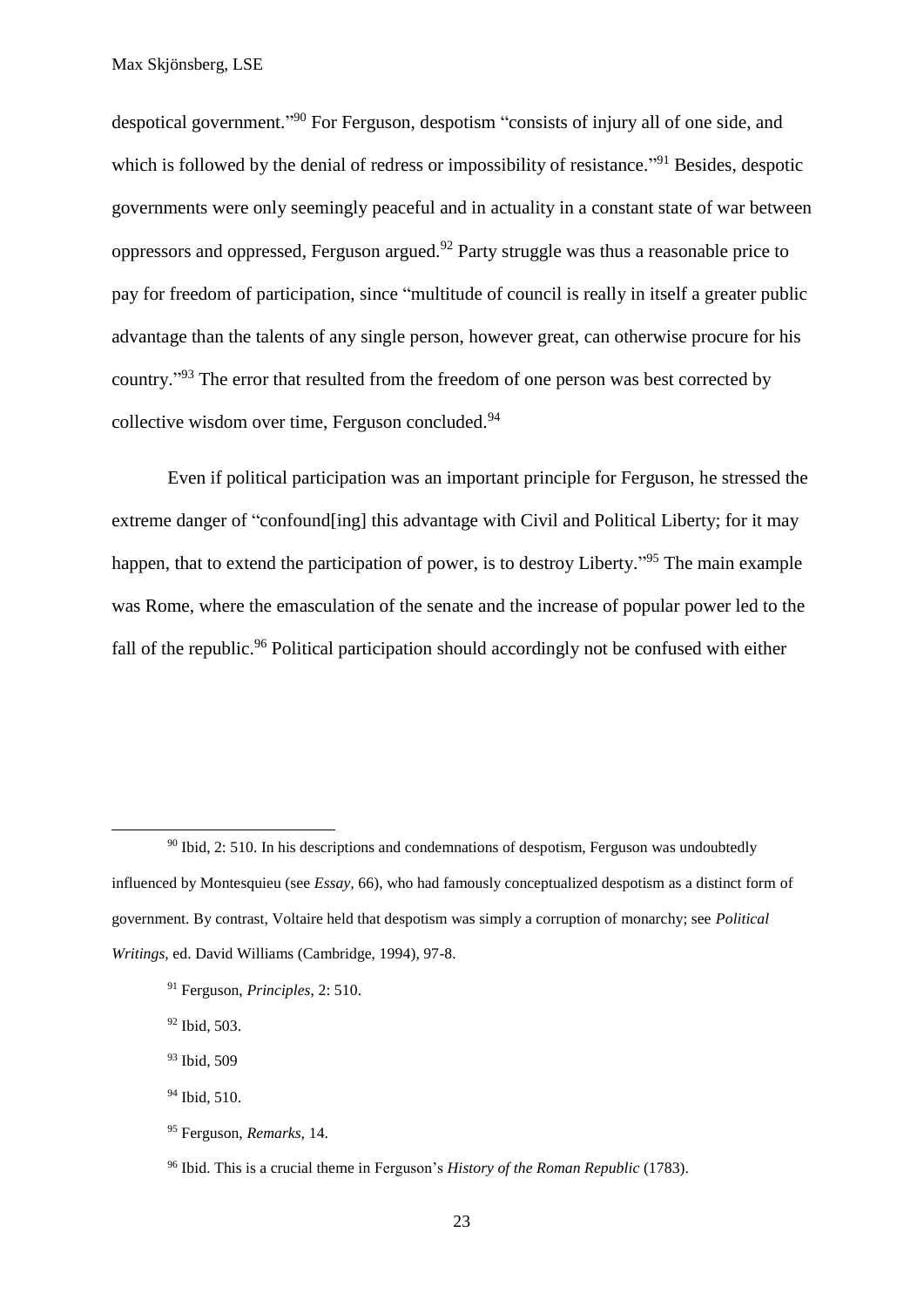**.** 

democracy or equality, according to Ferguson.<sup>97</sup> He agreed with Montesquieu that democracy of the ancient, participatory kind was only practicable in small states.<sup>98</sup> He also argued repeatedly that social inequality was inevitable and perfectly just, and that a political hierarchy, or "ranks" to use eighteenth-century parlance, was essential in all states.<sup>99</sup> In the *Essay,* Ferguson had argued that those who confine their views to their own subsistence or preservation could not be entrusted with the conduct of nations, as "[s]uch men, when admitted to deliberate on matters of state, bring to its councils confusion and tumult, or servility and corruption; and seldom suffer it to repose from ruinous factions, or the effect of resolutions ill formed or ill conducted."<sup>100</sup> Unsurprisingly, he disagreed with Price over the importance of extending the franchise. In Britain's mixed constitution, "[i]t is less material who elects, than who may be elected," he concluded. $101$ 

<sup>98</sup> Ferguson, *Principles,* 2: 414-5, 468; idem, *Essay,* 125. See also Elazar, "Adam Ferguson on Modern Liberty and the Absurdity of Democracy," 768-87.

<sup>99</sup> For Ferguson, as for John Millar (*The Origin of the Distinction of Ranks,* 1771), the history of subordination was the history of political establishment; see *Essay,* 118. See also ibid, 63-4; idem, *Institutes*, 289-90; idem *Principles,* 1: 260, 2: 463; idem, *Roman Republic,* 1: 370. Moreover, Ferguson can helpfully be seen in the context of his friends among the moderate literati of Edinburgh, for whom "it is sometimes difficult to distinguish between submission to Providence and submission to the existing system of social 'ranks' and orders"; see Sher, *Church and University in the Scottish Enlightenment*, 185.

<sup>100</sup> Ferguson, *Essay*, 178.

<sup>101</sup> Ferguson, *Remarks,* 13. See also idem, *Principles,* 1: 303-4, 2: 367-75. In a letter to the reformer Christopher Wyvill in 1782, Ferguson emphasized the importance of being cautious if or when extending the franchise; see *Correspondence,* 2: 292.

 $97$  Sheila Mason mistakenly identifies "participatory democracy" as the political ideal for Ferguson; see "Ferguson and Montesquieu: Tacit Reproaches," *British Journal for Eighteenth-Century Studies* 11 (1988), 193- 204, at 201-2.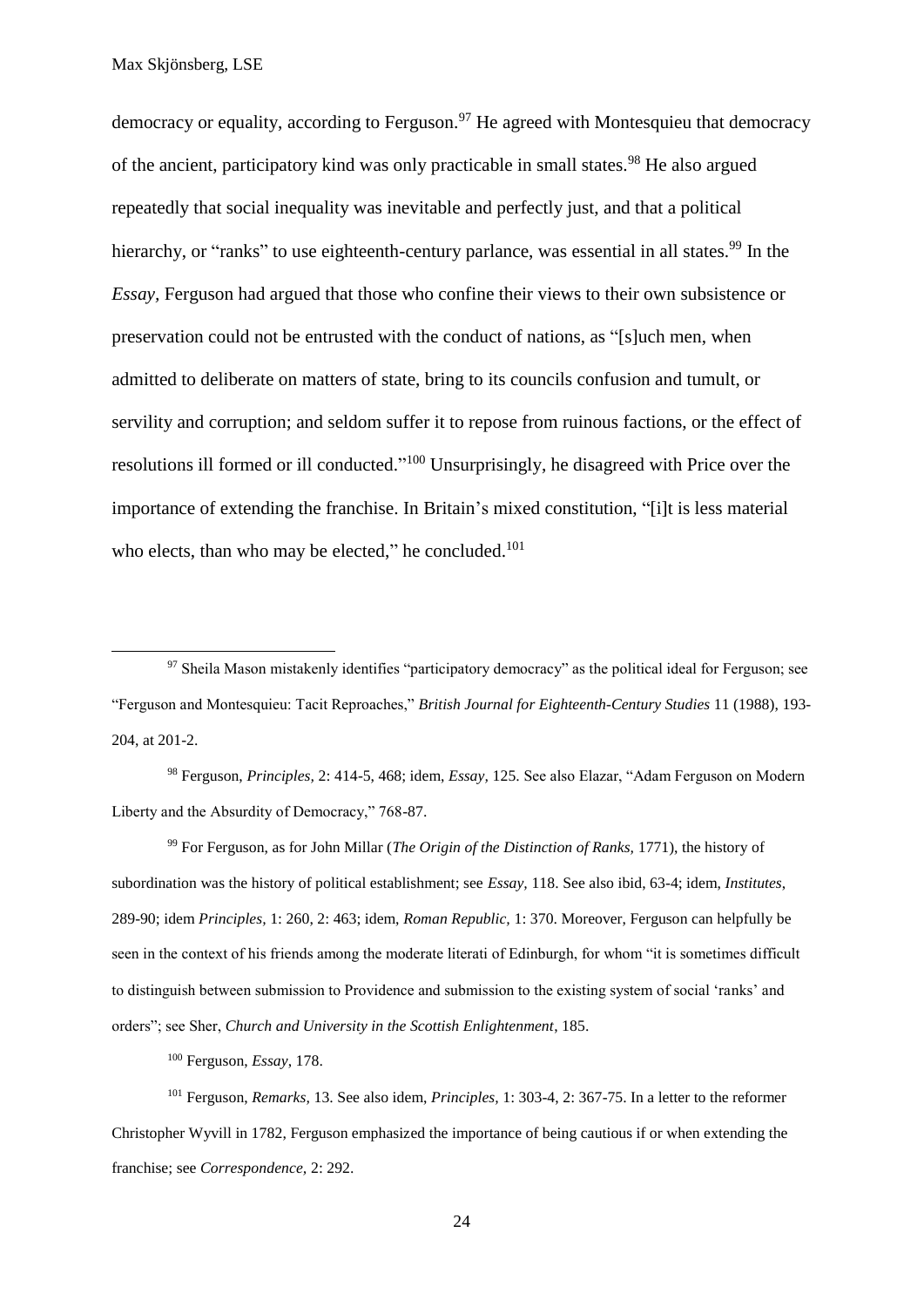**.** 

While Ferguson consistently stressed the importance of participation and the need to avoid making politics a separate profession,  $102$  extra-parliamentary discontent of the popular kind scared the living daylights out of him. His fears were connected with the potential of factional leaders to abuse a giddy populace and the danger of mob violence escalating into mob rule and eventually military government and despotism. The next section will explore Ferguson's reactions to the popular discontent and the new type of party strife that emerged in Britain in the 1760s and 1770s, in order to shed further light on Ferguson's views on the topic of party conflict.

<sup>102</sup> On this, see Oz-Salzberger, "Ferguson's Politics of Action," in *Adam Ferguson: History, Progress and Human Nature,* 147-56.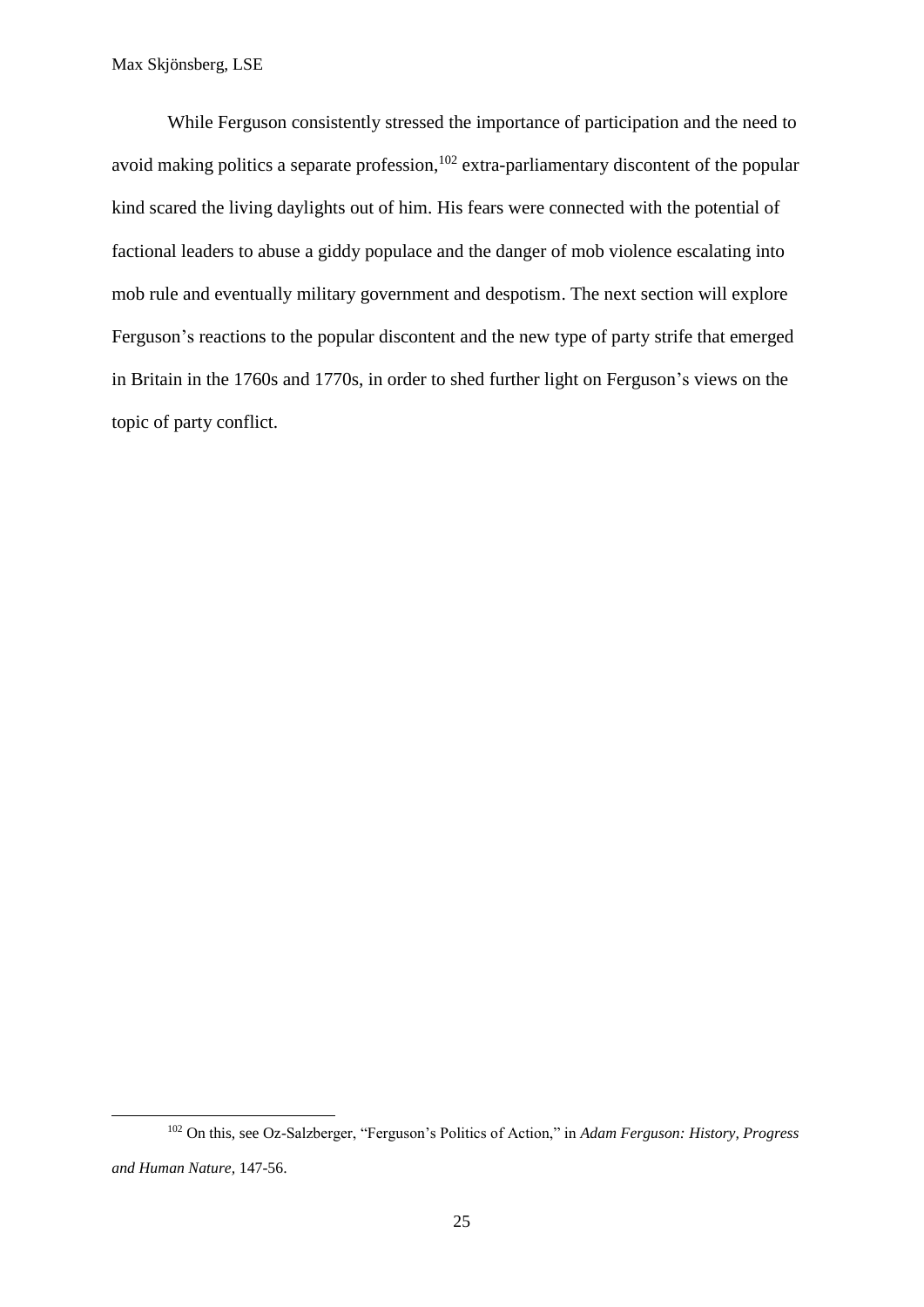**.** 

#### FERGUSON VS. WILKES AND THE ROCKINGHAM WHIGS

Unlike Hume,  $103$  Ferguson never used the British party appellations – Whig and Tory – in his published writings.<sup>104</sup> This does not mean, however, that he should be regarded as a strictly theoretical thinker uninterested in the nitty-gritty of politics. On the contrary, he said that he "believe[d] what is done for today has more Effect than books that look big in the Shelve."<sup>105</sup> Ferguson was involved in church party politics in Scotland as a member of the moderate party.<sup>106</sup> He also served the British state when called upon, for example, as member of a commission which negotiated with the Americans in Philadelphia during the revolutionary war. As noted, prior to his academic career, Ferguson had been chaplain to the Black Watch, a highland regiment with which he served in Flanders and Brittany. Moreover, he was, as we shall see, an active pamphleteer and corresponded with members of the British parliament. The only reason why he did not write more pamphlets was that he, as an Edinburgh professor, felt too far removed from the political scene in London and the City of Westminster. His remoteness did not make him doubt the soundness of his political convictions but he simply

<sup>105</sup> Ferguson to John Macpherson, 1772, in *Correspondence*, 1: 96. Macpherson, who succeeded Warren Hastings as governor-general of India for a brief spell in 1785-6, was a former pupil of Ferguson and one of his most loyal correspondents.

<sup>103</sup> "Of the Parties of Great Britain" in *Essays, Moral and Political* (Edinburgh, 1741).

<sup>&</sup>lt;sup>104</sup> We have to remember that the clearly defined two-party structure withered away around 1760; see J. C. D. Clark, "A General Theory of Party, Opposition and Government, 1688-1832," *Historical Journal* 23 (1980), 295-325, esp. 305.

<sup>106</sup> Sher, *Church and University in the Scottish Enlightenment*, 125. Rather than being connected with a grand Westminster party, the moderate party in the Scottish kirk owed its ascendency, at least initially, to the patronage of the earl of Bute, who in turn had royal favor rather than party as his source of political power.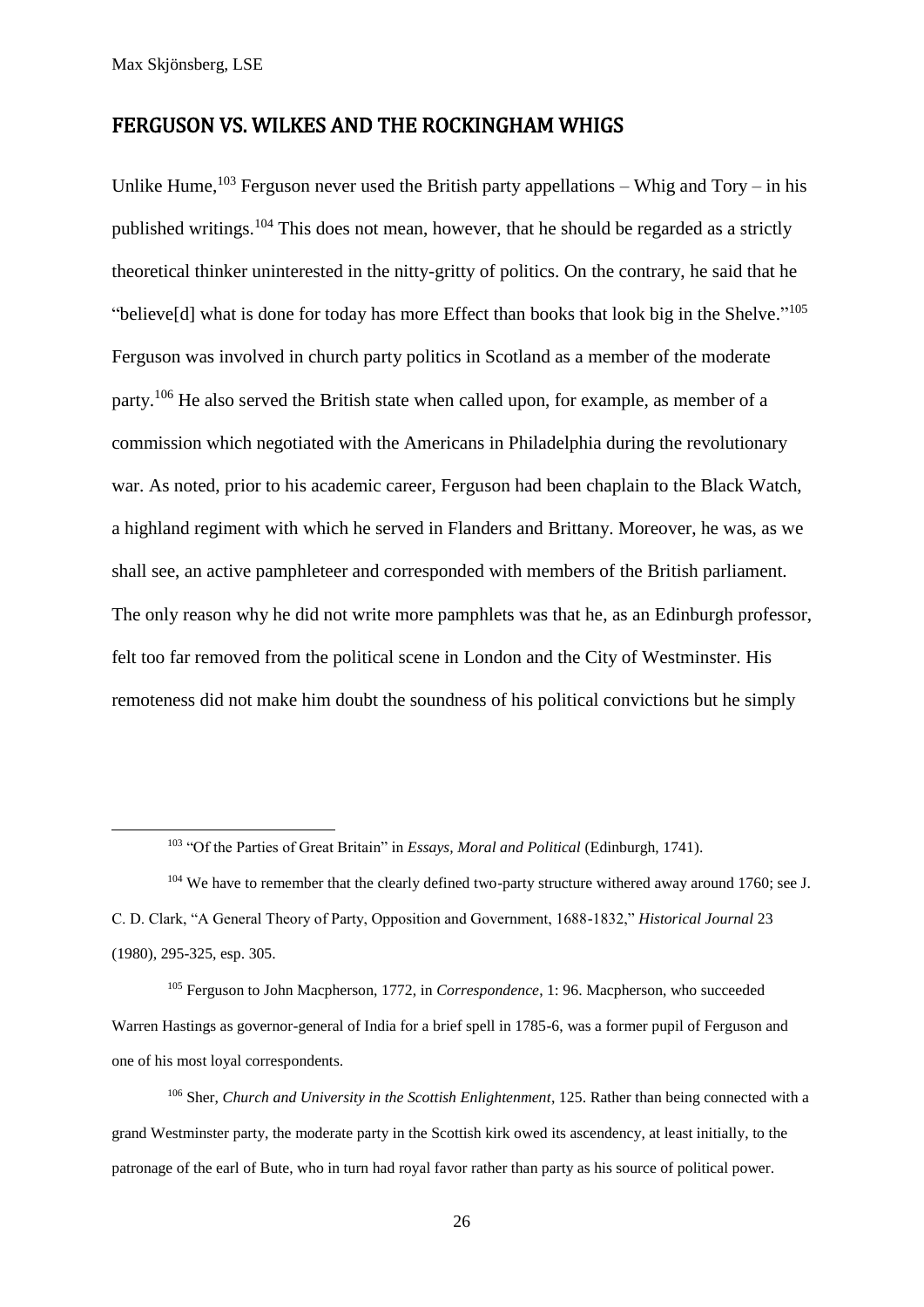**.** 

thought that he would be unable to keep abreast with new publications and consequently not quick enough to respond to attacks.<sup>107</sup>

The Middlesex election dispute of 1768-70 furnishes a case study of Ferguson's views on popular tumult, party politics and the British constitution in practice.<sup>108</sup> Having been arrested for seditious libel after criticizing the king's speech in 1763 and declared an outlaw the following year, John Wilkes fled to France to avoid imprisonment both on these grounds as well as for the publication of the pornographic *Essay on Woman.* In 1768 he was compelled to return to England due to his financial situation and sought election to parliament in an attempt to obtain legal immunity. The Grafton ministry expelled him from parliament, but Wilkes was repeatedly re-elected and thrown out as a member of parliament for Middlesex in a series of by-elections, while himself being locked up in the King's Bench prison. The whole episode led to significant unrest and mob violence in London. The question of whether a majority of the House of Commons could rightfully disqualify a representative elected by the people raised constitutional questions, and commentators from all corners were eager to voice their opinions, from Samuel Johnson and Edmund Burke to Jean-Jacques Rousseau.<sup>109</sup> In supporting expulsion, Ferguson's position was closer to the Tory Johnson than the Whig Burke.

<sup>108</sup> For the dispute, see John Brewer, *Party Ideology and Popular Politics at the Accession of George III* (1976), (Cambridge, 1981), esp. 163-200.

<sup>109</sup> Jean-Jacques Rousseau, *Considerations on the Government of Poland and its projected Reformation*  (1772)*,* in *The Social Contract and other Later Political Writings*, ed. Victor Gourevitch (Cambridge, 2012), 204. Rousseau's brief analysis was similar to that of Burke: Wilkes was a "trouble-maker," but expelling him would establish the bad precedent of only admitting members of parliament acceptable to the Court. For Johnson's and Burke's interventions, see J. C. D. Clark, *Samuel Johnson: Literature, Religion and English* 

<sup>107</sup> Ferguson to John Macpherson, 1772, in *Correspondence*, 1: 96.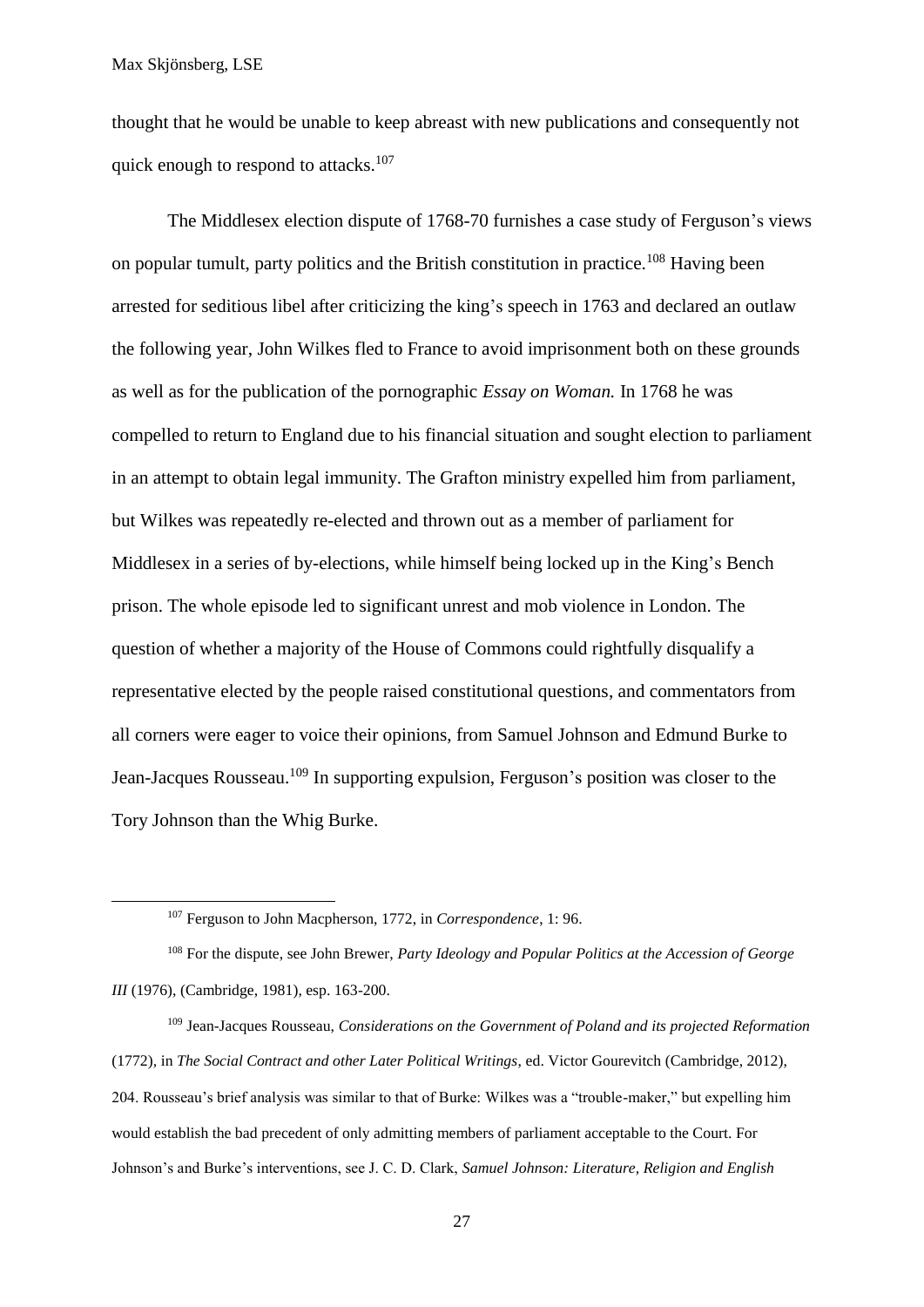**.** 

Ferguson did not write a pamphlet on the subject but spoke his mind in a series of letters to his friend the Scottish MP William (Johnstone) Pulteney,  $110$  who voted with the opposition against expulsion of Wilkes. Like Burke, Ferguson purported to defend the integrity of Britain's mixed constitution, but whereas Burke believed that the democratic element of the constitution was under attack from royal influence, Ferguson held that liberty was threatened by the populace, or, to be more precise, by party politicians in opposition who used the mob as a tool to further their own private ambitions. The most coherent opposition party at this time, the Rockingham Whig connection, was co-operating with the Society of the Supporters of the Bill of Rights in London, which supported the "Wilkite" cause.<sup>111</sup> According to Ferguson, the episode was a typical example of Montesquieu's description of an opposition party being unable to admit their self-interested motives and instead having to "increase even more the terrors of the people," who were not in real danger.<sup>112</sup> Ferguson singled out Burke's patron Charles Watson Wentworth, the second Marquis of Rockingham, as a culprit in his correspondence with Pulteney.<sup>113</sup>

*Cultural Politics from the Restoration to Romanticism* (Cambridge, 1994), 212-4, and Bourke, *Empire and Revolution*, 252-7, respectively.

<sup>110</sup> The husband of Frances Pulteney, daughter and heiress of Daniel Pulteney (cousin of William Pulteney, 1<sup>st</sup> Earl of Bath). Ferguson and William Johnstone Pulteney were both early members of the Select Society and the Poker Club.

<sup>111</sup> Frank O'Gorman, *The Rise of Party in England: The Rockingham Whigs, 1760-82* (London, 1975), 231-57. The other main opposition group was the Chatham-Shelburne connection.

<sup>112</sup> Montesquieu, *The Spirit of the Laws,* Part 3, Bk 19, Ch. 27, 326.

<sup>113</sup> Ferguson to Pulteney, 4 Jan 1770, in *Correspondence,* 1: 93. Ferguson also mentioned Sir George Savile, a member of the Rockinghamite cadre in parliament, in the same context. The Rockingham Whigs are believed to have consisted of fifty-five MPs after the 1768 election, and forty-three after the election of 1774, see O'Gorman, *The Rise of Party in England,* 320.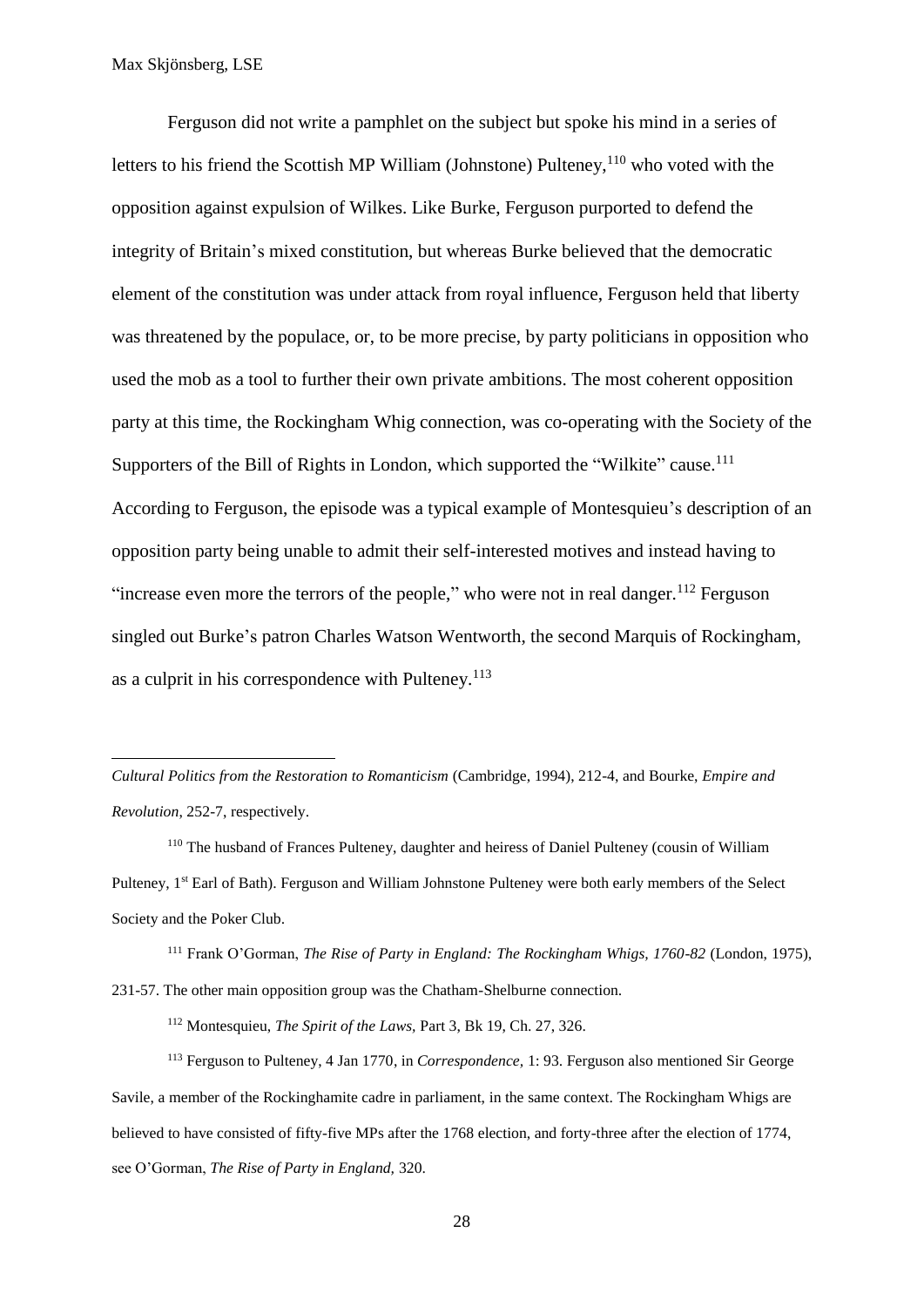$\overline{a}$ 

Ferguson was in good company in supporting the expulsion of the MP for Middlesex. Not only was Johnson appalled by the Wilkes unrest, Ferguson's compatriot David Hume was equally dismayed; indeed Hume referred to the London mob as "insolent Rascals."<sup>114</sup> The Scottish literati's animosity towards Wilkes is often explained by the anti-Scottish tone of Wilkes's attacks on Lord Bute – a Scottish politician closely associated with George III and leader of the government in 1762-3 – in issue forty-five of his publication the *North Briton* in 1763.<sup>115</sup> Ferguson, who had been employed as tutor to Lord Bute's sons in the late 1750s, believed that "[i]f the Populace of England Espoused his [Wilkes's] Cause for his virulence to Scotland I think the Populace of Scotland do right in wishing to have him dissgraced." <sup>116</sup> However, his fear of Wilkes and the London mob had more to do with their capacity to upset the delicate balance of Britain's mixed constitution. "Our Constitution knows of no Authority but that of King Lords & Commons," he wrote, "but we are now fostering a fourth Power in the State, That of the Populace of London, and at the time in which they are become most Corrupted we are inviting them to a share in the

<sup>115</sup> Issue "forty-five" was also a reference to the Jacobite rebellion of 1745 with the insinuation that Bute, as a Scot whose surname was Stuart, was a closeted Jacobite. The *North Briton* (i.e. Scotland) was set up in reaction to the *Briton,* an administerial journal edited by the Scot Tobias Smollett. Lord Bute was said by Hume to have been a keen admirer of Ferguson's *Essay*; see Hume to Ferguson, 10 March 1767, in *Correspondence,* 1: 73.

<sup>114</sup> *The Letters of David Hume,* ed. J. Y. T. Greig (1932), 2 vols. (Oxford, 2011), 2: 303. See also J. G. A. Pocock, *Virtue, Commerce, and History: Essays on Political Thought and History, chiefly in the Eighteenth Century* (Cambridge, 1985)*,* 137-8; Moritz Baumstark, "The End of Empire and the Death of Religion: a Reconsideration of Hume's Later Political Thought," in Ruth Savage, ed., *Philosophy and Religion in Enlightenment Britain: New Case Studies* (Oxford, 2012), 231-57.

<sup>116</sup> Ferguson to Pulteney, 4 Jan 1770, in *Correspondence,* 1: 92.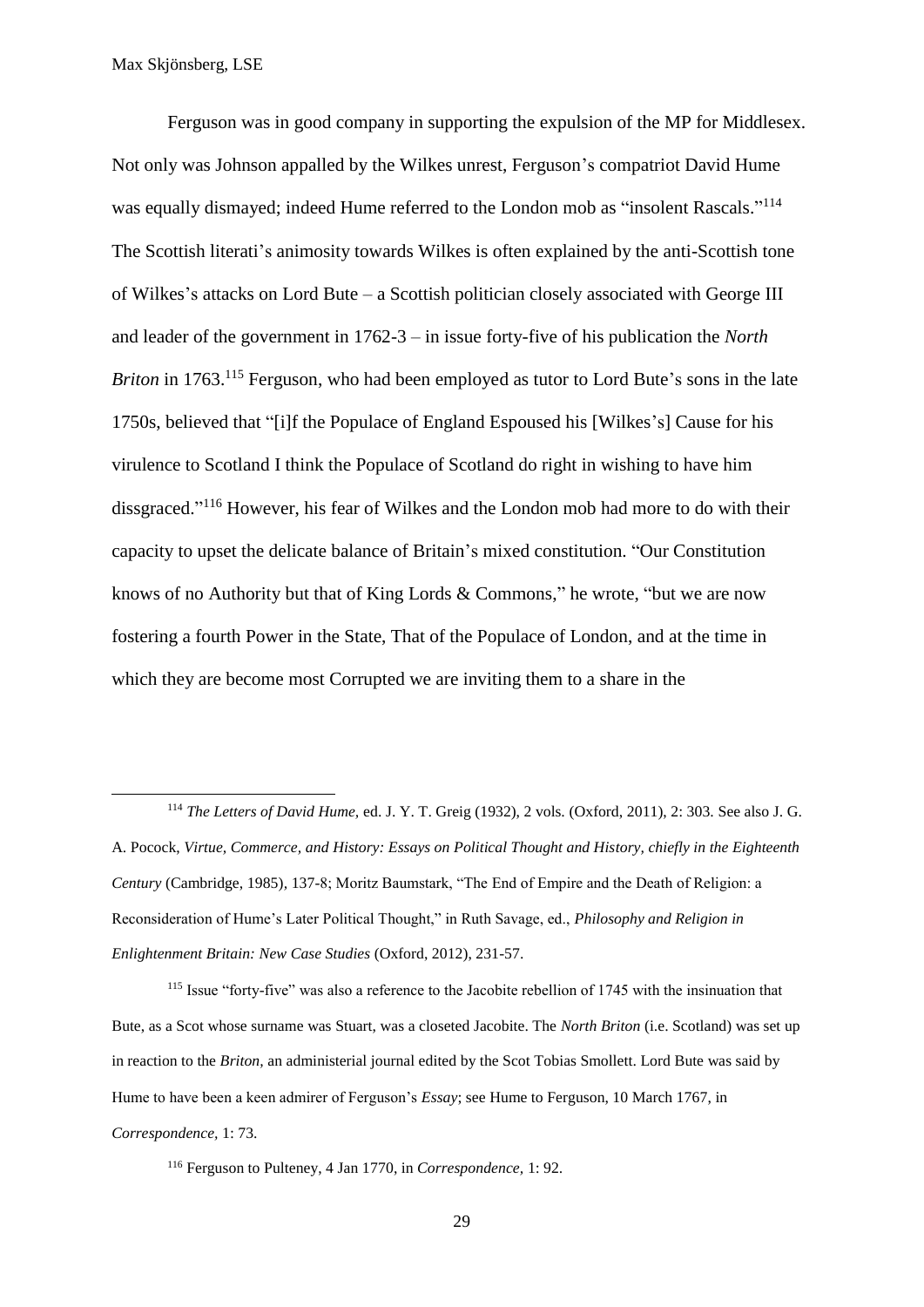Government."<sup>117</sup> Ferguson's distinction between the commons and the populace of London may have run along similar lines as John Brown's separation between the "people of the kingdom" and the "populace of the cities," the former being "Those who send Representatives for the Counties to Parliament,"<sup>118</sup> and the latter being essentially an uneducated and poor mob.<sup>119</sup> Ferguson explicitly stressed that his beloved Montesquieu had underestimated the threat posed by the populace to the British constitution: "Our Government is said by Mr Montesquieu and others to be perfect. They only think of the dangers to Liberty that come from The Crown. They do not consider the dangers to Liberty that come from the Populace."<sup>120</sup>

The Wilkes affair and Ferguson's dismay at the popular discontent in London are important for our present enquiry as Ferguson in effect argued against concerted opposition activity in his letters to Pulteney. "I shoud not have regreted most assuredly your Opposing the Measures of a Minister on any Particular occasion," he said, "[b]ut if I understand the Term opposition, it is joining with a Party who are engaged in distressing the Government in all Possible ways, who will allow no body to differ from them in any point whatever Nor to serve the Public in any office but in Conjunction with themselves. With this meaning in my

<sup>117</sup> Ferguson to Pulteney, 7 Nov 1769, in *Correspondence,* 1: 82. Ferguson echoes the sentiments of Samuel Johnson, who in *The False Alarm* (1770) criticized those who "are appealing from the Parliament to the rabble"; see *Political Writings*, ed. Donald J. Greene (Indianapolis, IN, 2000), 338. By contrast, Burke ridiculed the idea that the populace had become corrupted in his *Thoughts on the Cause of the Present Discontents*  (1770).

<sup>118</sup> I.e. 'the landed *Gentry,* the beneficed *Clergy,* many of the more considerable *Merchants* and Men in *Trade,* the substantial and industrious *Freeholders* or *Yeomen*'; see John Brown, *Thoughts on Civil Liberty, on Licentiousness, and Faction* (London, 2nd ed. 1765), 88.

<sup>119</sup> Ibid, 87-8, 111-15.

<sup>120</sup> Ferguson to Pulteney, 7 Nov 1769, in *Correspondence,* 1: 83.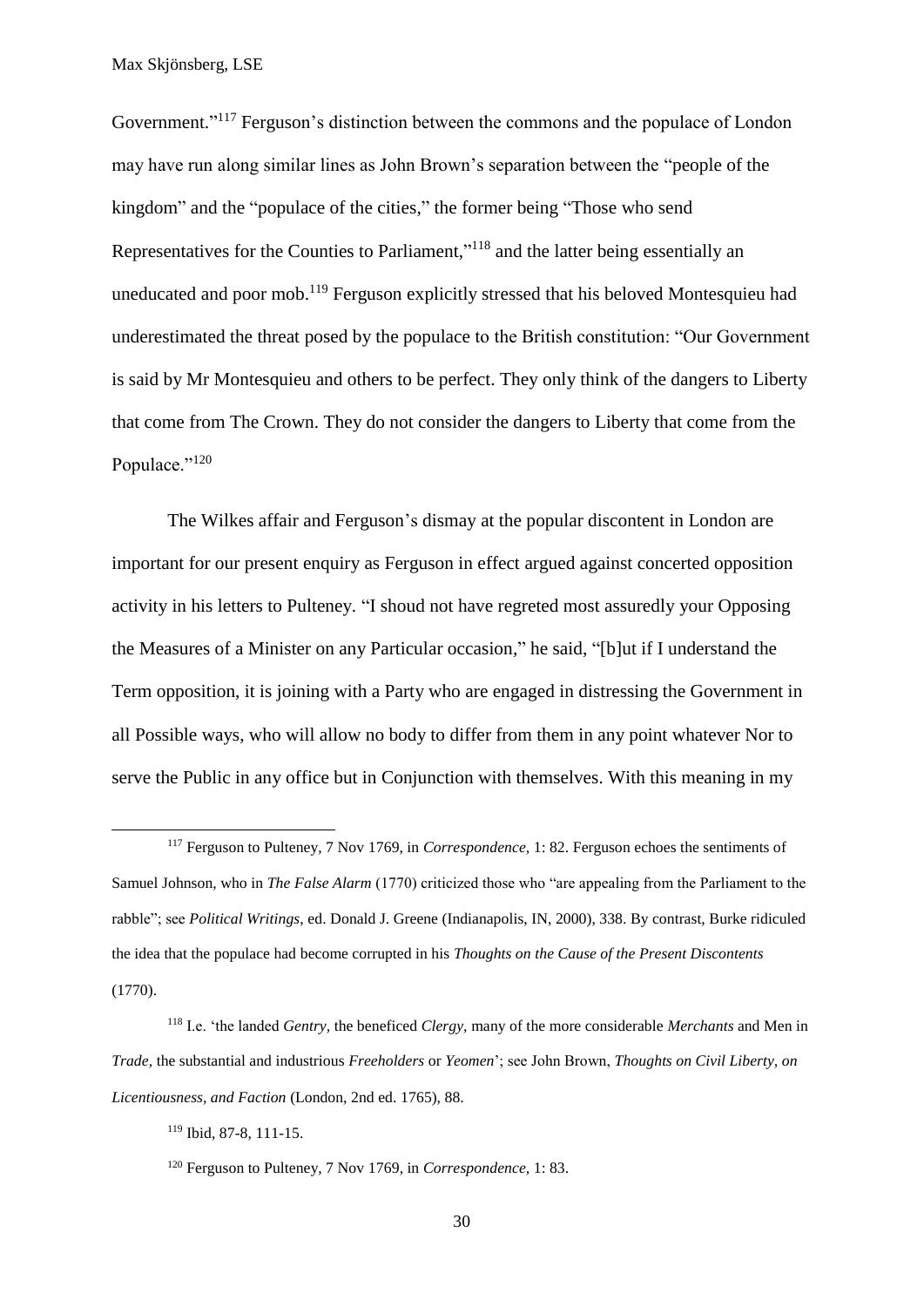head if I had been at London I shoud have prostrated myself at your feet to have hindered you forming any such Connection."<sup>121</sup> By the aid of concerted opposition activity, "Gamblers for Power" sought to "rise upon the shoulders of the Mob," Ferguson argued.<sup>122</sup> He would much rather have seen "a Netural Interest...formed by men of Property & Family to Ward off the Evils with which the Constitution is threatened in the Ishue [sic] of a Contest between Mobs & Military Power." <sup>123</sup> The Rockingham Whig party in opposition was pernicious because it was a "Party that wish[ed] for confusion & trouble" in order to further its own interest, Ferguson warned.<sup>124</sup> "Let your Virtuous opposition Speak. I know what they will chuse when it is their option to hurt administration without doing good to the Public or to do good to the Public without hurting Administration," he said. $125$ 

Ferguson continued his attack on the Rockinghamite opposition party six years later in his pamphlet in defense of Lord North's policy in the American Revolutionary War. In brief, the Rockingham Whigs opposed the government's war and advocated conciliation.<sup>126</sup> Ferguson conceded that the contest of parties was "undoubtedly one principle of life in our constitution," but with the contest between the prerogative of the king and the privilege of

 $\overline{a}$ 

<sup>&</sup>lt;sup>121</sup> Ibid, 82. Edward Spelman had cursorily but staunchly defended "opposition" earlier in the eighteenth century; see *A Fragment out of the Sixth Book of Polybius* (London, 1743), viii. The most substantial argument in favor of opposition in the first half of the century had been put forward by Bolingbroke in *A Letter on the Spirit of Patriotism* (written in 1736, published in 1749).

<sup>122</sup> Ferguson to Pulteney, 7 Nov 1769, in *Correspondence,* 1: 83.

<sup>123</sup> Ibid, 82-3.

 $124$  Ferguson to Pulteney, 1 Dec 1769, in ibid, 89.

<sup>125</sup> Ibid, 87.

<sup>&</sup>lt;sup>126</sup> A year earlier, on 22 March 1775, Burke had delivered his first conciliation speech in parliament; see William Cobbett, ed., *Parliamentary History of England from the Norman Conquest in 1066 to the year 1803*, 36 vols. (London, 1813), 18: 478-540.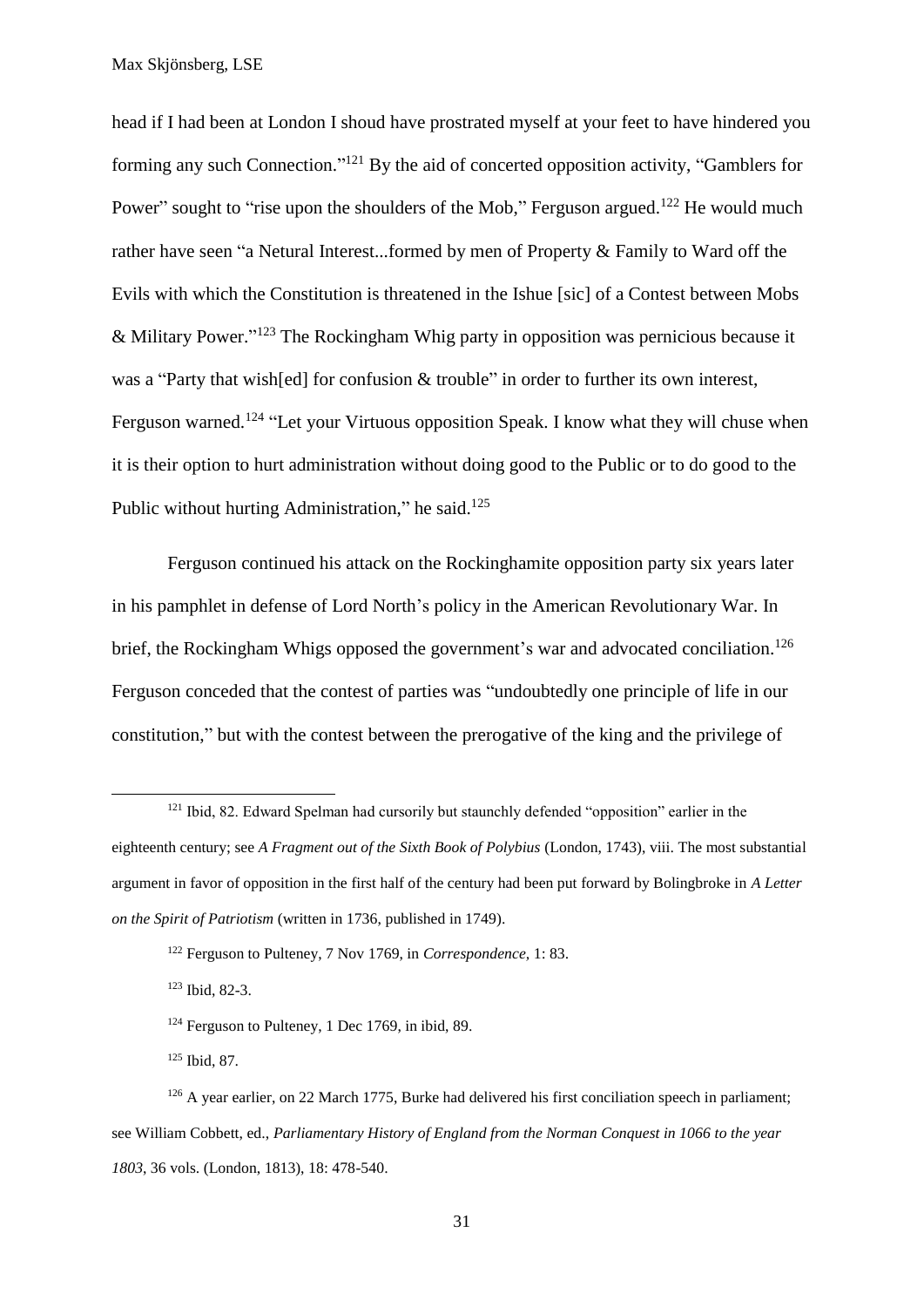parliament long settled, "[i]n the contest of our times, the parties are the pretenders of office and the holders office." <sup>127</sup> In the pamphlet – a response to Richard Price's *Observations on the Nature of Civil Liberty* (1776) – Ferguson described party struggle in the 1770s as "[a] noble contest, though an ignoble cause."<sup>128</sup> The Rockingham Whigs were still the fulcrum of the opposition, and Ferguson complained that "[t]he Americans may flatter themselves, that if the party that now opposes Government, were in power, they would obtain every favour and every concession," yet adding that this was a vain hope.<sup>129</sup>

Ferguson thus accepted that party contest was an important principle of the British constitution, as "[i]t leads one party to watch the motions of administration; and the other to be on their guard because they are watched."<sup>130</sup> At the same time, however, Ferguson was very unhappy with the nature of opposition activity of the 1770s: "As the matter now stands, indeed, it is more the interest of opposition to stop the ordinary movement of government, than to prevent its *abuses*," he complained.<sup>131</sup> In other words, Ferguson appears to have propagated the old Country "not men, but measures" principle, which was only practicable if

 $\overline{a}$ 

<sup>127</sup> Ferguson, *Remarks,* 16. Ferguson wrote the pamphlet after he had been granted an annual government pension of £200; see Ferguson to John Home, 27 January 1776, in *Correspondence,* 1: 134. When denouncing the case made by Richard Price in favor of the American rebels, Ferguson was once again warning about the prospect of "military government," "the fate that has ever attended Democracies attempted on too large a scale"; see *Remarks*, 23, 59. See also Ronald Hamowy, "Scottish thought and the American Revolution: Adam Ferguson's Response to Richard Price," in *Liberty and American Experience in the Eighteenth Century*, 348-87.

<sup>128</sup> Ferguson, *Remarks,* 16.

<sup>129</sup> Ibid*,* 31-2.

<sup>130</sup> Ibid, 16-17.

<sup>131</sup> Ibid, 17.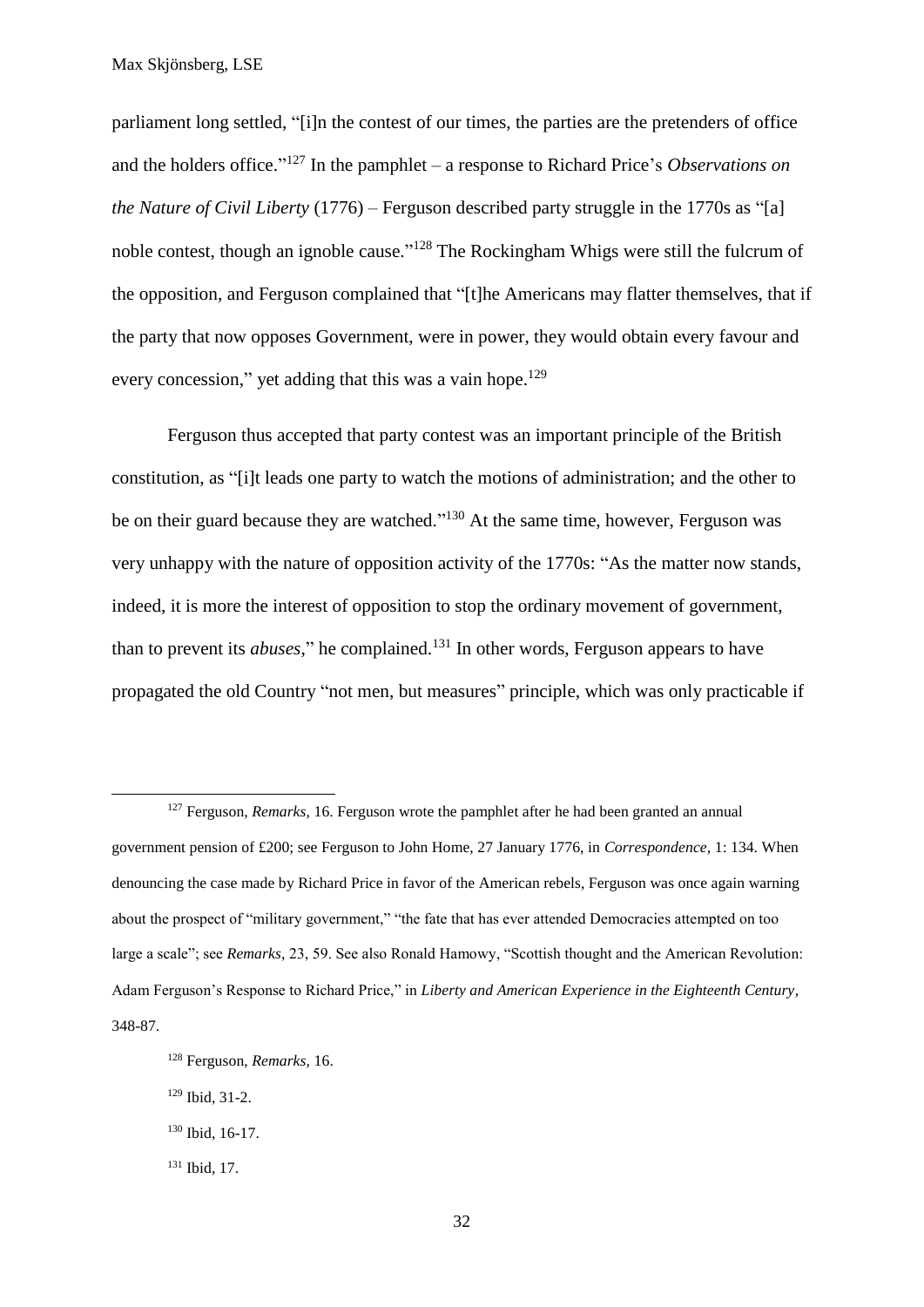opposition politicians were not seeking office in the manner of the Rockinghamites.<sup>132</sup> "If they [the opposition] can stop the ordinary course of government, the minister must withdraw to make way for themselves: but in preventing abuses, they only oblige him to change ill measures for good, and by this means to take a firmer hold of his power," Ferguson wrote.<sup>133</sup>

The American Revolutionary War soon escalated, with France and Spain entering the war on the side of the Americans in 1778 and 1779 respectively. The North ministry's policy changed from confrontation to negotiation. William Eden (later Lord Auckland), MP for Woodstock, stressed in his *Four Letters to the Earl of Carlisle* (1779) that the entry of France and Spain into the war was a game-changer. Eden along with Ferguson had been part of a commission led by Frederick Howard, earl of Carlisle, which had unsuccessfully negotiated with the American rebels in 1778.<sup>134</sup> After its failure, the commission made the case for peace negotiations public in a "Manifesto and Proclamation."<sup>135</sup> Eden's main intention in publishing his *Letters to Carlisle* may have been to defend the policy of negotiation, but interestingly for our present purposes, he also tackled "party spirit" as he appealed to national unity.<sup>136</sup> With the aid of borrowed phrases from both Hume and Bolingbroke, Eden sought to

<sup>132</sup> One of the central tenets of the Rockingham program was that they would take office as a corps in order to secure independence. For "not men, but measures," see Michael C. McGee, "'Not Men, but Measures': The Origins and Import of an Ideological Principle," *The Quarterly Journal of Speech* 64 (1978), 141-54.

<sup>134</sup> Ferguson's inclusion in the commission obliged him to moderate his stance on the American policy, but he remained hawkish; see Hamowy, *Scottish Though and the American Revolution,* 262-4; Ferguson to William Eden, 2 Jan 1780, in *Correspondence,* 1: 227.

<sup>135</sup> Rockingham identified Ferguson as its author in the House of Lords; see *Parliamentary History,* 20:

3.

 $\overline{a}$ 

<sup>133</sup> Ferguson, *Remarks,* 17.

<sup>&</sup>lt;sup>136</sup> The first letter was entitled "On certain perversions of political reasoning; and on the nature, progress, and effect of party spirit and of parties."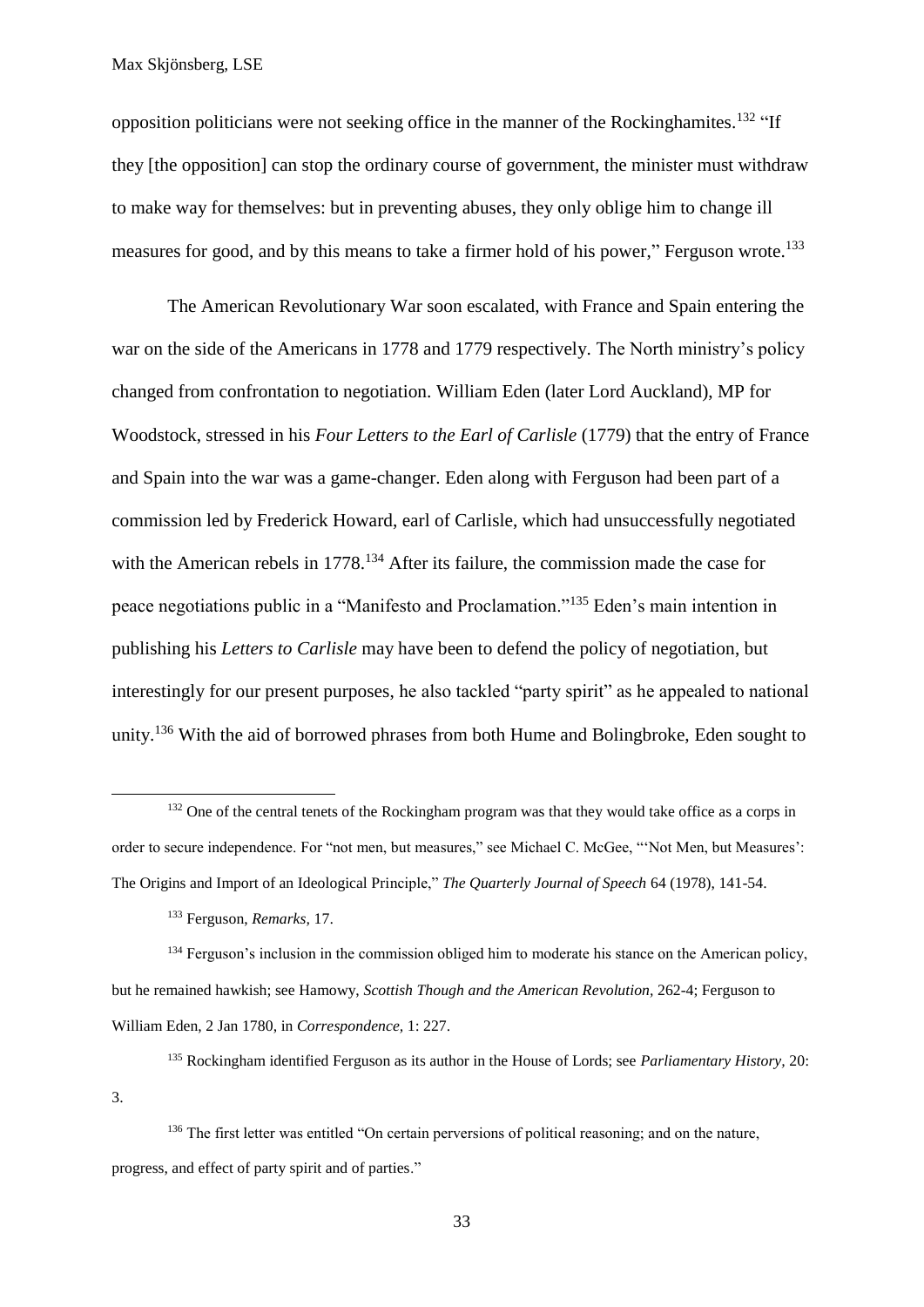show that party struggle was particularly pernicious at a time of war.<sup>137</sup> Ferguson wrote a letter to Eden, in which he appears to have agreed with the main points put forward in the first *Letter to Carlisle*, applauding Eden for seeking to "rescue the Subject of Politics out of the Hands of Anonymous Party Writers."<sup>138</sup> Ferguson emphasized that "our Constitution has Always engendered such Partys & Multiplyed such Descriptions" and "[w]hile the Constitution is safe; Ambition & Faction will be Vigorous & Free,  $\&$  we may owe to them very great & Material Favours."<sup>139</sup> Yet, Ferguson was not prepared "to justify Faction in any Single Instance in which it made a Sacrifice of the Public Safety to Private Ambition or Interest." <sup>140</sup> He continued:

> I have heard People talk as if it were understood that because Faction is a Physical appendage of in [sic] our Constitution, that therefore every degree of Faction is to be morally Licensed, & that we are so far to forget the Distinction of Right and wrong as to hold, that to be streight in Politics, which we hold to be crooked in Private Life. I mean Evading & Dissfiguring the Truth of Serving the Ennemys of our Countrey in order to hurt our Rivals in Power.<sup>141</sup>

passim.

1

<sup>139</sup> Ibid.

<sup>140</sup> Ibid.

<sup>141</sup> Ibid, 226-7. Ferguson echoed Hume who had forty years earlier argued that "Honour is a great check upon mankind: But where a considerable body of men act together, this check is, in a great measure, removed"; see Hume, "Of the Independency of Parliament" (1741), in *Essays: Moral, Political, and Literary,*  43.

<sup>137</sup> Eden, *Four Letters to the Earl of Carlisle from William Eden*, *Esq*. (London, 1779), 21, 22, 31,

<sup>138</sup> Ferguson to Eden, 2 Jan 1780, in *Correspondence,* 1: 226.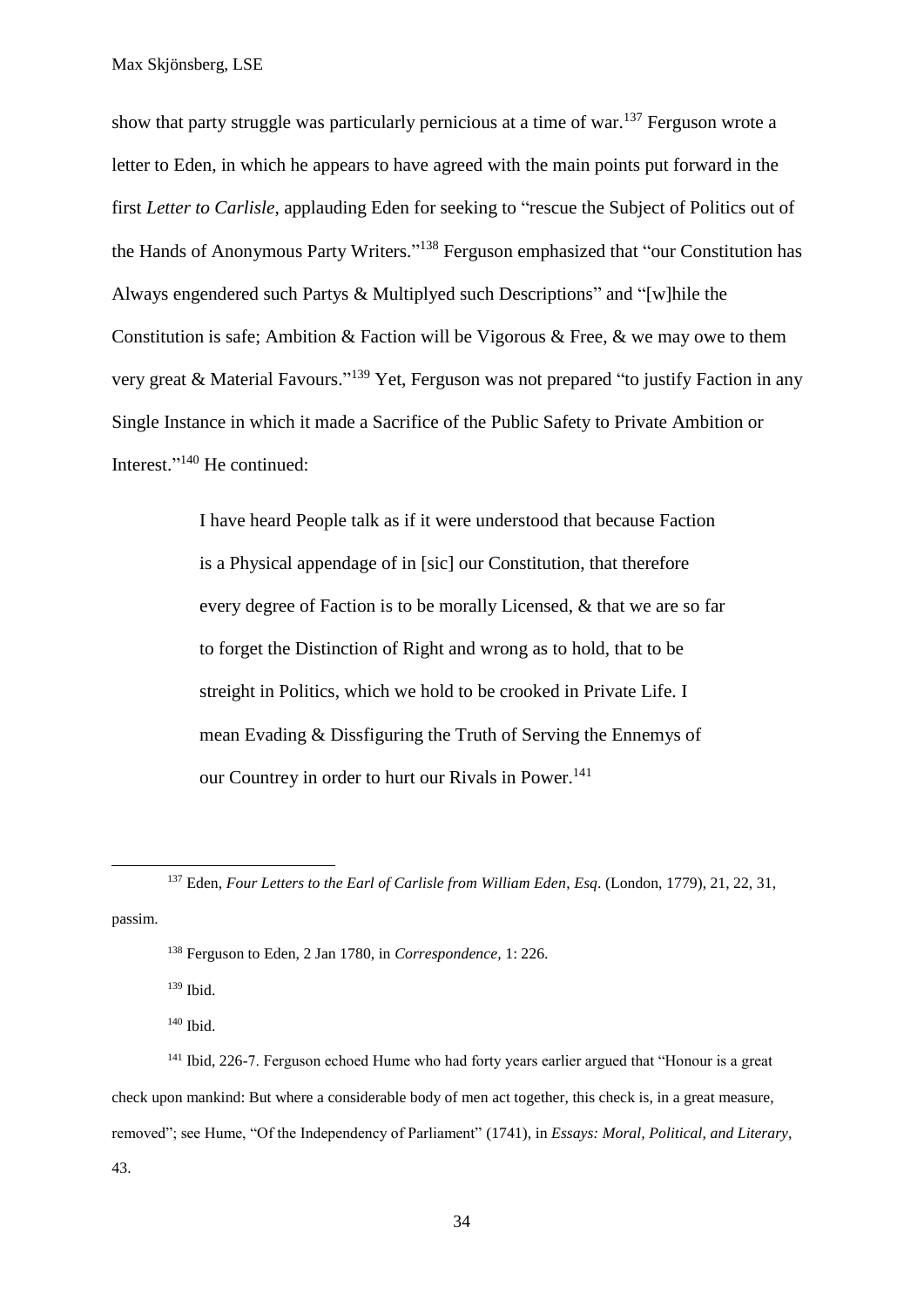In his letter to Eden, Ferguson applauded his friend George Dempster of Dunnichen, Scottish MP and a member of the Poker Club,  $142$  for abandoning the Rockingham Whigs to join the government side, while "[c]ondemn[ing] Others for Persisting in Opposition to the very Brink of National Destruction."<sup>143</sup> In other words, Ferguson was not arguing against all types of opposition activity*,* but against the particular activities and form of organization of the Rockinghamite opposition party.<sup>144</sup> It is important to stress that Ferguson was "angry" with the new type of party connection embodied by the Rockingham Whigs and defended by their spokesperson Edmund Burke, i.e. the party connection that saw individuals and measures as interlinked rather than separate.<sup>145</sup> Neither in private nor in public did Ferguson advocate anything like the abolition of parties, which would have been both futile, seeing his view of human nature, and highly inconsistent with his views on political freedom and participation explained in the previous sections. "I know that many ill consequences might be imputed to the state of our parties; but I am not for removing any one safe-guard to freedom, until we have found a better," he stressed in the *Remarks*. 146

<sup>&</sup>lt;sup>142</sup> Club founded by Ferguson in 1762 "to stir the flames of enthusiasm for a Scottish militia"; see Robertson, *The Scottish Enlightenment and the Militia Issue*, 118.

<sup>143</sup> Ferguson to Eden, 2 Jan 1780, in *Correspondence,* 1: 226.

<sup>144</sup> After the publication of Eden's "sequel," *A Fifth Letter to the Earl of Carlisle* (1780), Ferguson wrote to Eden again, saying: "I am much Obliged to you for your fifth Letter  $\&$  see with great Pleasure the same Tendency as in the former Letters to remove the gloomy Colours which Party is throwing upon our National Affairs." See *Correspondence,* 1: 235.

<sup>145</sup> Edmund Buke, *Thoughts on the Cause of the Present Discontents* (1770), in *The Writings and Speeches of Edmund Burke*, ed. Paul Langford et al. 9 vols. to date (Oxford, 1981-), 2: 241-323, esp. 312-21.

<sup>146</sup> Ferguson, *Remarks,* 17.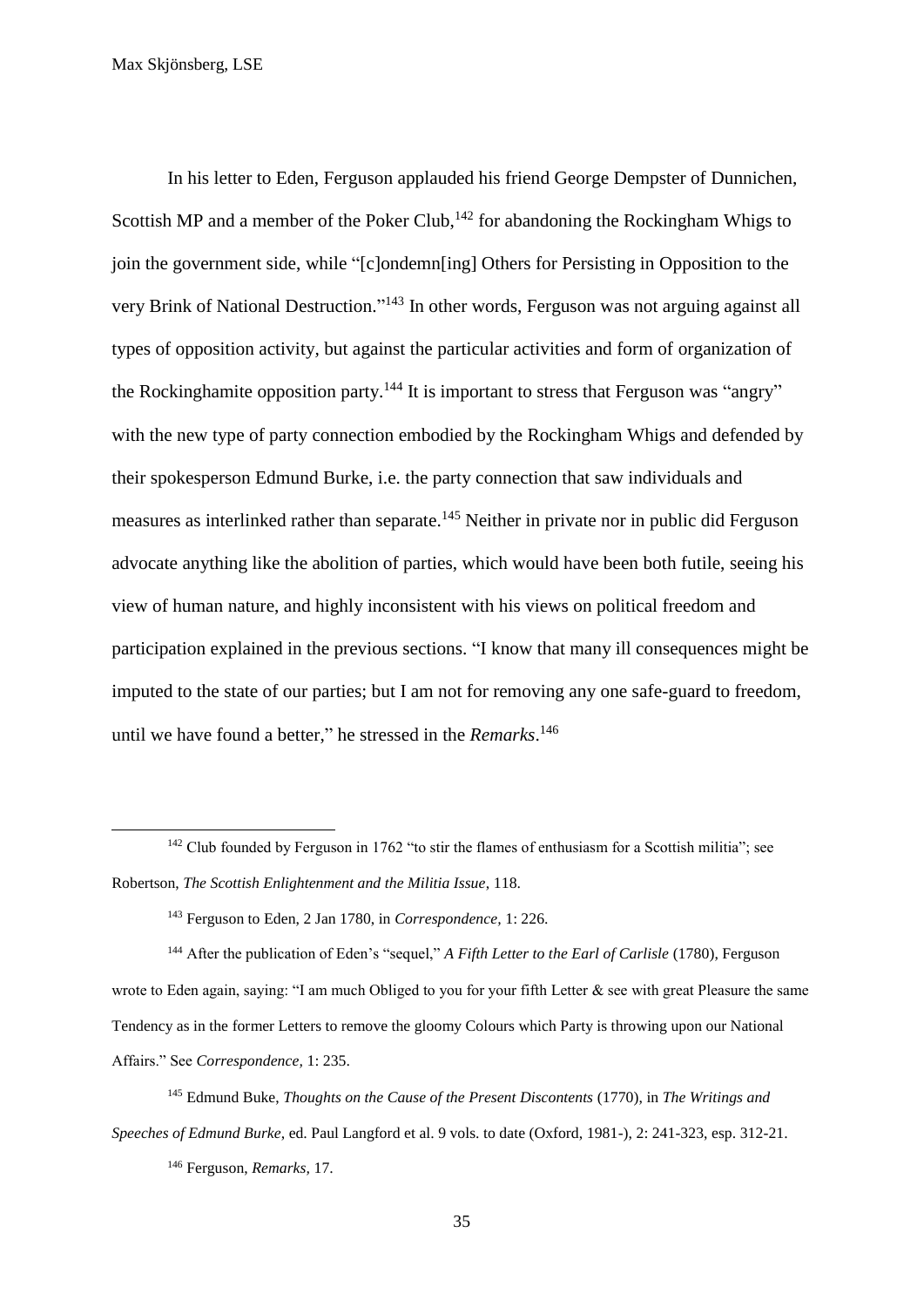To return to the Middlesex election dispute, Ferguson had argued that a party that came to power as a body of men and supported by the London populace would be an unpalatable and dangerous prospect. "A Popular Party in the house having the Majority within & the Cry without may proceed to the fury of mere Party expulsions," he said.<sup>147</sup> This was a much more pernicious prospect than that of "a Corrupt Minister [who] will be glad to sneak through with his Majority & will surely avoid the odium of expelling any worthy man when by the very supposition of a majority he can go on without any such measure."<sup>148</sup> In short, Ferguson distinguished between plurality of opinions and the politics of party: "I shoud be very sorry to see men all of one mind in Parliament: but either this manner of Party or the State itself I am perswaded cannot last."<sup>149</sup>

In lieu of party connection, Ferguson suggested to Pulteney many of the familiar Country proposals to deal with executive influence over the legislative, known as "corruption" in eighteenth-century parlance. These included expulsion or at least a severe reduction of MPs in the government's pay and shorter parliaments of not more than three years –reform proposals which Burke rejected in *Thoughts on the Cause of the Present*  Discontents and instead proposed party connection as the catch-all solution.<sup>150</sup> In 1776, however, Ferguson advanced a "Humean" defense of executive influence over the

<sup>147</sup> Ferguson to Pulteney, 1 Dec 1769, in *Correspondence,* 1: 87.

<sup>148</sup> Ibid.

<sup>&</sup>lt;sup>149</sup> Ibid. Samuel Johnson referred to the "rage of party" in his intervention in the Wilkes debate; see *Political Writings,* 338.

<sup>150</sup> Ferguson to Pulteney, 1 Dec 1769, in *Correspondence,* 1: 86. Burke and the Rockinghamites would later champion "economical reform," i.e. a reduction of MPs dependent on the crown; see Bourke, *Empire and Revolution*, 419-32.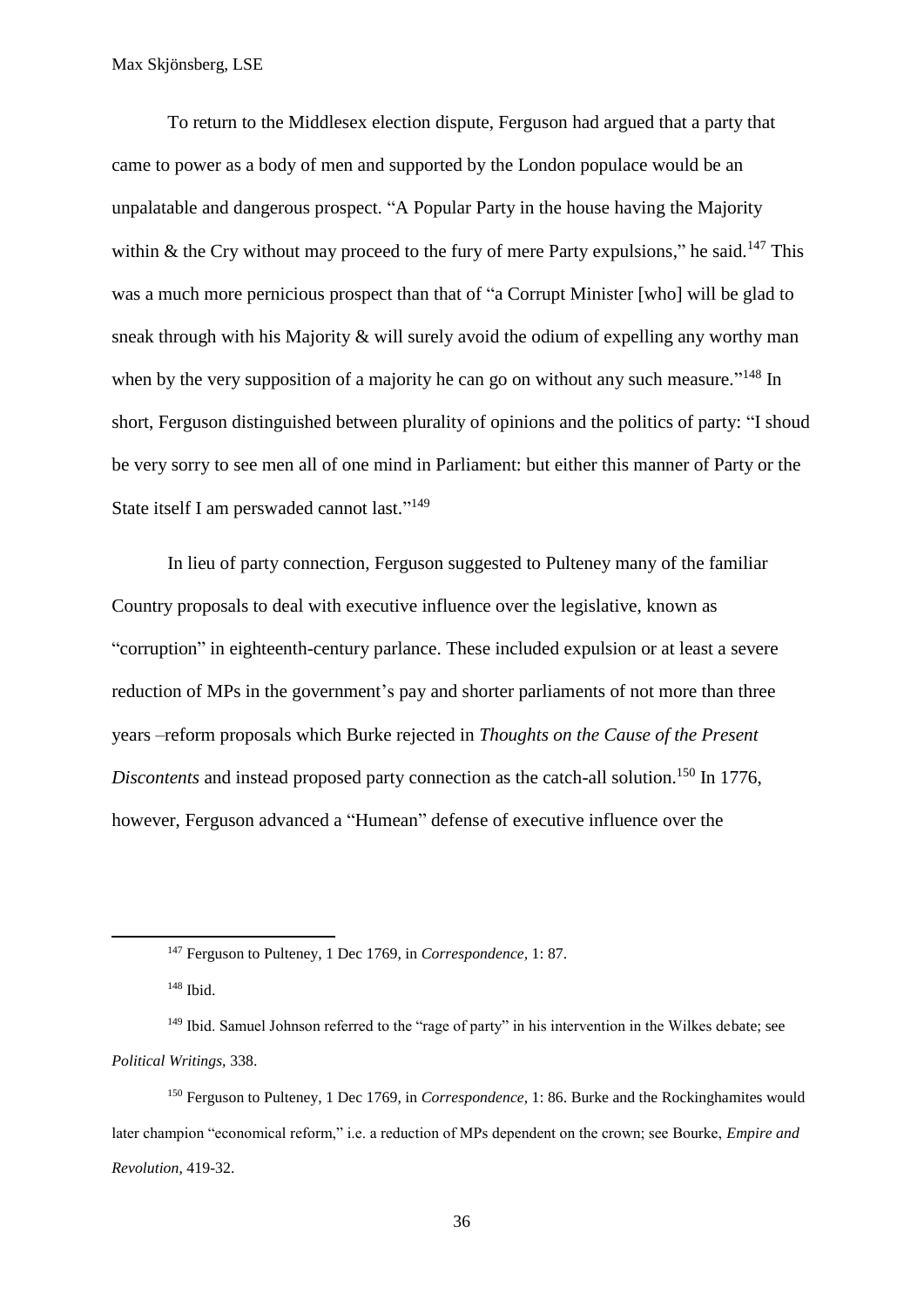legislative.<sup>151</sup> Having repeated the argument that "it is proper that the executive should have a voice in the legislature" in the *Principles*, we should not overstress his belief in the feasibility of these traditional Country reforms. <sup>152</sup> Ferguson is better described as an exponent of a Scottish form of establishment Whiggism.<sup>153</sup> Tellingly, Ferguson never proposed instructions from constituents, stressing that "[i]t is the Spirit of our constitution that Members of Parliament shoud be well chosen but that being chosen they should be Masters."<sup>154</sup>

It is clear that Ferguson agreed with Hume that extra-constitutional violence would in the end lead to military despotism.<sup>155</sup> More specifically, what he feared was that the London mob would make the government resort to military government to restore law and order, alternatively that a popular leader, a modern-day Caesar or Oliver Cromwell, would rise on the shoulders of the mob and put an end to political liberty.<sup>156</sup> Rockingham may have been one of the "Gamblers for Power," but Ferguson concurred with Hume that the real threat from this perspective was posed by Chatham (William Pitt the Elder).<sup>157</sup> "I enter my Caution against not only the means that tend to a Dissolution of Parliament but even a change of

<sup>&</sup>lt;sup>151</sup> Ferguson, *Remarks*, 16. The classical formulation of the defense of corruption is found in David Hume's essay "Of the Independency of Parliament" (1741). It may well have been the case, however, that Hume had "borrowed" this argument from the ministerial press of the 1730s; see Isaac Kramnick, *Bolingbroke and his Circle: The Politics of Nostalgia in the Age of Walpole* (1968), (Cambridge, MA, 1992), 123-4.

<sup>152</sup> Ferguson, *Principles,* 2: 488.

<sup>153</sup> Sher, *Church and University in the Scottish Enlightenment,* 187-212; Pocock, *Virtue, Commerce, and History*, 252-3, 260.

<sup>154</sup> Ferguson to Pulteney, 1 Dec 1769, in *Correspondence,* 1: 86.

<sup>155</sup> Hume, *The History of England*, 6: 54.

<sup>156</sup> This was a crucial theme in Ferguson's *Reflections previous to the Establishment of a Militia*  (London, 1756).

<sup>157</sup> Hume to Hugh Blair, 28 March 1769, in *The Letters of David Hume,* 2: 197.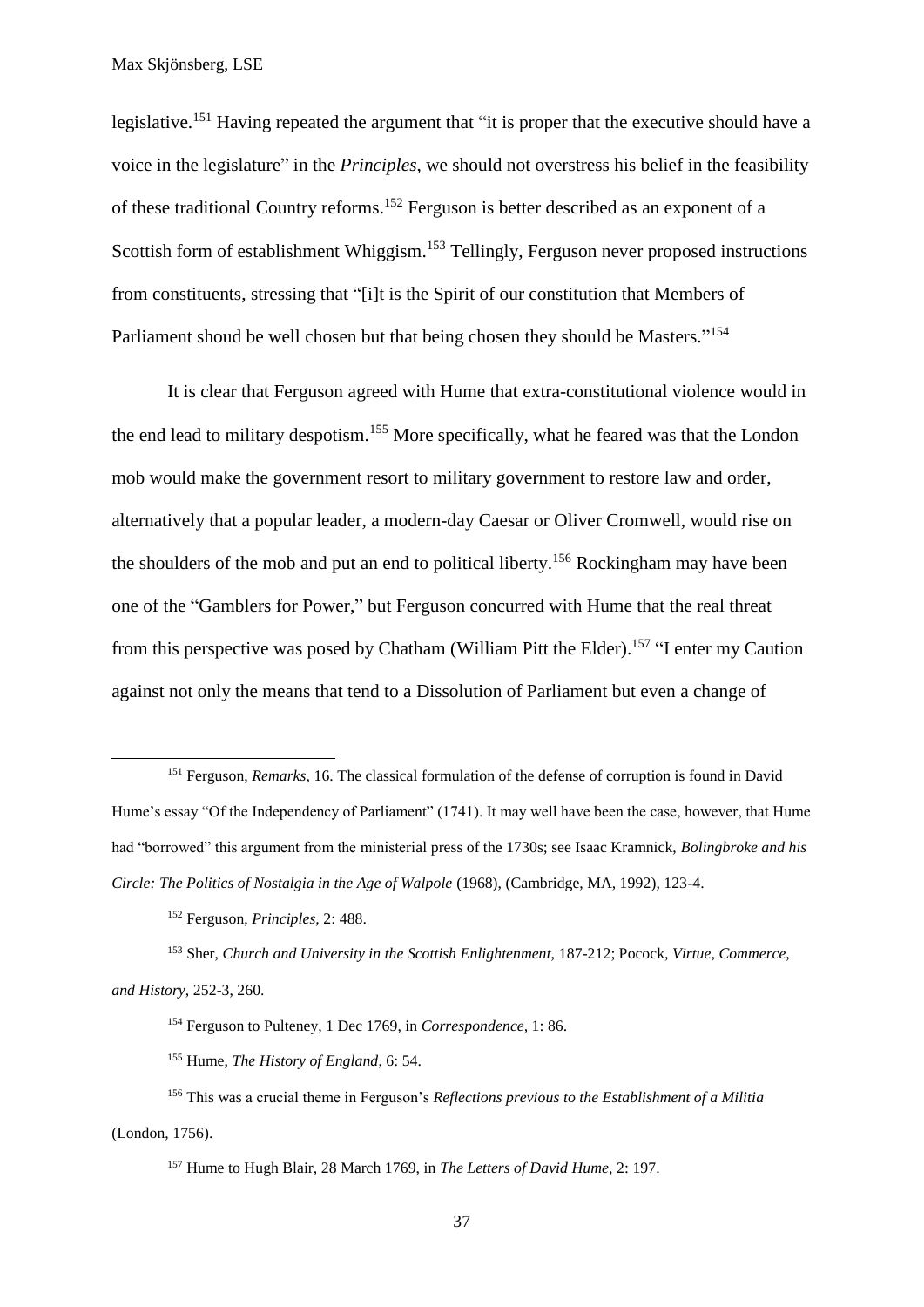$\overline{a}$ 

Ministers, Untill this contest between Mobbing & Government has ceased & untill that designing & Dangerous Demagogue L-Chatham has again taken the Gout," Ferguson wrote in his last surviving letter to Pulteney on the matter.<sup>158</sup>

Later in January 1770, the Duke of Grafton resigned, marking the end of the sixth ministry of the turbulent 1760s, and made way for Lord North, for whom Ferguson composed his pamphlet against Richard Price. The hysteria around Wilkes died down,<sup>159</sup> but Ferguson's fear of the "mob" and popular discontent remained. When the anti-Catholic Gordon riots broke out ten years later, he proposed the suspension of the Habeas Corpus Act so that the government could effectively put down public disturbances.<sup>160</sup> If the government allowed "systematic or repeated riots near the vitals of Government," it could lead to "the start of order that prevails at Constantinople," i.e. "Asiatic" despotism, Ferguson argued.<sup>161</sup> His hardline approach to political disorder was perfectly consistent with his theoretical writings. As we have seen, the goal of civil government was to secure the people from crime and chaos, and it was in this security that "modern" liberty consisted, according to Ferguson.<sup>162</sup>

<sup>160</sup> Ferguson to [John Macpherson], 12 June 1780, in *Correspondence*, 1: 239.

<sup>161</sup> Ibid. Montesquieu had been the great influence on the subject of Asiatic despotism and slavery; see *The Spirit of the Laws,* 27-30, Part 1, Bk 3, Ch. 8-11, 59-67; Bk 5, Ch. 13-17, 211-12; Part 2, Bk 12, Ch. 29-30, 264-84, Bk 16-17. See also Franco Venturi, "Oriental Despotism," *Journal of the History of Ideas* 24 (1963), 133-42.

<sup>162</sup> Ferguson was arguably at one with Hume and the mainstream of the Scottish Enlightenment with regards to the interpretation and evaluation of "modern" liberty; see the preceding section. This is not to say that Ferguson and Hume agreed about everything; for important differences between the two thinkers, see David

<sup>158</sup> Ferguson to Pulteney, 4 January 1770, in *Correspondence,* 1: 92.

<sup>&</sup>lt;sup>159</sup> Wilkes continued to be debarred from the parliament elected in 1768, but was allowed to retain his seat when re-elected in 1774.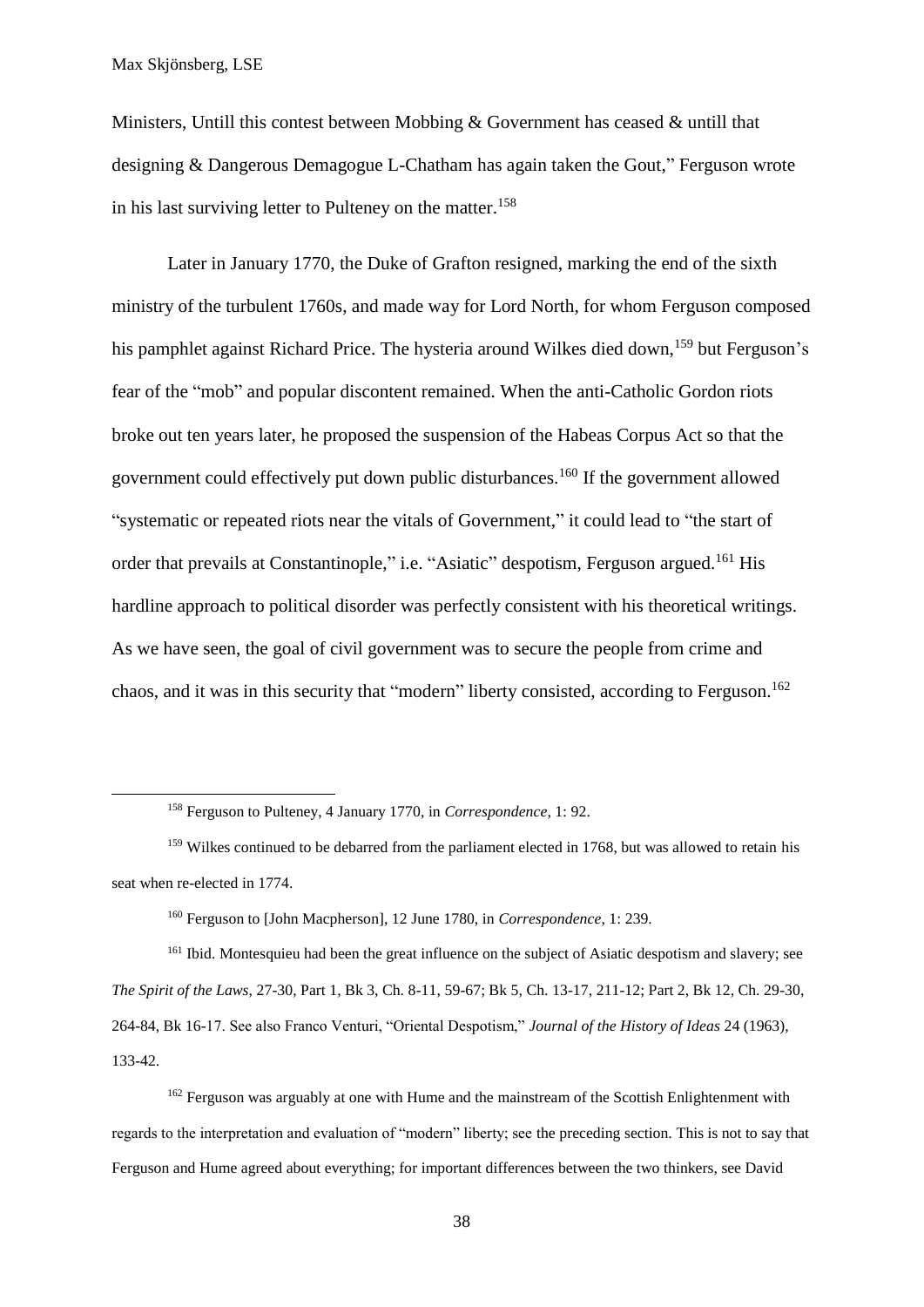He had earlier written the following in the *Institutes of Moral Philosophy* (1769): "In times of occasional tumult, popular frenzy, or rebellion, it may be necessary to treat those who commit such crimes, not as subjects amenable to the laws, but as enemies, who, by disturbing the public peace, have deprived every citizen of his safety, and who therefore cannot have the benefit of laws until the public has recovered its security."<sup>163</sup> Accordingly, Ferguson may have seen himself as following in the footsteps of Cicero who had condoned tyrannicide on the basis that "if the wildness and monstrousness of a beast appears in human form, it must be removed from the human community."<sup>164</sup>

Raynor, "Why Did David Hume Dislike Adam Ferguson's *Essay on the History of Civil Society*?," in Eugene

Heath and Vincenzo Merolle, eds., *Adam Ferguson: Philosophy, Politics and Society* (London, 2009), 45-72.

<sup>163</sup> Ferguson, *Institutes*, 303.

<sup>164</sup> Cicero, *On Duties,* Bk 3, 111.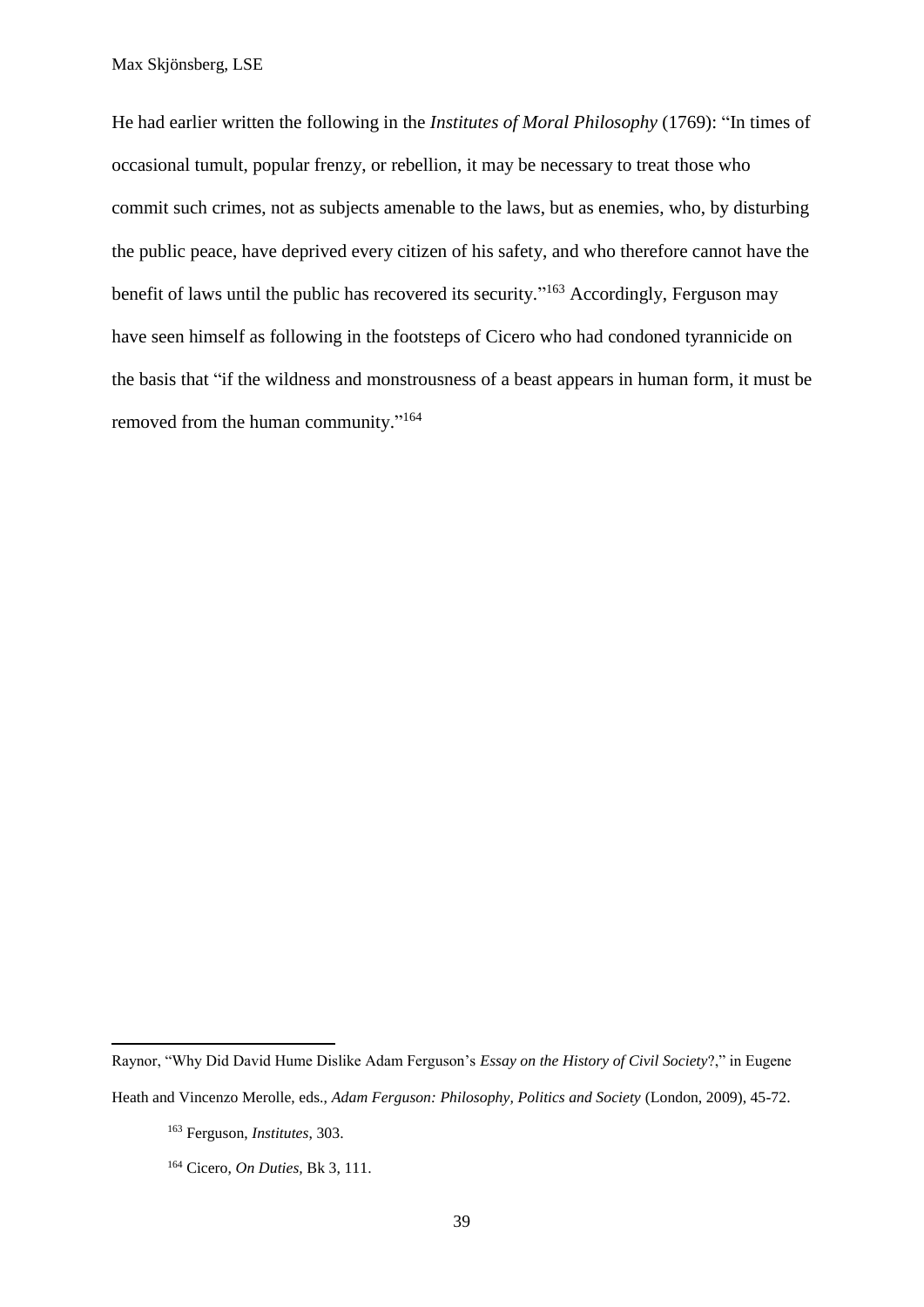#### **CONCLUSION**

The common denominator in all of Ferguson's writings was his fear of the populace and the prospect of a demagogue rising on the shoulders of a popular "party" to establish military government.<sup>165</sup> This fear makes him come across as a less straightforward advocate of political conflict than often portrayed. Popular parties are always a political evil, according to Ferguson, since, as he expressed it in his reply to Richard Price, "the power of the people is not the good of the people."<sup>166</sup> Political liberty rightly understood, i.e. security under the rule of law, was usually undermined when popular discontent flared up. Some might have thought that the Rockingham party connection, with its aristocratic bias and attachment to the Court Whig tradition, would have been the kind of party that Ferguson could tolerate.<sup>167</sup> A recovery of Ferguson's responses to the John Wilkes episode in 1768-70 and the American rebellion shows, however, that Ferguson was appalled by the Rockinghamites' willingness to tap into popular discontent and democratic frenzy. <sup>168</sup> Moreover, this article has demonstrated that Ferguson disagreed with the Rockingham Whigs not only in matter of policy but also with

**.** 

<sup>167</sup> As has been seen, Ferguson also had many acquaintances associated with the Rockinghamite party. For Burke, the Rockinghamites and the Court Whig tradition, see Reed Browning, "The Origin of Burke's Idea Revisited," *Eighteenth-Century Studies* 18 (1984), 57-71; c.f. Warren M. Elofson, "The Rockingham Whigs and the Country Tradition," *Parliamentary History* 8 (1989), 90-115.

<sup>168</sup> As became clear after the outbreak of the French Revolution, Burke shared the fear of popular commotion and the power of demagogues. On this, see Richard Bourke, "Popular Sovereignty and Political Representation: Edmund Burke in the Context of Eighteenth-Century Thought," in Bourke and Quentin Skinner, eds., *Popular Sovereignty in Historical Perspective* (Cambridge, 2016), 211-35, esp. 228-35.

<sup>&</sup>lt;sup>165</sup> Ferguson claimed that democracy and despotism, although complete opposite in spirit, were often similar in terms of form: "In either, a single person may rule with unlimited sway; and in both, the populace may break down every barrier of order, and restraint of law." See *Essay,* 72.

<sup>166</sup> Ferguson, *Remarks,* 52.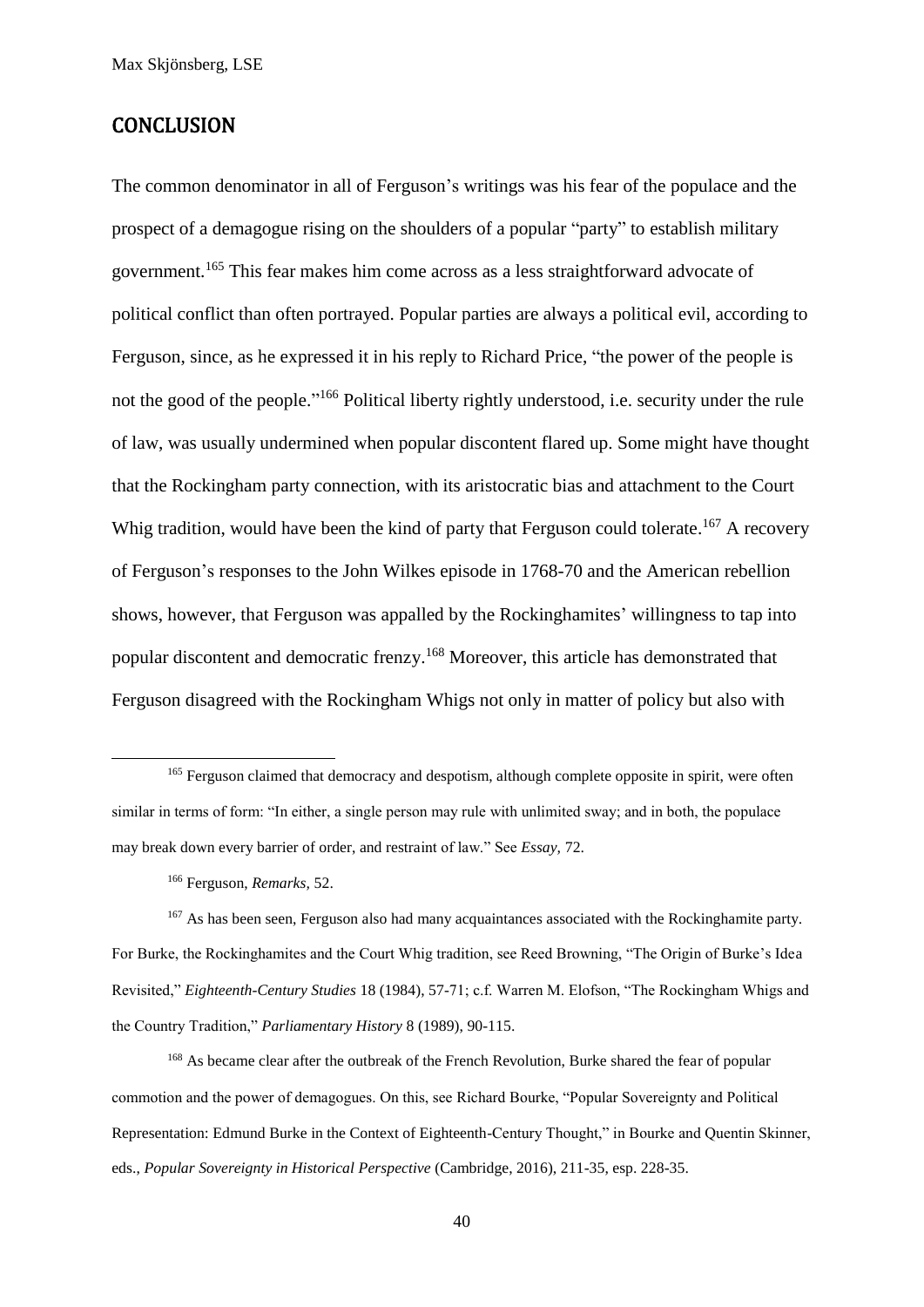**.** 

their *modus operandi* as an organized opposition party seeking to take power as a "body of men" – the form of political party defended by Edmund Burke.

The intention of the present article has not been to add Ferguson's name to the long list of anti-party thinkers of the eighteenth century.<sup>169</sup> Ferguson never believed in the possibility – or indeed the desirability – of eradicating parties and differences in politics. Ferguson admired the gregarious, generous and benevolent character of the Christian Stoic. At the same time, he understood that this was a route only available to a precious few. Another necessary ingredient for happiness was activity, which for the "citizen class" could take the form of participation in politics, something Ferguson in turn viewed as inevitably conflictual because of how he interpreted human nature. Party politics was thus inescapable and potentially advantageous, since it provided an avenue for action.

Ferguson also agreed with Montesquieu and Hume that party struggle had the potential to give life to the British constitution, even if we have seen that he seems to have had different "parties" in mind. Montesquieu and Hume made more explicit references to parties of government and opposition, or Court and Country parties, whereas the only type of party conflict of which Ferguson unequivocally approved amounted to little more than the checking and balancing of the different parts of the mixed constitution. Ferguson stressed, however, that participation and party competition in this limited form made citizens attentive and engaged. Without such "agitation and troubles," citizens of commercial nations risked losing their vitality and becoming unworthy of the freedom they possessed, he warned.

For all the reasons discussed in the present article, Ferguson emphasized that it was imperative that the contest under the British constitution was confined to the visible powers

<sup>169</sup> For the anti-party tradition, see Nancy Rosenblum, *On the Side of the Angels: An Appreciation of Parties and Partisanship* (Princeton and Oxford, 2008), 25-107.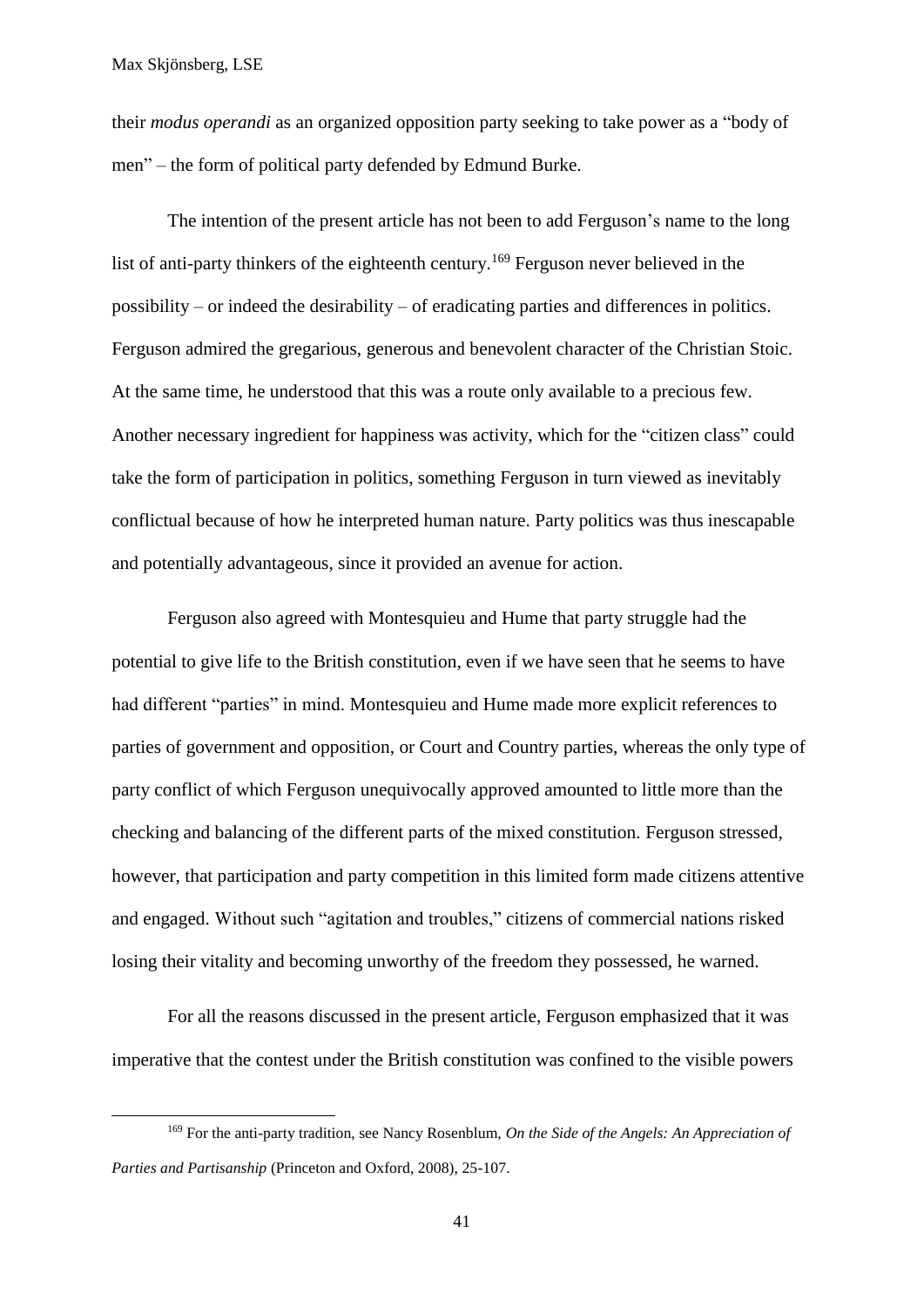**.** 

of the state: monarch, lords, and commons. He was vehemently opposed to a "fourth estate" of the populace impressing their views on their representatives and involving themselves directly in government, and thereby creating disorder and tumult.<sup>170</sup> This does not make Ferguson a reactionary; he saw himself as supporting a mixed system of government that he alongside most of the Scottish moderate literati regarded as progressive, but fragile. He feared that if British politicians bowed to popular pressures, or worse, if they sought to exploit such pressures to promote their self-interests, which was how Ferguson conceived of the Rockingham Whigs, Britain could expect a similar fate as that of Rome, when the ascendency of the popular party and the emasculation of the aristocratic party led to the destruction of liberty for all and the rise of military government. 171

Even if he sometimes used the words interchangeably, we can thus conclude that Ferguson made a conceptual distinction between "parties," which represented the different parts of the constitution and protected genuine interests, and "factions," which sacrificed the public safety to ambition and private interest. This type of distinction was, at least since Bolingbroke, fairly commonplace in eighteenth-century British discourse.<sup>172</sup> The Ferguson who emerges from this investigation is indeed much more a product of his own day and

<sup>&</sup>lt;sup>170</sup> Ferguson believed that the "people" were in principle represented under the British constitution, and while exclusions from voting based on sex, age or fortune were indeed arbitrary, liberty was more dependent on the quality of the representatives than the number of voters; see *Principles,* 2: 467-75.

<sup>171</sup> There has not been space to deal with Ferguson's *History of the Roman Republic* at length in the present study. For this and the theme of "Caesarism" generally, see the work of Iain McDaniel, esp. "Ferguson, Roman History and the Threat of Military Government in Modern Europe," in *Adam Ferguson: History, Progress and Human Nature,* 115-30. See also note 10.

<sup>&</sup>lt;sup>172</sup> One of the innovative approaches of Hume was to reject such a distinction in opposition to Bolingbroke. By contrast, Thomas Reid followed Bolingbroke in making such a distinction; see *Thomas Reid on Society and Politics,* 50.